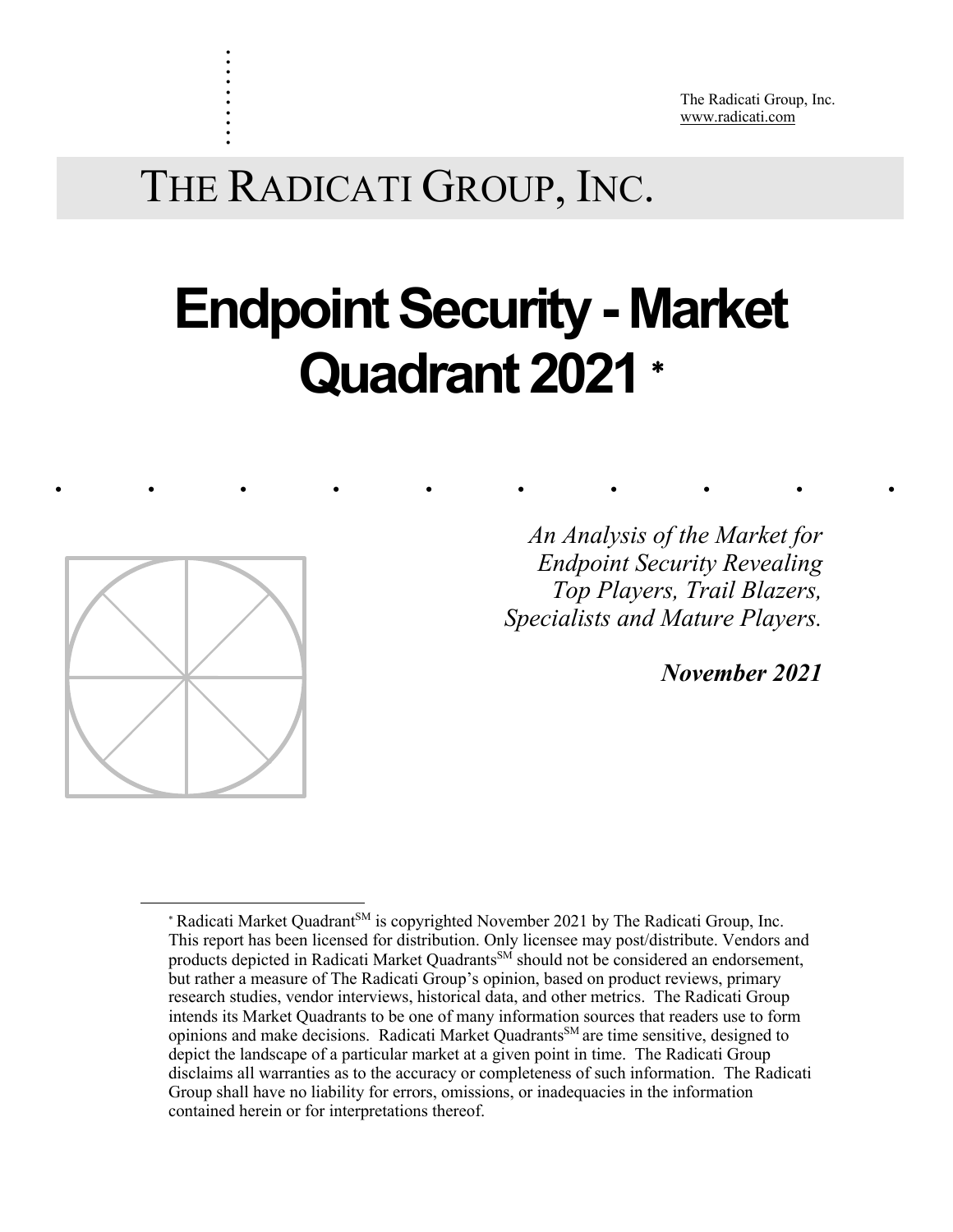# **TABLE OF CONTENTS**

This report has been licensed for distribution. Only licensee may post/distribute.

===============================================================

===============================================================

Please contact us at  $\underline{\text{admin}}(Q)\underline{\text{radic}}$  at if you wish to purchase a license.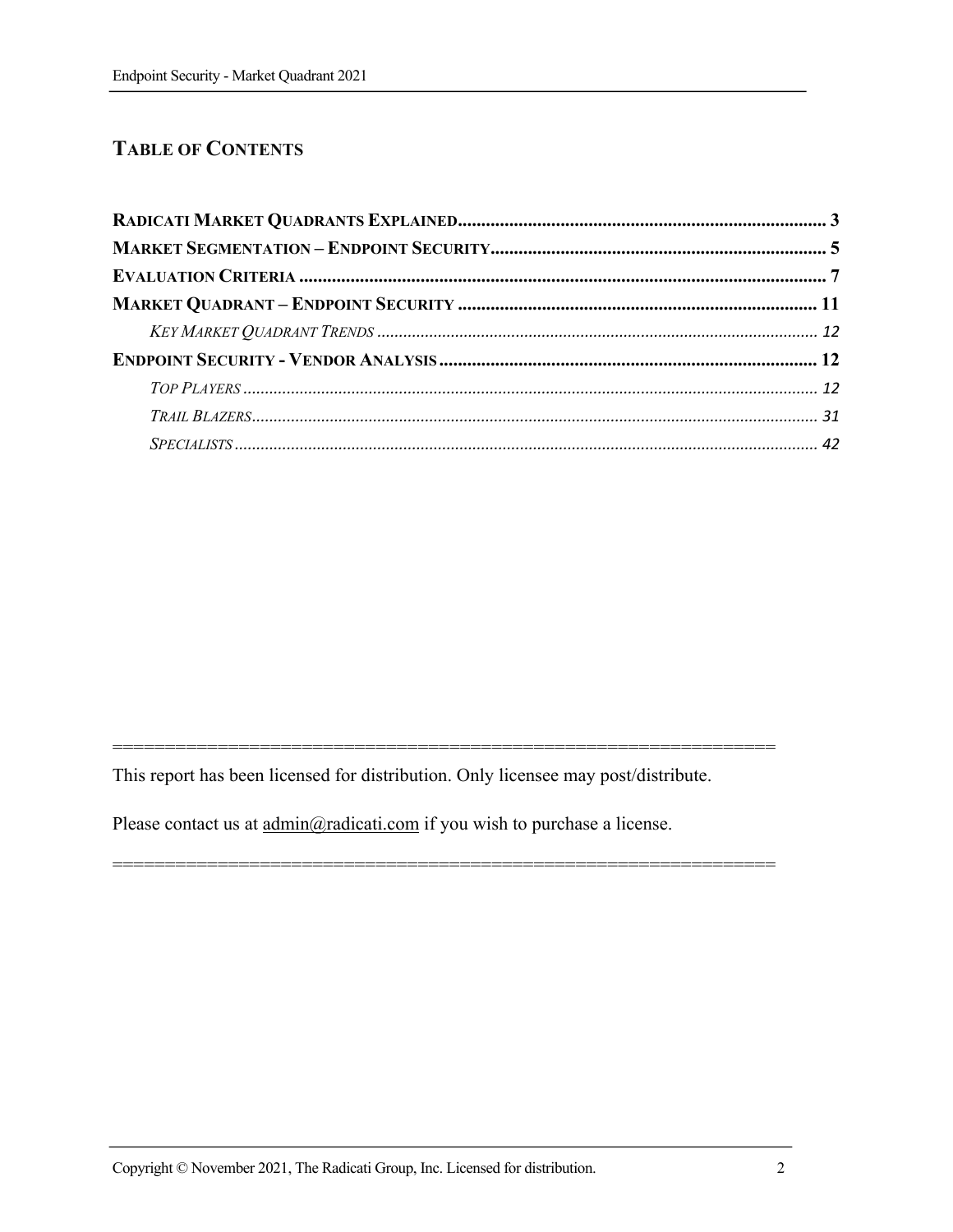# **RADICATI MARKET QUADRANTS EXPLAINED**

Radicati Market Quadrants are designed to illustrate how individual vendors fit within specific technology markets at any given point in time. All Radicati Market Quadrants are composed of four sections, as shown in the example quadrant (Figure 1).

- 1. *Top Players* These are the current market leaders with products that offer, both breadth and depth of functionality, as well as possess a solid vision for the future. Top Players shape the market with their technology and strategic vision. Vendors don't become Top Players overnight. Most of the companies in this quadrant were first Specialists or Trail Blazers (some were both). As companies reach this stage, they must fight complacency and continue to innovate.
- 2. *Trail Blazers* These vendors offer advanced, best of breed technology, in some areas of their solutions, but don't necessarily have all the features and functionality that would position them as Top Players. Trail Blazers, however, have the potential for "disrupting" the market with new technology or new delivery models. In time, these vendors are most likely to grow into Top Players.
- 3. *Specialists* This group is made up of two types of companies:
	- a. Emerging players that are new to the industry and still have to develop some aspects of their solutions. These companies are still developing their strategy and technology.
	- b. Established vendors that offer very good solutions for their customer base, and have a loyal customer base that is totally satisfied with the functionality they are deploying.
- 4. *Mature Players*  These vendors are large, established vendors that may offer strong features and functionality, but have slowed down innovation and are no longer considered "movers and shakers" in this market as they once were.
	- a. In some cases, this is by design. If a vendor has made a strategic decision to move in a new direction, they may choose to slow development on existing products.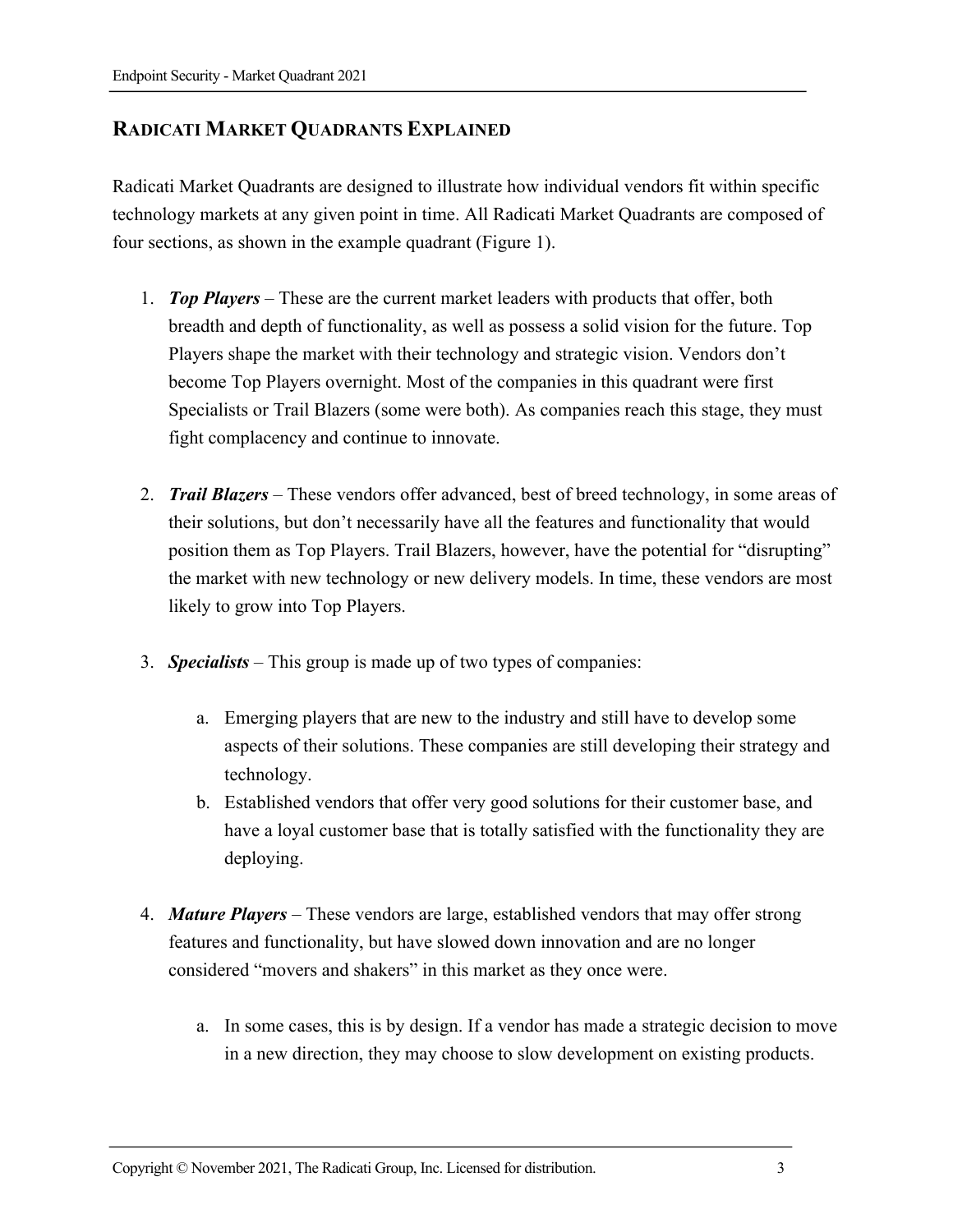- b. In other cases, a vendor may simply have become complacent and be outdeveloped by hungrier, more innovative Trail Blazers or Top Players.
- c. Companies in this stage will either find new life, reviving their R&D efforts and move back into the Top Players segment, or else they slowly fade away as legacy technology.

Figure 1, below, shows a sample Radicati Market Quadrant. As a vendor continues to develop its product solutions adding features and functionality, it will move vertically along the "y" functionality axis.

The horizontal "x" strategic vision axis reflects a vendor's understanding of the market and their strategic direction plans. It is common for vendors to move in the quadrant, as their products evolve and market needs change.



# **Radicati Market QuadrantSM**



#### **INCLUSION CRITERIA**

We include vendors based on the number of customer inquiries we receive throughout the year. We normally try to cap the number of vendors we include to about 10-12 vendors. Sometimes, however, in highly crowded markets we need to include a larger number of vendors.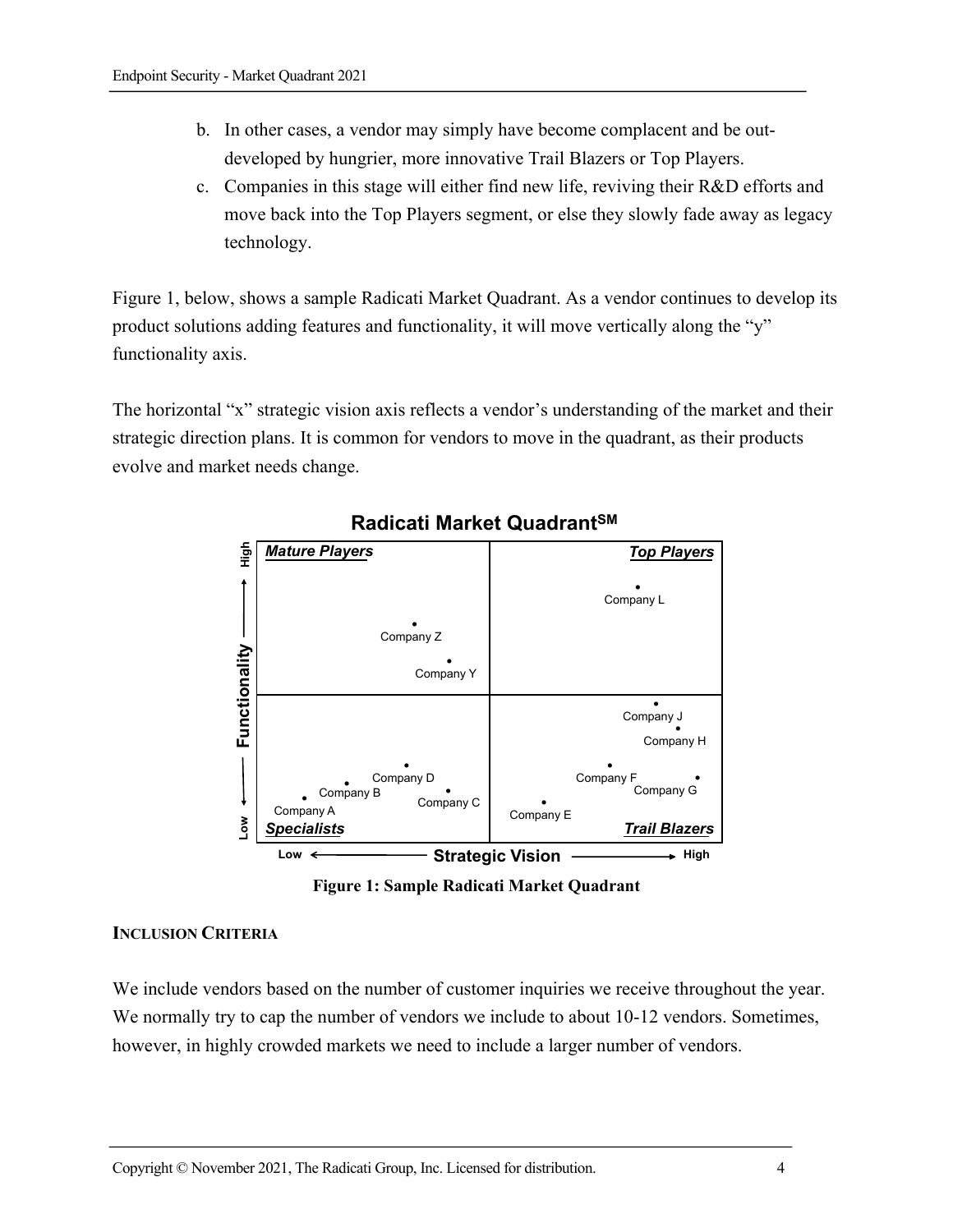# **MARKET SEGMENTATION – ENDPOINT SECURITY**

This edition of Radicati Market QuadrantsSM covers the "**Endpoint Security**" segment of the Security Market, which is defined as follows:

- **Endpoint Security** are appliances, software, cloud services, and hybrid solutions that help to secure and manage endpoints for business organizations of all sizes. Endpoint security solutions must be able to prevent, detect, block and remediate all threats to the endpoint. Often these solutions also combine deep forensic capabilities, and managed services for threat hunting and neutralization. Leading vendors in this market, include: *Acronis, Bitdefender, BlackBerry, Cisco, CrowdStrike, Cybereason, ESET, F-Secure, Kaspersky, McAfee, Microsoft, OpenText, SentinelOne, Sophos, Symantec, Trend Micro, VMware,* and *WatchGuard*.
- Vendors in this market often target both consumer and business customers. However, this report deals only with solutions aimed at businesses, ranging from SMBs to very large organizations. Government organizations are considered "business/corporate organizations" for the purposes of this report.
- The line between traditional and next generation endpoint solutions no longer exists as nearly all vendors offer behavior-oriented solutions which include endpoint detection and response (EDR) or extended detection and response (XDR), sandboxing, advanced persistent threat (APT) protection, managed detection and response (MDR), and more.
- Organizations no longer view endpoint security as an isolated discipline affecting only the endpoint but as an integral part of an organization-wide defense posture, where endpoint security shares threat intelligence feeds and policy controls with all other major security components, including firewalls, secure web gateways, secure email gateways, data loss prevention (DLP), and more.
- The endpoint security market continues to experience very strong growth as organizations of all sizes deploy increasingly sophisticated and feature-rich solutions to help protect against all threats and malicious attacks. The Endpoint Security market is expected to surpass \$9.4 billion in 2021, and grow to over \$19.8 billion by 2025. Figure 1, shows the projected revenue growth from 2021 to 2025.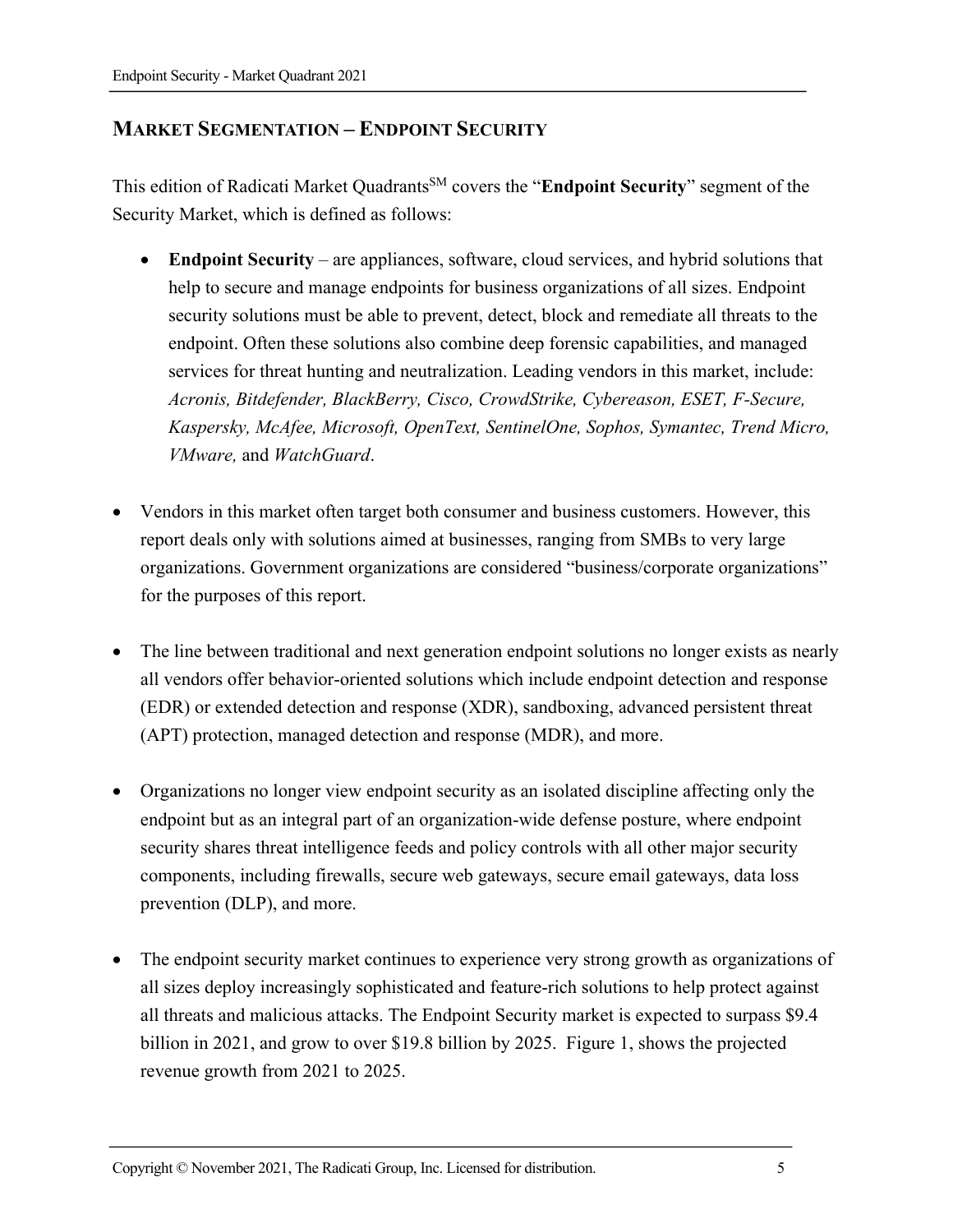

**Figure 2: Endpoint Security Market Revenue Forecast, 2021-2025**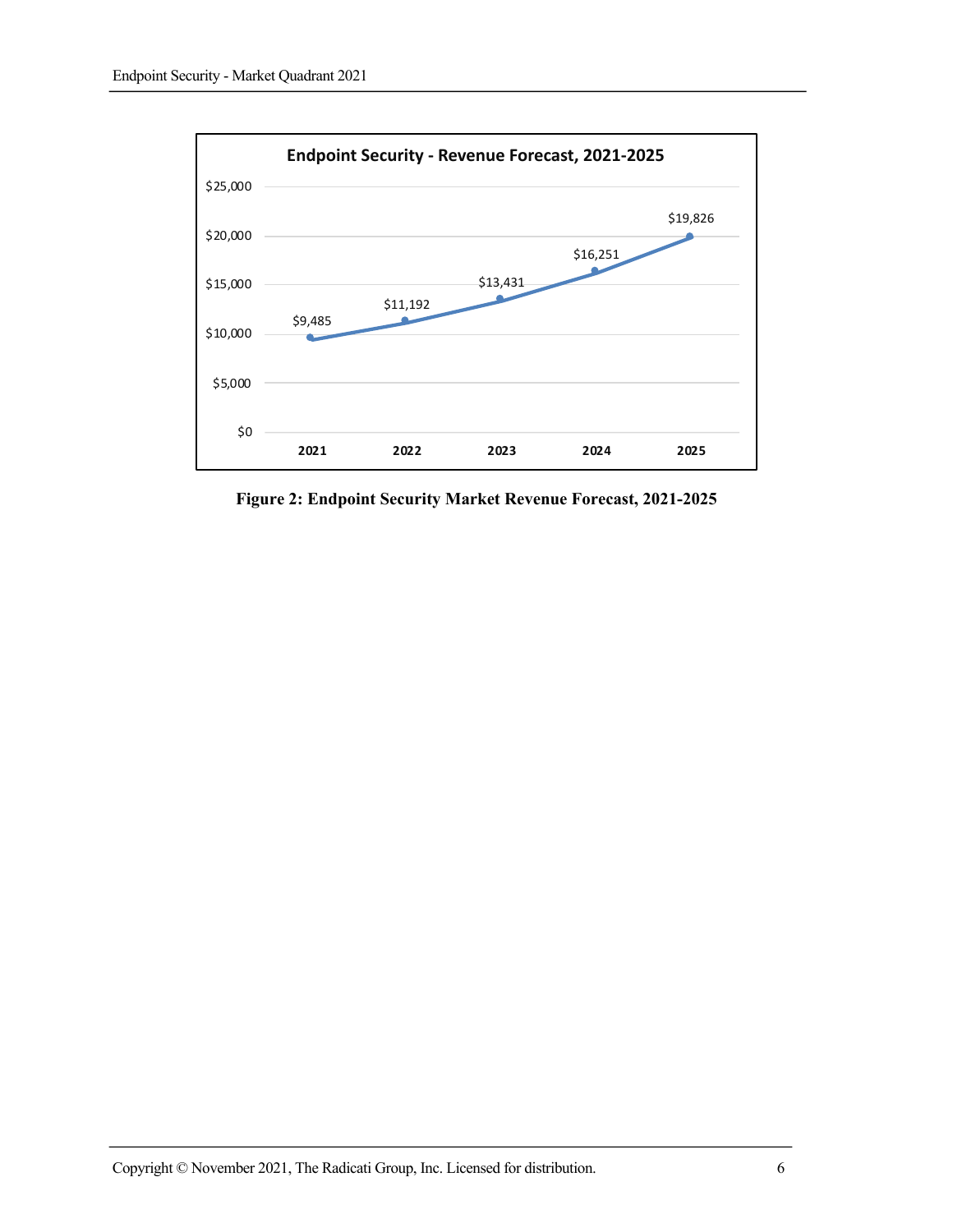# **EVALUATION CRITERIA**

Vendors are positioned in the quadrant according to two criteria: *Functionality* and *Strategic Vision*.

*Functionality* is assessed based on the breadth and depth of features of each vendor's solution. All features and functionality do not necessarily have to be the vendor's own original technology, but they should be integrated and available for deployment when the solution is purchased.

*Strategic Vision* refers to the vendor's strategic direction, which comprises: a thorough understanding of customer needs, ability to deliver through attractive pricing and channel models, solid customer support, and strong on-going innovation.

Vendors in the *Endpoint Security* space are evaluated according to the following key features and capabilities:

- *Deployment Options* availability of the solution in different form factors, such as onpremises, appliance and/or virtual appliance, cloud-based services, or hybrid.
- *Platform Support* the range of computing platforms supported, e.g. Windows, macOS, Linux, iOS, Android, and others.
- *Malware detection* is usually based on signature files, reputation filtering (proactive blocking of malware based on its behavior, and a subsequent assigned reputation score), and proprietary heuristics. The typical set up usually includes multiple filters, one or more bestof-breed signature-based engines as well as the vendor's own proprietary technology. Malware engines are typically updated multiple times a day. Malware can include spyware, viruses, worms, rootkits, and much more.
- *Antivirus Removal Tools*  serve to uninstall previously used security software on a user's machine. Running multiple security solutions on one device can cause conflicts on the endpoints, which can result in downtime.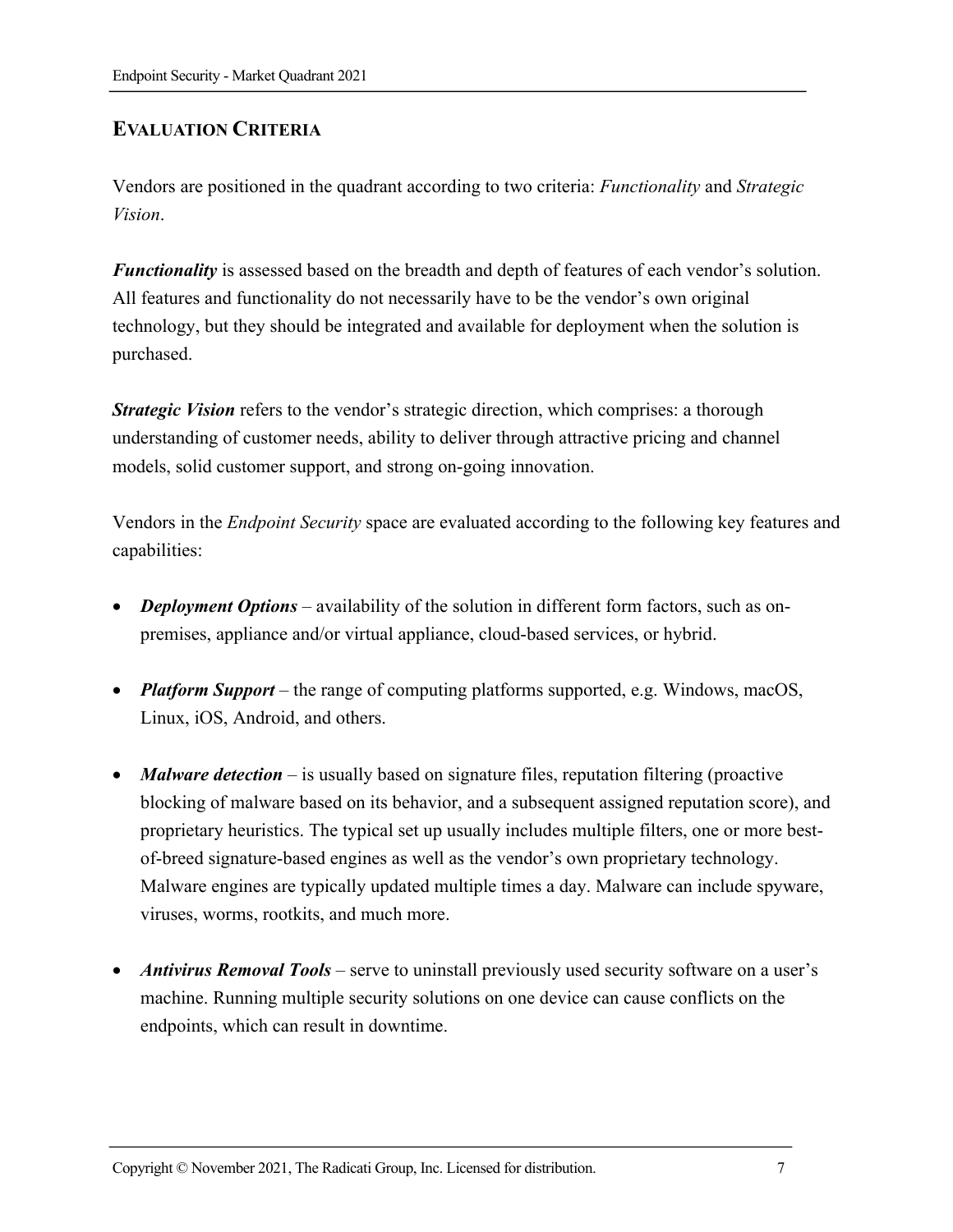- *Directory integration* can be obtained via Active Directory or a variety of other protocols, such as LDAP. By integrating with a corporate directory, organizations can more easily manage and enforce user policies.
- *Firewall* functionality typically comes with most endpoint security solutions, and offers a more granular approach to network protection, such as blocking a unique IP address. Intrusion prevention systems are also commonly included as a feature in firewalls. Intrusion detection and prevention systems protect against incoming attacks on a network.
- *URL Filtering* enables organizations to manage and control the websites their employees are allowed to visit. Solutions can block particular websites, or define categories of websites (e.g. gambling) to block, as well as integrate with sandboxing and or threat intelligence feeds to detect and stop malicious URLs.
- *Third Party Patch Assessment* is a common feature included in many endpoint security solutions. It serves to inventory software on protected endpoints to determine if any of the software on the endpoint is out-of-date. It is meant to alert administrators about important software updates that have not yet been deployed.
- *Third Party Patch remediation* lets administrators deploy a missing software update discovered during the patch assessment phase. It should be possible for administrators to deploy software updates directly from the management console.
- **Reporting** lets administrators view activity that happens on the network. Endpoint Security solutions should offer real-time interactive reports on user activity. Summary views to give an overall view of the state of the network should also be available. Most solutions allow organizations to run reports for events that occurred over the past 12 months, as well as to archive event logs for longer-term access.
- *Web and Email Security* features enable organizations to block malware that originates from web browsing or emails with malicious intent. These features are compatible with applications for web and email, such as browsers, email clients, and others. These features also help block blended attacks that often arrive via email or web browsing.
- *Device control* allows control on the use of devices on endpoints, such as USB drives, CD/DVDS, and more. Some solutions provide only basic binary control policies (i.e.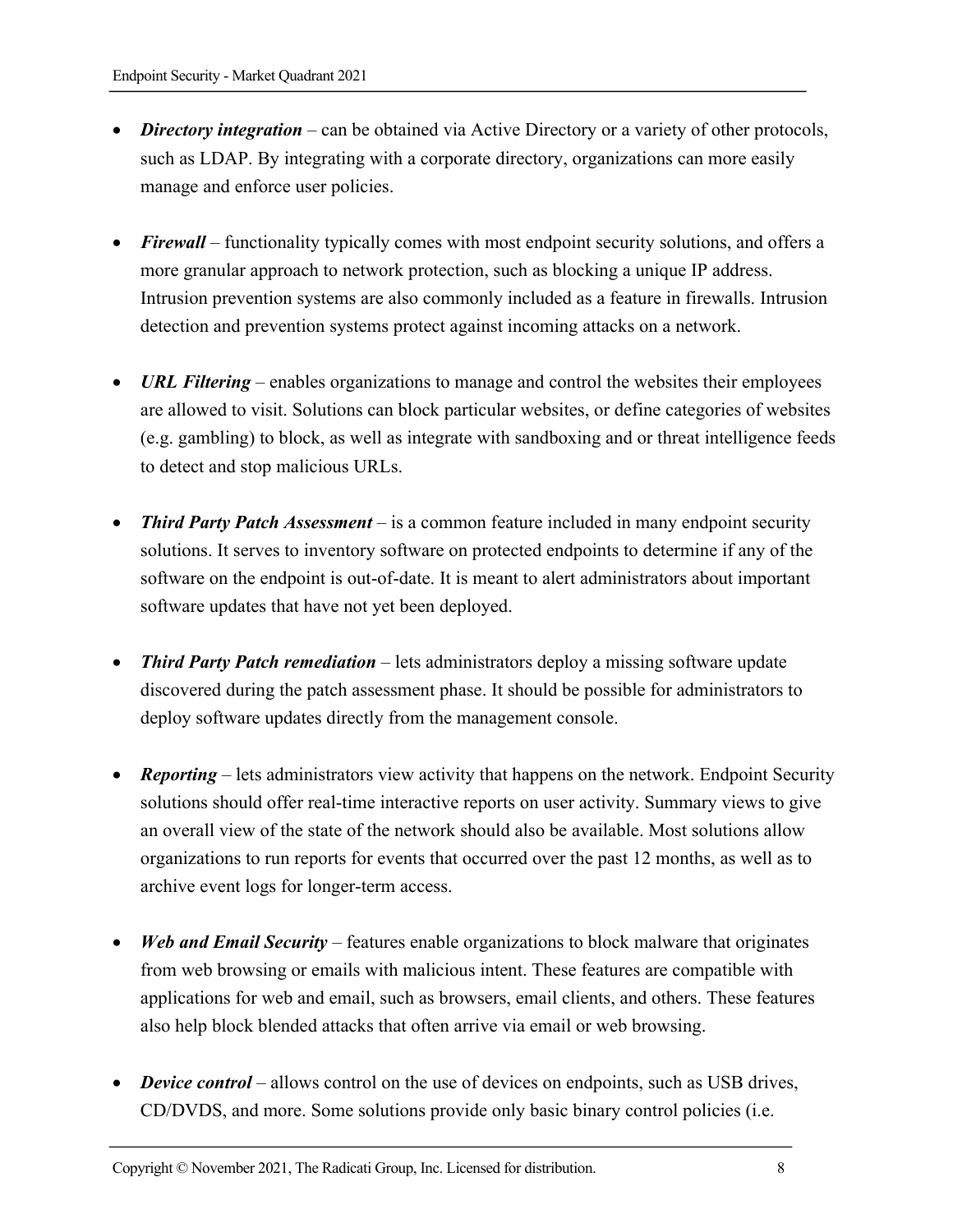allow/disallow), while others allow more granular controls, e.g. blocking a device by user, or group of users, and more.

- *Encryption* support for full-disk encryption (FDE) to lock an entire drive, or file-based encryption to lock specific files.
- *Network access control (NAC)* lets administrators block network access to certain endpoints for various reasons. It is commonly used to bar new endpoints from joining the network that have yet to deploy the organization's security policies.
- *Mobile device protection* many endpoint security vendors integrate some form of mobile protection into their endpoint solutions. Some endpoint security vendors offer mobile protection through separate add-ons for Mobile Device Management (MDM) or Enterprise Mobility Management (EMM).
- *Data Loss Prevention (DLP)* allows organizations to define policies to prevent loss of sensitive electronic information. There is a range of DLP capabilities that vendors offer in their solutions, ranging from simple keyword-based detection to more sophisticated Content-Aware DLP functionality.
- *Administration* should provide easy, single pane-of-glass management across all users and resources. Many vendors still offer separate management interfaces for their on-premises and cloud deployments. As more organizations choose a hybrid deployment model, an integrated management experience that functions across on-premises and cloud is required.
- *Sandboxing* does the solution include sandboxing capabilities or integrate with a thirdparty sandboxing solution for pre- or post-execution malware detection.
- *Advanced Persistent Threat (APT)* endpoint protection solutions should integrate with APT solutions for real-time threat correlation across the entire customer environment.
- *EDR/XDR* endpoint protection solutions should include Endpoint Detection and Response (EDR) or Extended Detection and Response (XDR) solutions or integrate with third party EDR/XDR solutions.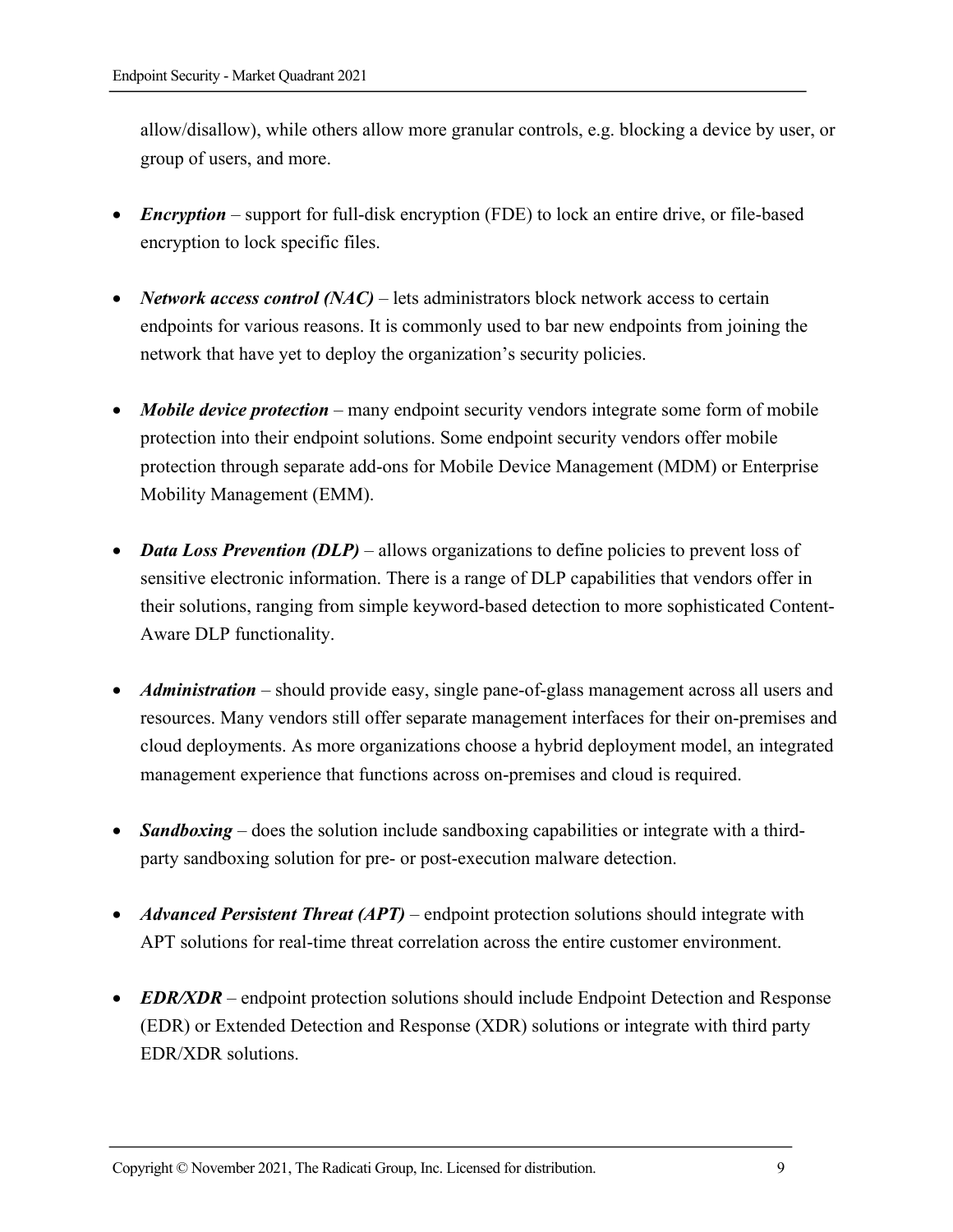• *Managed Detection and Response (MDR)* – managed services which allow organizations to outsource their security services for 24/7 threat detection, response and remediation.

In addition, for all vendors we consider the following aspects:

- *Pricing* what is the pricing model for their solution, is it easy to understand and allows customers to budget properly for the solution, as well as is it in line with the level of functionality being offered, and does it represent a "good value".
- *Customer Support* is customer support adequate and in line with customer needs and response requirements.
- *Professional Services* does the vendor provide the right level of professional services for planning, design and deployment, either through their own internal teams, or through partners.

*Note: On occasion, we may place a vendor in the Top Player or Trail Blazer category even if they are missing one or more features listed above, if we feel that some other aspect(s) of their solution is particularly unique and innovative.*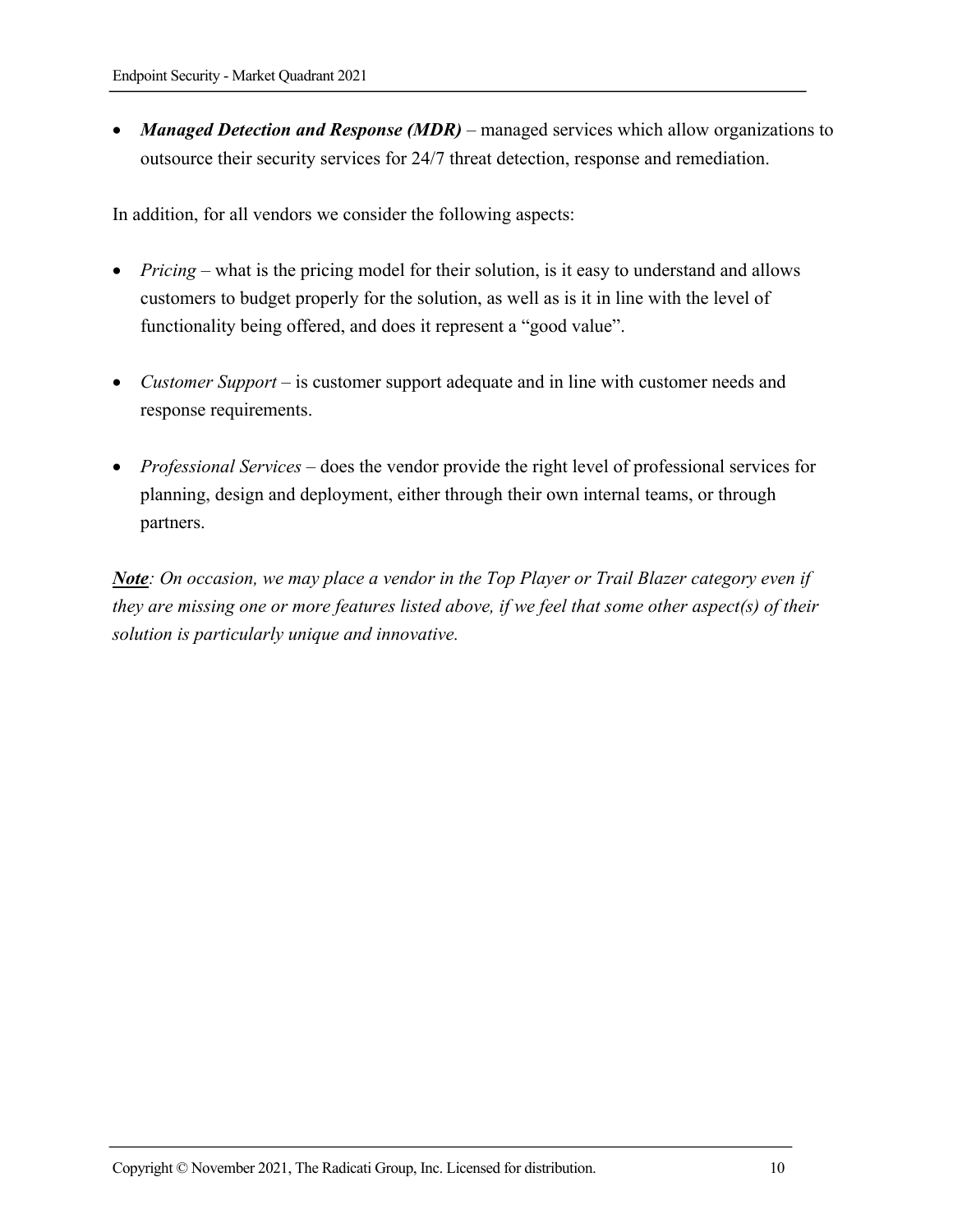# **MARKET QUADRANT – ENDPOINT SECURITY**



# **Radicati Market QuadrantSM**

**Figure 3: Endpoint Security Market Quadrant, 2021**\*

1

<sup>\*</sup> Radicati Market Quadrant<sup>SM</sup> is copyrighted November 2021 by The Radicati Group, Inc. This report has been licensed for distribution. Only licensee may post/distribute.Vendors and products depicted in Radicati Market Quadrants<sup>SM</sup> should not be considered an endorsement, but rather a measure of The Radicati Group's opinion, based on product reviews, primary research studies, vendor interviews, historical data, and other metrics. The Radicati Group intends its Market Quadrants to be one of many information sources that readers use to form opinions and make decisions. Radicati Market Quadrants<sup>SM</sup> are time sensitive, designed to depict the landscape of a particular market at a given point in time. The Radicati Group disclaims all warranties as to the accuracy or completeness of such information. The Radicati Group shall have no liability for errors, omissions, or inadequacies in the information contained herein or for interpretations thereof.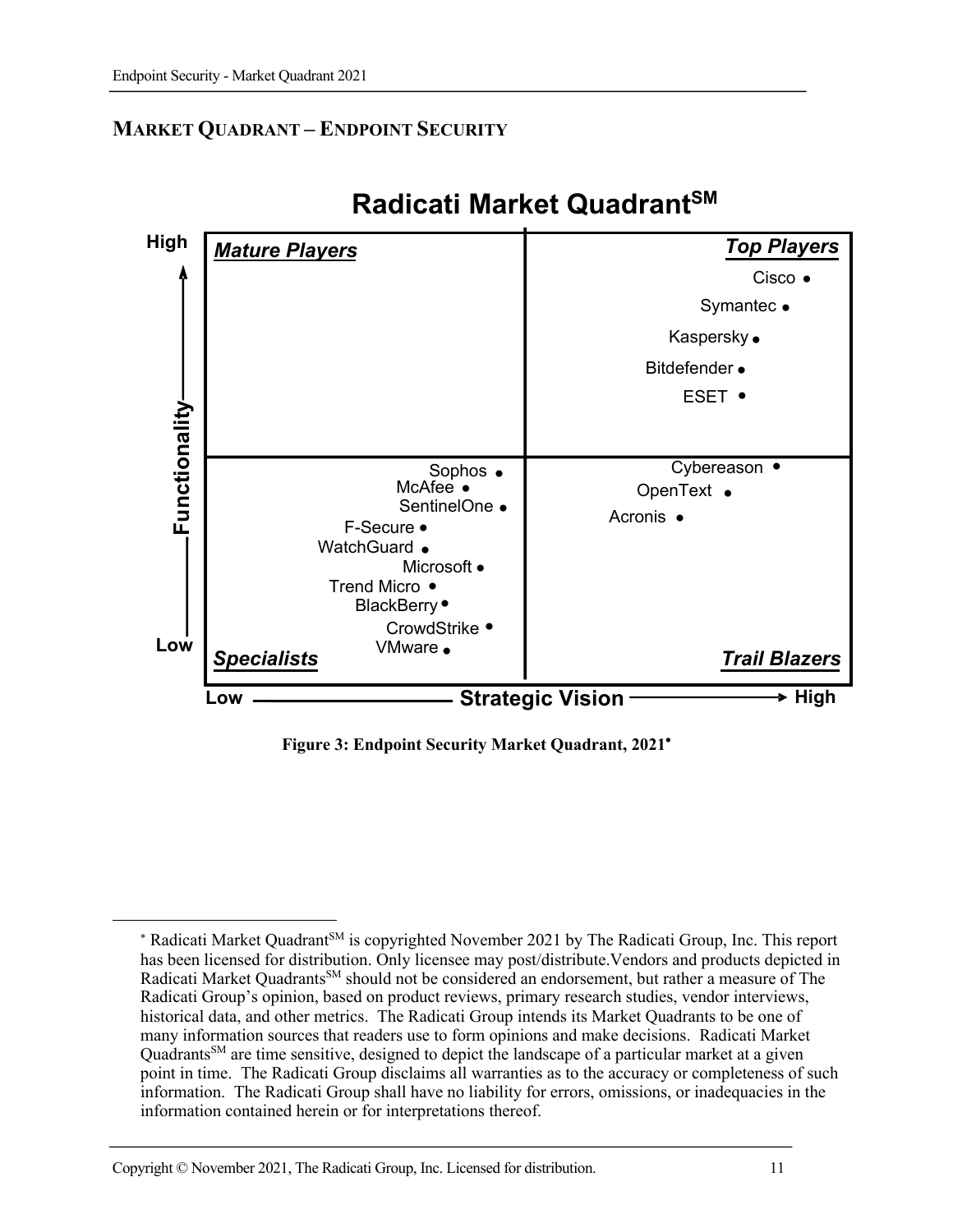# **KEY MARKET QUADRANT TRENDS**

- The **Top Players** in the Endpoint Security market are *Cisco, Symantec, Kaspersky, Bitdefender,* and *ESET.*
- The **Trail Blazers** quadrant includes *Cybereason, OpenText,* and *Acronis.*
- The **Specialists** in this market are *Sophos, McAfee, SentinelOne, F-Secure, WatchGuard, Microsoft, TrendMicro, BlackBerry, CrowdStrike, and VMware Carbon Black.*
- There are no **Mature Players** in this market at this time.

# **ENDPOINT SECURITY - VENDOR ANALYSIS**

# **TOP PLAYERS**

#### **CISCO**

170 West Tasman Dr. San Jose, CA 95134 www.cisco.com

Cisco is a leading vendor of Internet communication and security technology. Cisco's security solutions are powered by the Cisco Talos Intelligence Group (Talos), made up of leading threat researchers. Cisco is publicly traded.

#### **SOLUTIONS**

**Cisco Secure Endpoint** (formerly *Advanced Malware Protection for Endpoints*) is a cloudbased endpoint security solution designed to detect, prevent, and remediate advanced threats in a single agent. It provides a holistic view of servers and endpoints running Windows, Mac, Android, Apple iOS, Linux, as well as virtual systems. It is available through a public or onpremise private cloud deployment model. Secure Endpoint comprises the following key capabilities: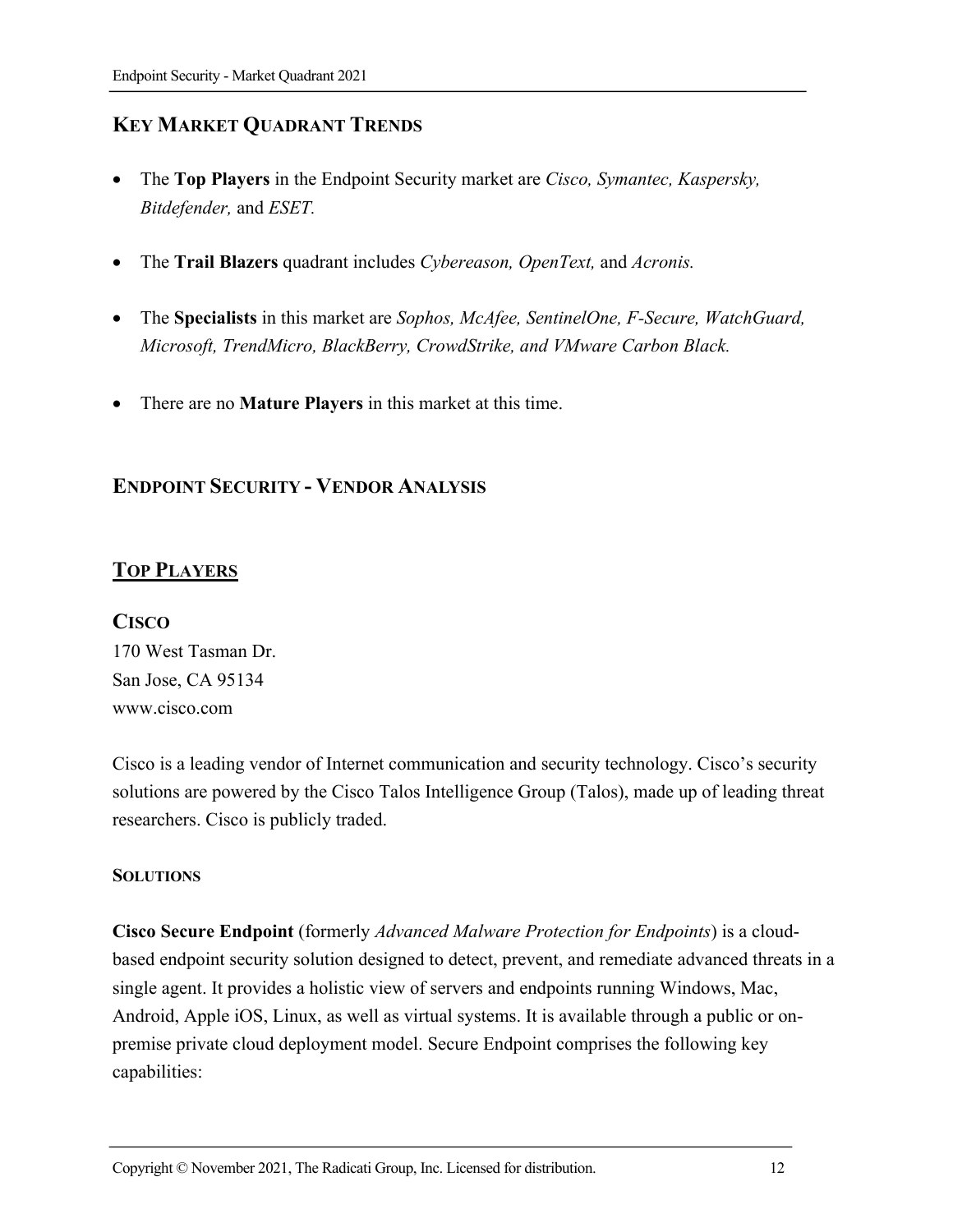- o *Threat Prevention*  is provided through layered security capabilities which include file reputation, traditional anti-virus, cloud-based sandboxing, file-less in-memory exploit prevention, system process protection, ransomware protection and dynamic behavior-based protection. Cisco Secure Endpoint can automatically detect and block known and emerging threats through real time technologies that include: behavior analysis, big data analytics, machine-learning, signatures and fuzzy fingerprinting. An agent-based capability for offline and realtime behavior analysis protects against malicious use of dual use tools like powershell for launching living-of-the-land attacks. Malicious verdicts from the detonation of unknown files in the sandbox are automatically added to the file reputation in the Cisco's collective threat intelligence cloud. File analysis reports provide detailed behavioral indicators of compromise with mappings applicable to the MITRE ATT&CK framework. Cisco Talos further augments threat intelligence dynamically through the cloud or content updates to the various engines.
- o *Threat Detection* Secure Endpoint provides continuous monitoring and detection of files already on endpoints to help identify malicious behavior and decrease time to detection. Cloud based machine learning and cross layer static analysis are also used to scale malware detection. For instance, if malicious file behavior is detected, the file is automatically blocked across all endpoints and the Cisco Secure Ecosystem of security control points, and security teams are provided with a recorded history of the malware's behavior and trajectory. Additionally, SecureX, built-in to Secure Endpoint across all offer tiers, helps accelerate incident investigations through automatic context enrichment and allows customers to leverage Cisco incident management playbooks, as well as create their own automated playbooks.
- o *Threat Response*  Secure Endpoint provides a suite of response capabilities to contain and eliminate threats across all endpoints. Automated Actions allow administrators to configure event triggered automated responses such as capturing forensic snapshots, endpoint isolation and other incident triage actions. Administrators can search across endpoints using a webbrowser based management console using OpenIOC queries for known indicators of compromise and/or more advanced live searches of endpoint telemetry built on top of osquery. Native integration between Cisco Secure Endpoint and Duo also allow customers to automatically prevent compromised endpoints from being used as trusted devices for multifactor authentication. In addition, SecureX provides threat context enrichment and extends response capabilities by allowing customers to configure or use Cisco curated workflows to automate response actions across the entire security infrastructure.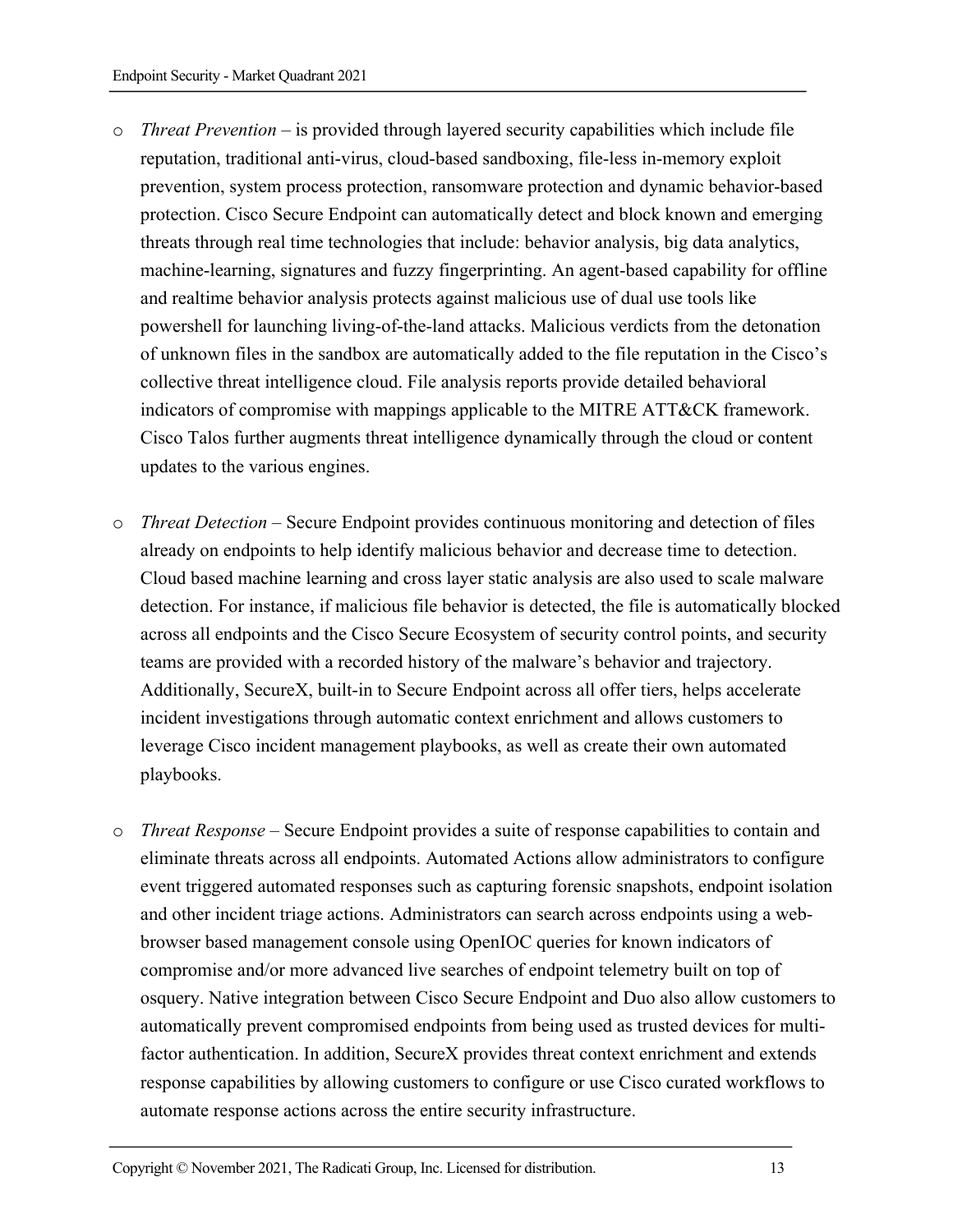- o *Email and Web security*  all file disposition and dynamic analysis information is shared across the Cisco Secure Ecosystem via collective intelligence. If a file is determined to be malicious via Cisco Secure Email or Web Appliance, that information is shared across all Cisco Secure platforms. Native integration between Secure Endpoint and the Cisco Secure Ecosystem provides global outbreak control, threat context enrichment and global trajectory view of malware ingress across key attack vectors. SecureX orchestration enables to streamline Cisco curated or customer configured workflows between Secure Email and Secure Endpoint for automated cross layer investigation and response actions.
- o *Firewall* Secure Endpoint integrates with Cisco Secure Firewall. All detection information is sent to the Cisco Secure Firewall management platform and can be used to correlate against other network threat activity. Cisco Firewall and Cisco Identity Services Engine (ISE) can be tightly integrated, which allows Secure Endpoint events to trigger policy responses and enforcement in ISE. Secure Endpoint's built-in SecureX incident manager and orchestration provide programable automation workflows that allow orchestration for extended detection and response.
- o *Patch Assessment* Secure Endpoint uses a feature called Vulnerable Software that identifies if the installed software is up to date according to the vendor, or if the installed version has an exploitable vulnerability. SecureX orchestration further provides a repository of (extensible) sample automations that customers leverage to hunt for and confirm critical vulnerabilities in the environment and automatically generate tickets on third party ticketing solutions via API to streamline remediation and/or isolate the host.
- o *Reporting*  Secure Endpoint offers static, dynamic, and historical reports. These include reporting on high-risk computers, overall security health, including vulnerable software and virus definition update status, threat root cause activity tracking, identification of various APTs, Advanced Malware assessments, and mobile-specific root cause analysis.
- o *Management*  Secure Endpoint comes with its own management console with the SecureX platform built-in to deliver XDR outcomes with packaged integrations across multiple third party solutions and the Cisco Secure portfolio, including the Cisco Secure Firewall.
- o *Integrations* Secure Endpoint has an API and built-in XDR platform for custom integrations, and packaged integrations with SIEM/SOAR/MDM tools as well as third party Intelligence sources, operational tools and visibility and protection solutions for enhanced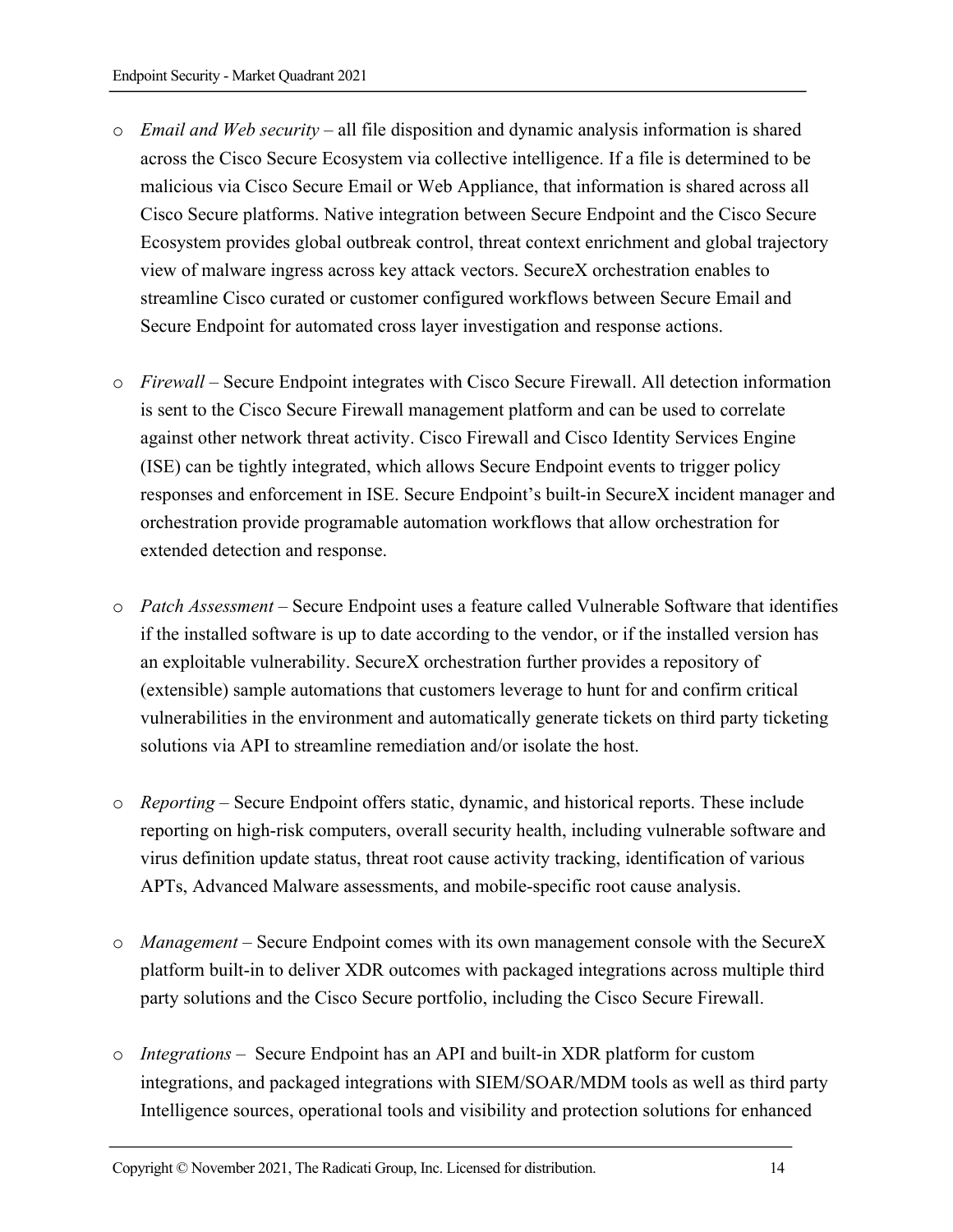threat context enrichment and streamlined ITOps and SecOps use cases for endpoint security and extended detection and response across Cisco and third party solutions.

**Cisco AnyConnect Secure Mobility Client** offers VPN access through Secure Sockets Layer (SSL), endpoint posture enforcement and integration with Cisco Secure Web Appliance. It assists with the deployment of Secure Endpoint, and expands endpoint threat protection to VPNenabled endpoints, as well as other Cisco AnyConnect services.

#### **STRENGTHS**

- Cisco offers a broad security portfolio, which encompasses threat intelligence, heuristics, behavioral analysis and sandboxing. Cisco has also integrated unified access security and multi-factor authentication capabilities from its Duo Security acquisition.
- Cisco Secure Endpoint delivers Endpoint Protection and Endpoint Detection and Response capabilities in a single agent.
- Built-in to Cisco Secure Endpoint, the Cisco SecureX platform delivers threat response with automatic threat context enrichment and unified threat response capabilities across the Cisco Secure Ecosystem, including Endpoints, Network, Email, DNS, and more.
- Cisco Secure Endpoint offers rich native integrations to Cisco Firewall, Secure Email , Umbrella DNS Security other Cisco security solutions to provide network edge to endpoint visibility.
- Cisco offers APIs for their endpoint solutions (as well as Secure Malware Analytics and Cisco Umbrella solutions) to integrate with a customer's existing security architecture, as well as other security tools or SIEMs.
- Customers report that Secure Endpoint is easy to use, and highly efficient in dealing with prevention and remediation.

#### **WEAKNESSES**

• While Cisco Secure Endpoint can automatically disable Microsoft Defender, it does not provide features to help uninstall other previously installed third party security software.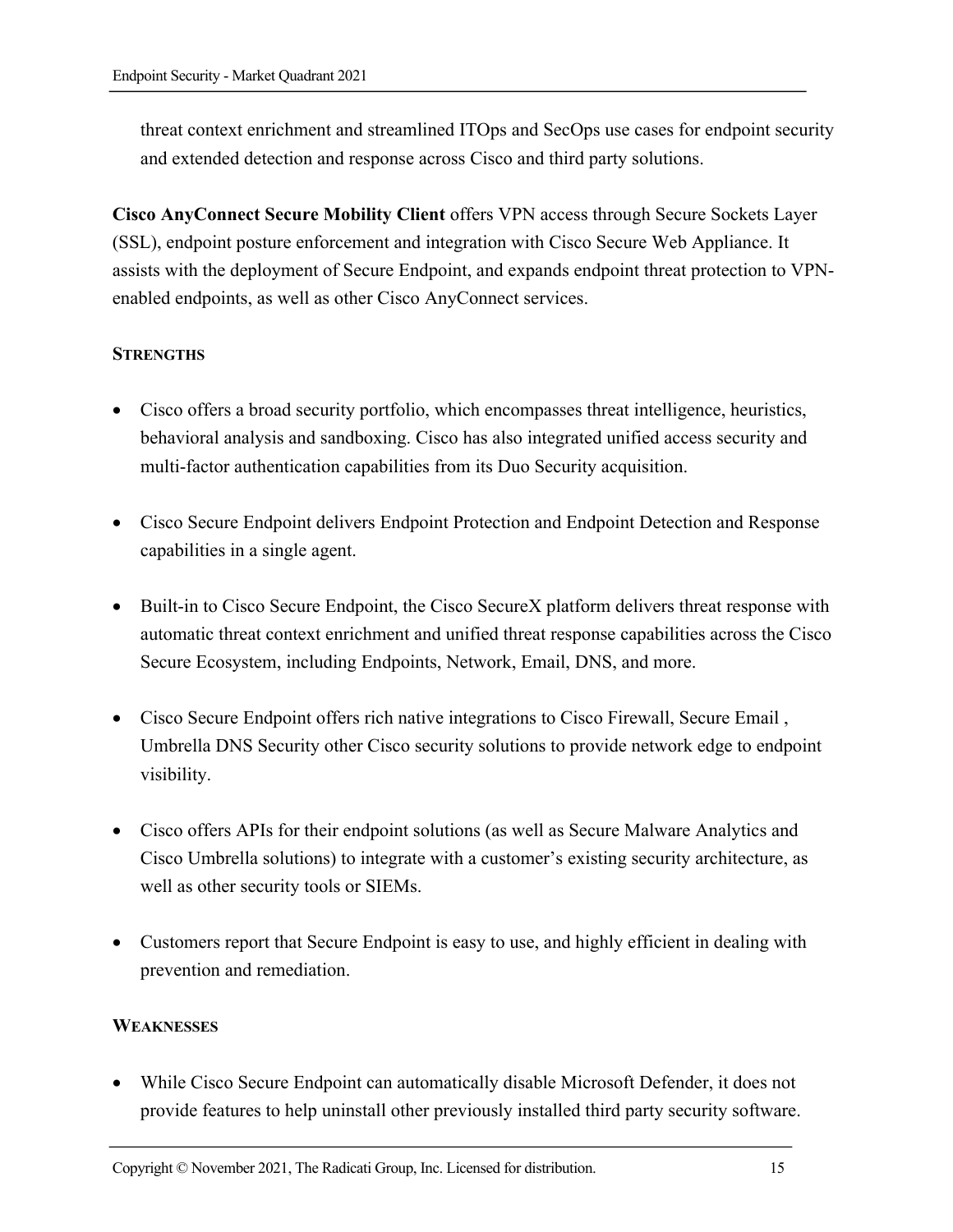- While Cisco Secure Endpoint offers third party software patch assessment, it does not offer third party patch software remediation. However, it does integrate with third party ticketing systems to automatically raise tickets for patch remediation.
- Cisco Secure Endpoint does not provide its own content-aware DLP functionality, however it integrates with Digital Guardian through Secure Malware Defense.
- Secure Endpoint does not offer native full-disk encryption (FDE), SecureX device insights however provide customers with visibility into the status of the endpoint's underlying operating system encryption capabilities.
- While Cisco Secure Endpoint can be deployed independently of other Cisco security solutions, it's full strength and rich functionality is best leveraged when deployed in conjunction with other Cisco security solutions.

#### **SYMANTEC**

1320 Ridder Park Drive San Jose, CA 95131 www.broadcom.com

Symantec (a division of Broadcom Software) offers a wide range of security solutions for enterprises. Symantec operates one of the largest civilian cyber intelligence networks, allowing it to see and protect against the most advanced threats. Symantec is an operating division of Broadcom. Broadcom is publicly traded.

#### **SOLUTIONS**

Symantec Endpoint Security solutions are powered by the Symantec Global Intelligence Network that offers real-time updates to prevent attacks, stop breaches, and mitigate risk. Symantec offers the following endpoint protection solutions:

● **Symantec Endpoint Security Complete –** supports on-premises, cloud, and hybrid options for deployment and management. It delivers artificial intelligence-guided security management by combining multiple technologies to address threats across the entire attack chain. Protections begin with Symantec Endpoint Protection which delivers: malware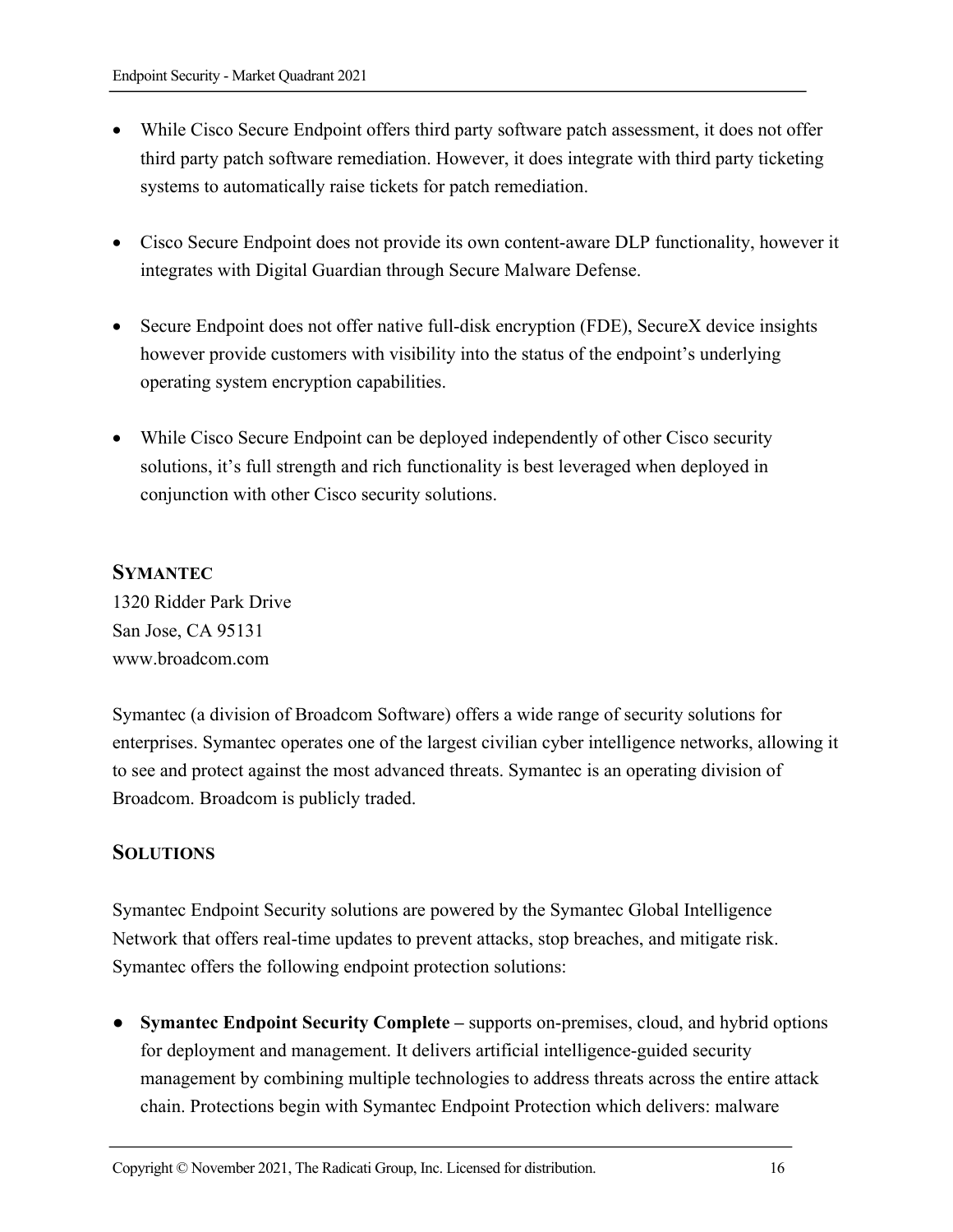protection, advanced machine learning, behavioral analysis, reputation filtering, exploit and intrusion prevention, deception, mail security, web security, firewall, device control, antivirus removal tools, recovery tools, reporting, REST APIs, and integration with Symantec intelligent threat cloud capabilities. The solution also includes Mobile Threat Defense, endpoint detection and response, Threat Hunter, protections against Active Directory exploits, attack surface reduction capabilities, such as Adaptive Protection, application control, and extended operating system protections. It protects all endpoints including workstations, laptops, mobile phones, tablets, and servers and is compatible with Windows, macOS, Linux, Android, iOS, VMware ESX, Citrix XenServer, and other virtual machines. The solution is managed from a centralized console, which supports the definition of granular management policies. Key capabilities include:

- o *Advanced mobile threat defense* uses predictive technology in a layered approach that leverages crowd-sourced threat intelligence, in addition to device and server based analysis, to proactively protect mobile devices from malware, network threats, and application or OS vulnerability exploits.
- o *Endpoint Detection and Response (EDR)* detects advanced attacks, provides real-time analytics, and enables SOC teams to actively hunt threats and pursue forensic investigations and remediation.
- o *Threat Intelligence API* provides access to Symantec's Global Intelligence Network (GIN). Through API integration into partners with SIEM/SOAR/TIP, SOC teams can easily identify the scope of an attack and streamline their threat investigations.
- o *Application Control* assesses the risk level of applications and their vulnerabilities, and allows only "known good" applications to run.
- o *Active Directory Security* automatically learns an organization's entire Active Directory structure and uses obfuscation to prevent attackers from stealing credentials and moving laterally within the organization.
- o *Adaptive Protection* provides attack surface reduction that evolves with the threat landscape to address each organization's unique environment. It relies on Advanced Machine Learning to automate granular behavioral rules resulting in no operational impact.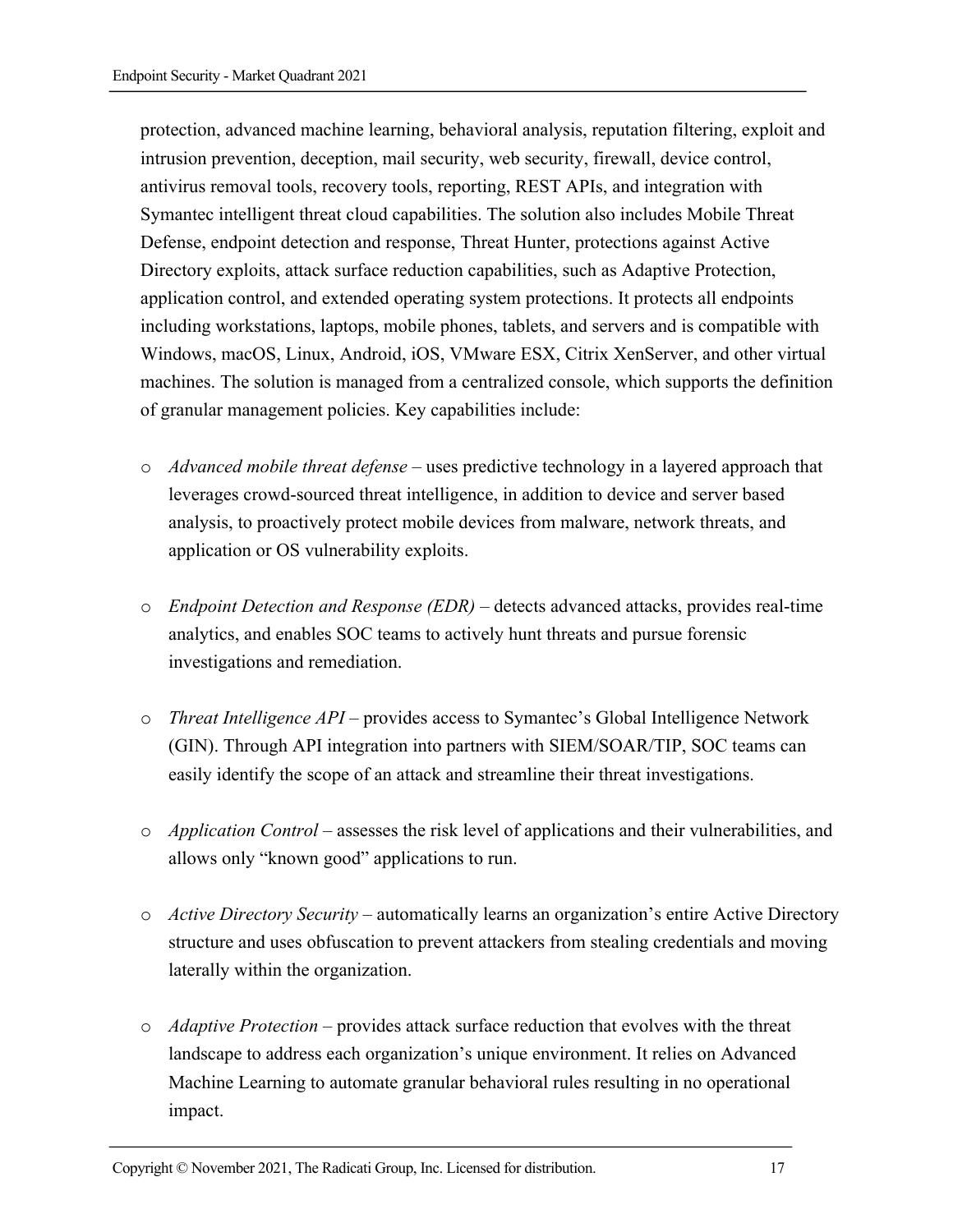Symantec **Endpoint Security Enterprise** is another product option in the Symantec endpoint portfolio, which offers a subset of the Symantec Endpoint Security Complete capabilities including Symantec Endpoint Protection, mobile threat defense and flexible deployment options across cloud, on-premises, and hybrid.

#### **STRENGTHS**

- Symantec offers a single management console to protect Windows, macOS, Linux, iOS, Android, Embedded and Virtual machines, as well as a single integrated agent on the endpoint for seamless management and performance. Hybrid management options, combining on-premises and cloud are also available.
- Symantec Endpoint Security offers multi-layered protection powered by artificial intelligence and advanced machine learning to provide prevention, detection and response, as well as deception, Active Directory security, Adaptive Protection, and application control.
- Symantec Endpoint Security has built-in EDR capabilities, including Threat Hunter which combines advanced machine learning with Symantec's SOC analyst expertise.
- The level of granularity and flexibility in the management console is higher than that of many competing solutions in the market.
- The firewall functionality included can block unique IP addresses and leverages reputation analysis from Symantec's Global Intelligence Network. It can also do behavioral analysis and apply application controls.
- Symantec's Integrated Cyber Defense (ICD) platform offers a unified cloud management console across a broad portfolio of security solutions (e.g. endpoint security, network security, information security, and more). It delivers data, analytics, and insights across multiple control points for improved visibility and implementation of extended detection and response (XDR).

#### **WEAKNESSES**

● Endpoint management (ITMS) is available primarily as an on-premises managed solution.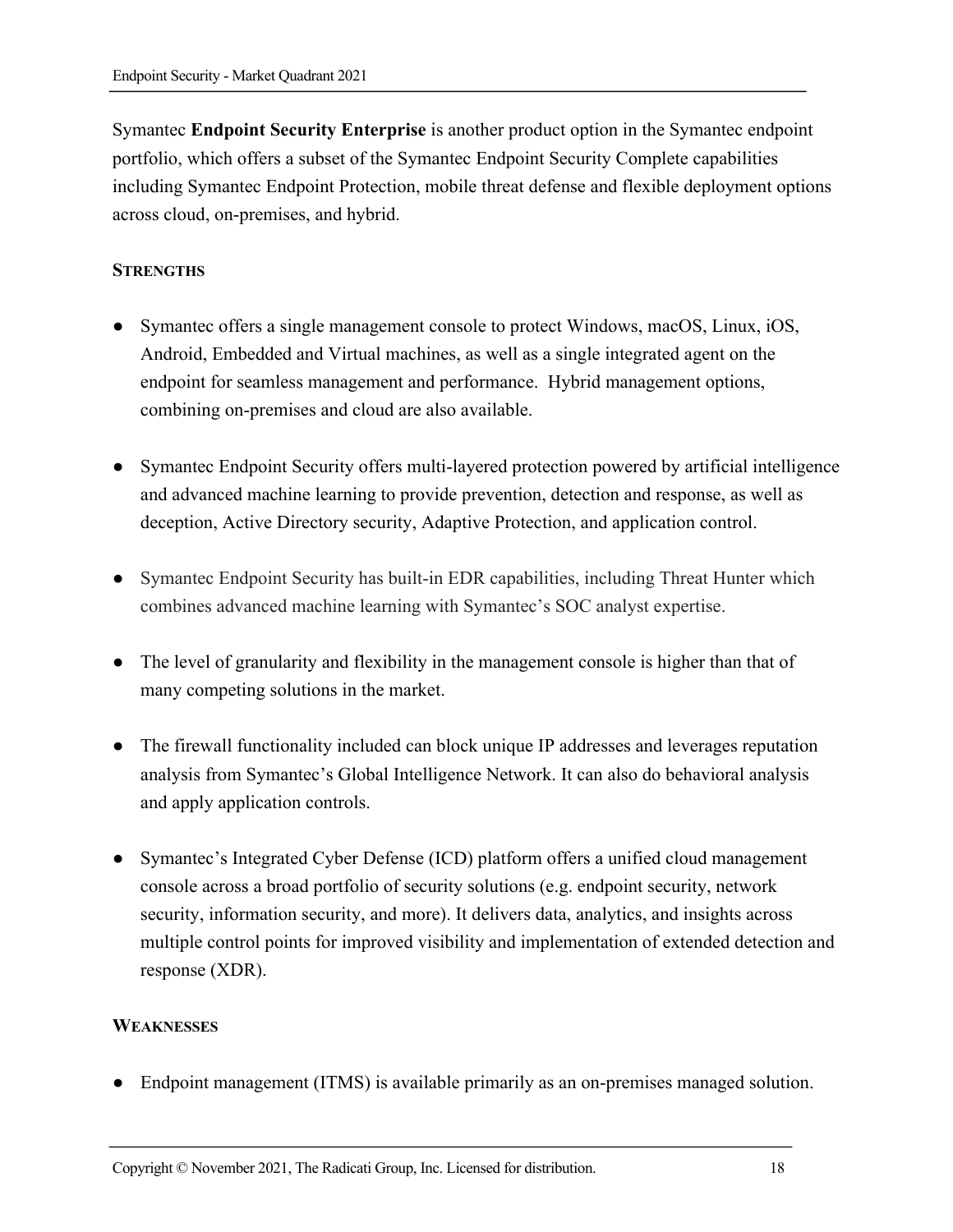- Symantec offers strong content aware DLP capabilities, however these require a separate add-on.
- Symantec Endpoint Security offers encryption as a separate option, available for separate purchase.
- Symantec sold its Managed Services business, including its MDR services, to Accenture. It now offers MDR services in partnership with Accenture.
- Symantec lost some mindshare following the Broadcom acquisition. The vendor is working to address this.

# **KASPERSKY**

39A Leningradsky Highway Moscow 125212 Russia www.kaspersky.com

Kaspersky, founded in 1997, provides a wide range of security products and solutions for enterprise business customers and consumers worldwide*.* The company's business solutions are aimed at a broad range of customers including large enterprises, small and medium-sized businesses. Kaspersky is privately owned.

#### **SOLUTIONS**

**Kaspersky Optimum Security** is a cloud native solution with an on-premise option that brings together endpoint protection, Endpoint Detection and Response (EDR) and Managed Detection and Response (MDR) into a single multi-layered security approach. It comprises the following main components:

• **Kaspersky Endpoint Security for Business** – is a multi-layered endpoint protection platform, which provides security, visibility and manageability of all endpoint devices, including physical and virtual machines, mobile devices, and servers. Kaspersky supports a broad array of platforms, including Windows, Linux, macOS, Android, and iOS. It integrates with Remote Monitoring and Management (RMM) and Professional Services Automation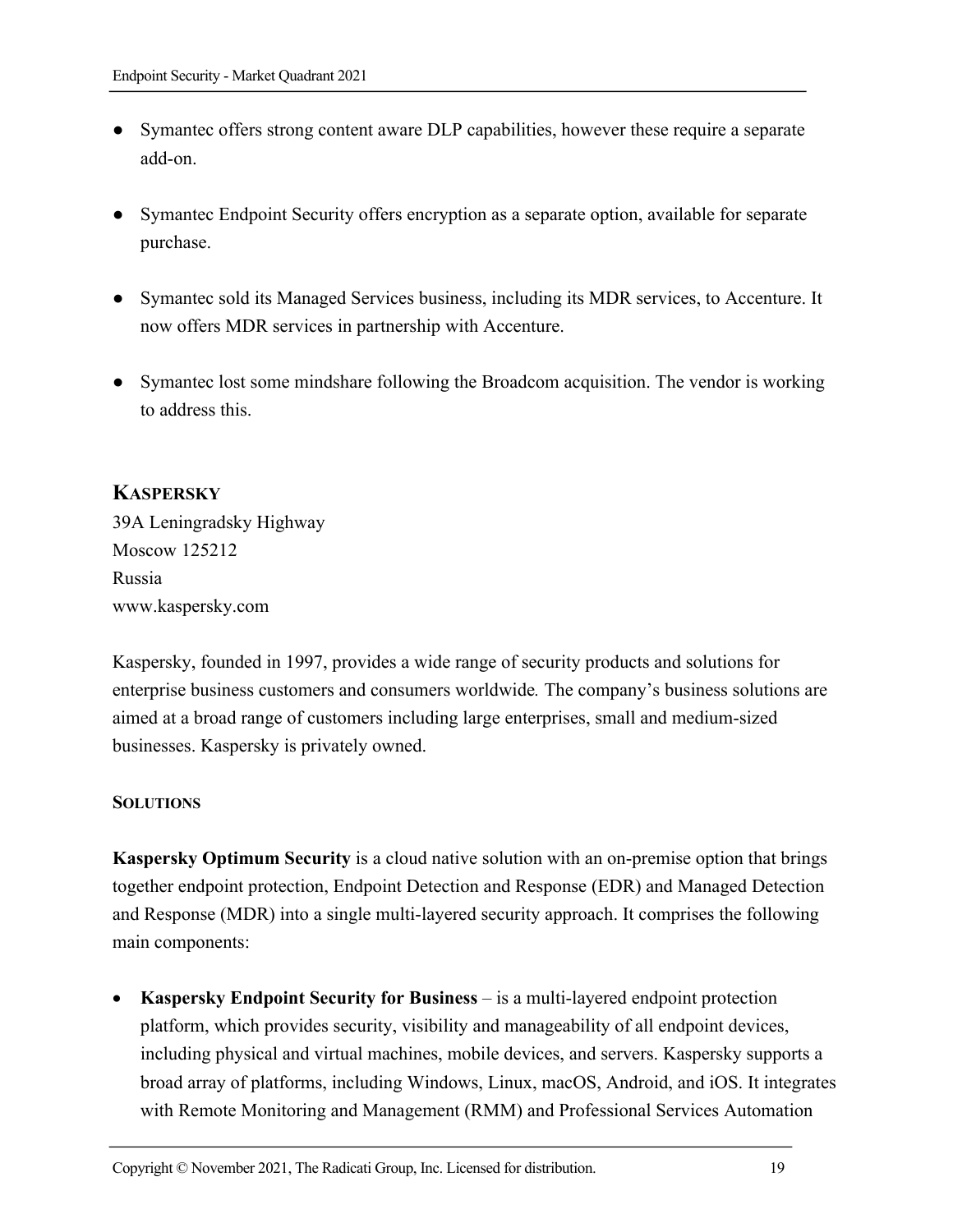(PSA) systems from ConnectWise, Autotask, Tigerpaw and SolarWinds. Kaspersky Endpoint Security for Business is available in three different tiers, as follows:

- o *Select* provides trusted Threat Prevention (for Windows, macOS and Linux) with Behavior Detection, Exploit Prevention, Host Intrusion Prevention, Remediation Engine, Web, Device and BadUSB controls, Mobile Threat Defense, Mobile Device Management (MDM), and Security Management.
- o *Advanced* in addition to Select capabilities, adds Application Control for servers, Adaptive Anomaly Control to capture deviations from user's behavior baseline and stop execution, Data Protection (i.e. OS encryption management, full disk and file-level encryption), Firewall and OS firewall management, Patch Management, Protection for terminal servers, OS and third party application deployment.
- o *Total* in addition to all Select and Advanced capabilities, protects the enterprise perimeter by preventing the effects of web-based attacks before they reach the endpoint level, by blocking malware, online phishing, reducing access to unsolicited resources and preventing illegitimate data transfers at the gateway level.
- **Kaspersky Endpoint Detection and Response Optimum**  is an EDR tool which works together with endpoint protection and provides endpoint visibility, root cause analysis and automated response options as well as Indicator of Compromise (IoC) scanning. It adds an automated layer of defense, providing attack spread path visualization, and delivers detailed information on the alert, the host, suspicious objects, and more.
- **Kaspersky Managed Detection and Response Optimum –** is an MDR service which delivers continuous 24/7 managed protection, enabling organizations with a lack of resources and expertise to automatically hunt down evasive threats, including those that circumvent existing detection and prevention systems, while freeing up mature IT security teams to focus on critical.

Kaspersky Optimum Security exists within Kaspersky security ecosystem and is complemented by:

• **Kaspersky Sandbox (KSB)** – complements endpoint protection with functionality that can easily detect new, unknown and evasive threats. It creates a virtualized environment, where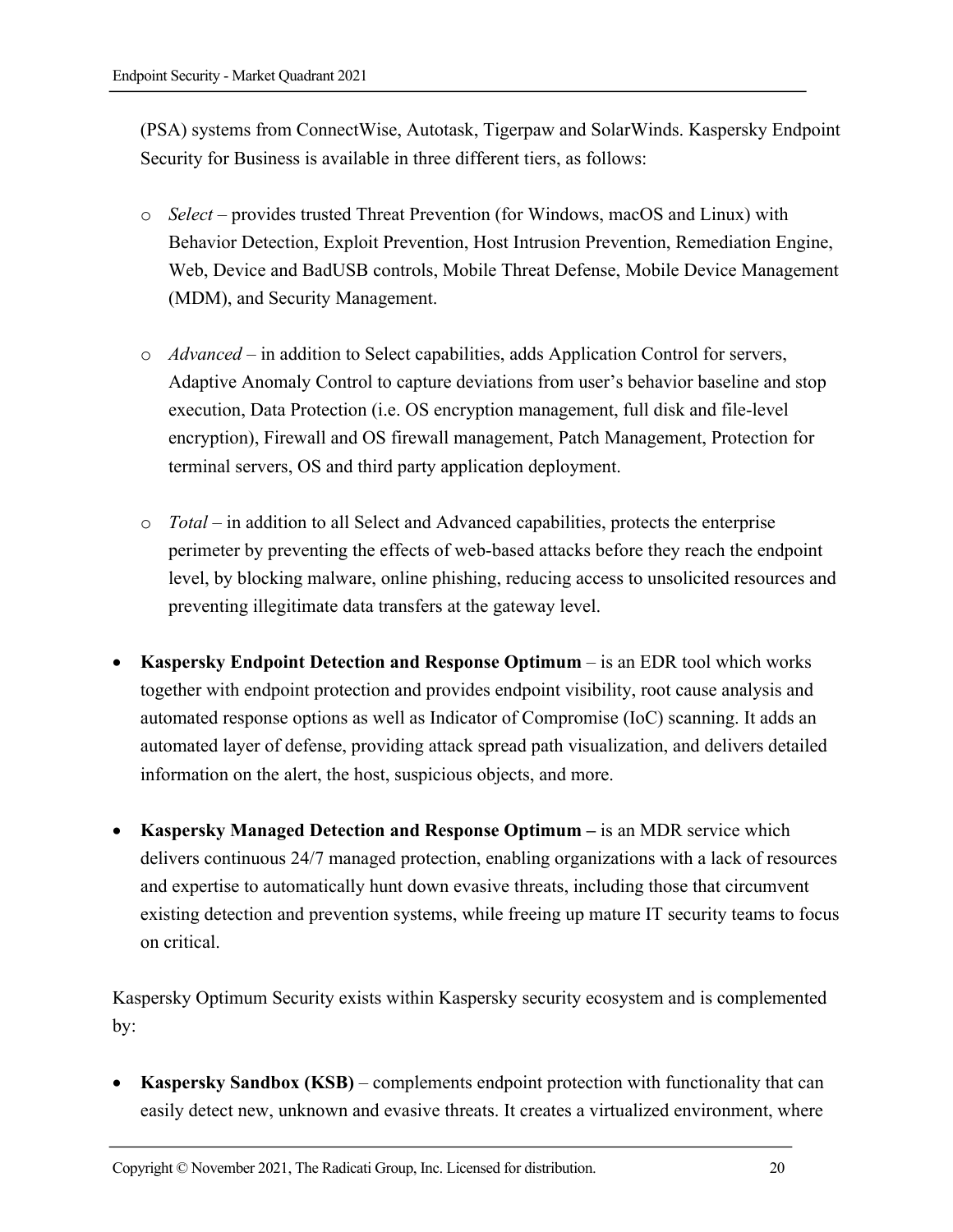suspicious objects are sent, analyzed with a variety of methods (e.g. simulating user activity, behavior analysis, monitoring outgoing connections, and more), and their reputation recorded. If objects are identified as malicious, the whole infrastructure can be scanned and malicious activity prevented, ensuring an automated response across all endpoints.

• **Kaspersky Hybrid Cloud Security** – protects public datacenters (i.e. Microsoft Azure and Amazon AWS), physical servers, desktops and private data centers based on native API integrations with VMware, Citrix, Microsoft Hyper-V, KVM and Docker virtual environments. Kaspersky Hybrid Cloud Security is optimized for integration with public and private discovery and deployment tools, and relies on virtualization to optimize resource use and reduce infrastructure costs.

All endpoint security products are managed by the **Kaspersky Security Center** console, which delivers security management and control through a single administrative tool. The management console allows organizations to identify all endpoint assets (physical, virtual, mobile), conduct fast vulnerability assessments, achieve a real-time hardware and software inventory, and offer actionable reporting. The console can be used as a SaaS offering, or be deployed on public cloud or on-premises environments and accessed through a web-interface.

For SMB customers, Kaspersky offers **Kaspersky Endpoint Security Cloud**, which is an endpoint protection product that provides a cloud-based management solution for securing Windows and macOS endpoints, file servers, iOS and Android devices.

In addition, **Kaspersky EDR** provides IT security/SOC enterprise teams with a tool for in-depth incident investigation and centralized response. It offers advanced threat discovery, deep investigation and threat hunting, as well as incident response.

Kaspersky offers a full-scale Enterprise Security solution comprising the following products and services: Endpoint Security, Endpoint Detection and Response, Hybrid Cloud Security, Managed Detection and Response, Embedded Systems Security for ATM and PoS protection, Private Security Network, Security Awareness training, Premium Support and Professional Services.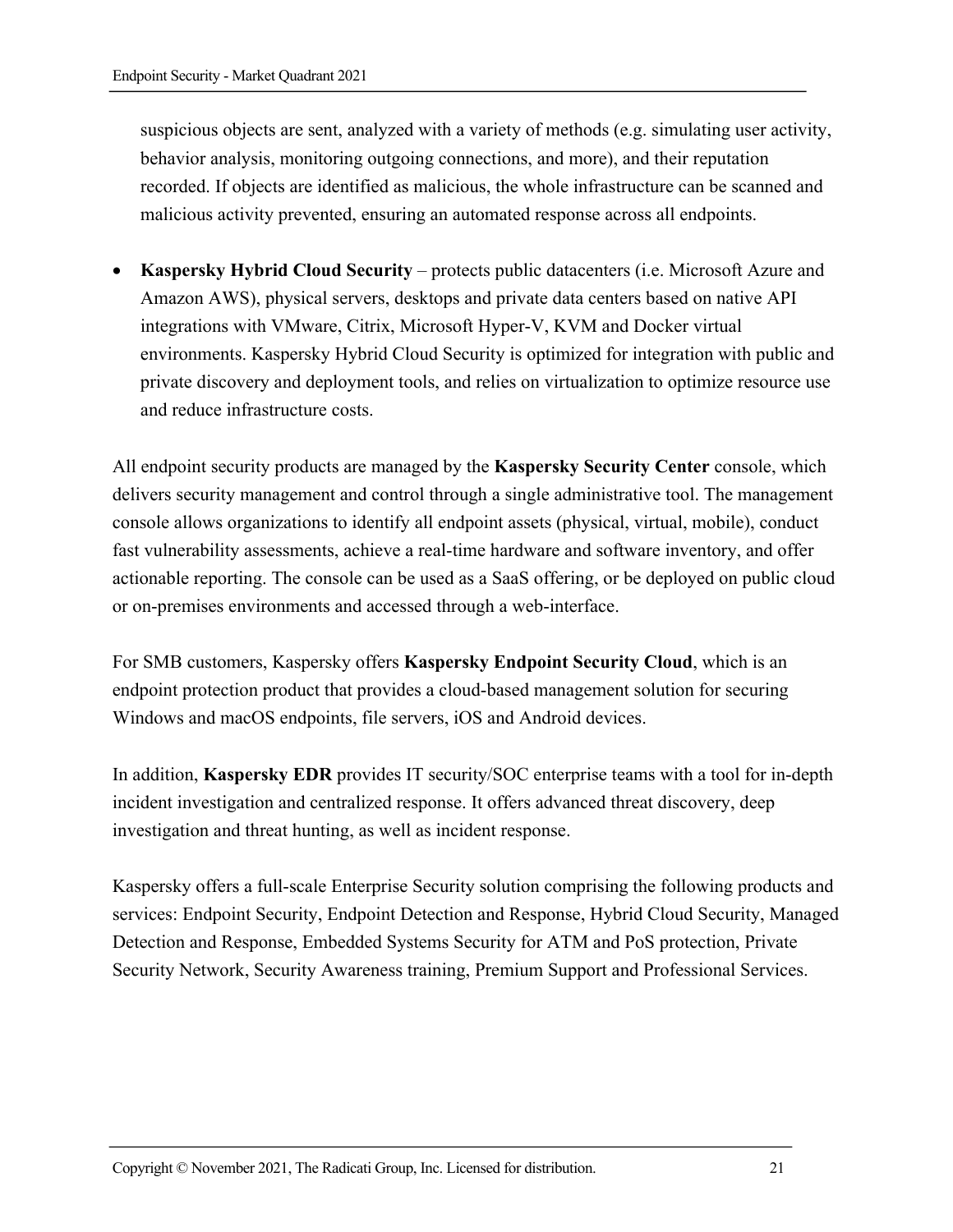#### **STRENGTHS**

- Kaspersky Endpoint Security for Business supports a broad range of operating systems, including Windows, Linux, macOS, Android and iOS; as well as virtualized environments including VMware, Citrix, KVM, MS Hyper-V and Docker.
- Kaspersky EDR Optimum provides alert context and quick automated response options to analyze and remediate evasive threats, as well as search the infrastructure for current threats with Indicator of Compromise (IoC) scanning and automatic response to discovered threats.
- Kaspersky MDR Optimum supports multiple operating systems, including Windows, Linux and macOS as well as virtualized environments, making it easier for organizations with heterogenous infrastructures to protect their assets in a managed way.
- Kaspersky solutions rely on its own low footprint, high-performance security technologies. Machine learning based Behavior Detection technology implements a Memory Protection mechanism, which guards system-critical processes and prevents leaking user and administrator credentials.
- The cloud-based or on premises Kaspersky Security Center management consoles provides a comprehensive management tool that allows organizations to identify all endpoint assets (e.g. physical, virtual, and mobile), as well as conduct fast vulnerability assessments. It can also automatically perform patch remediation and offer actionable administrator reporting.
- Kaspersky offers strong support for virtual environments. Kaspersky Hybrid Cloud Security offloads resource intensive anti-malware scans onto a specialized virtual appliance, an approach which places less load on computing resources and helps businesses maintain high virtualization densities and performance.
- Kaspersky Endpoint Security for Business includes MDM, mobile security and mobile application management capabilities, all of which can be managed through a single console.

#### **WEAKNESSES**

• Kaspersky Endpoint Security for Business does not currently provide content-aware DLP, or support ICAP for integration with third-party DLP solutions. This functionality, however, is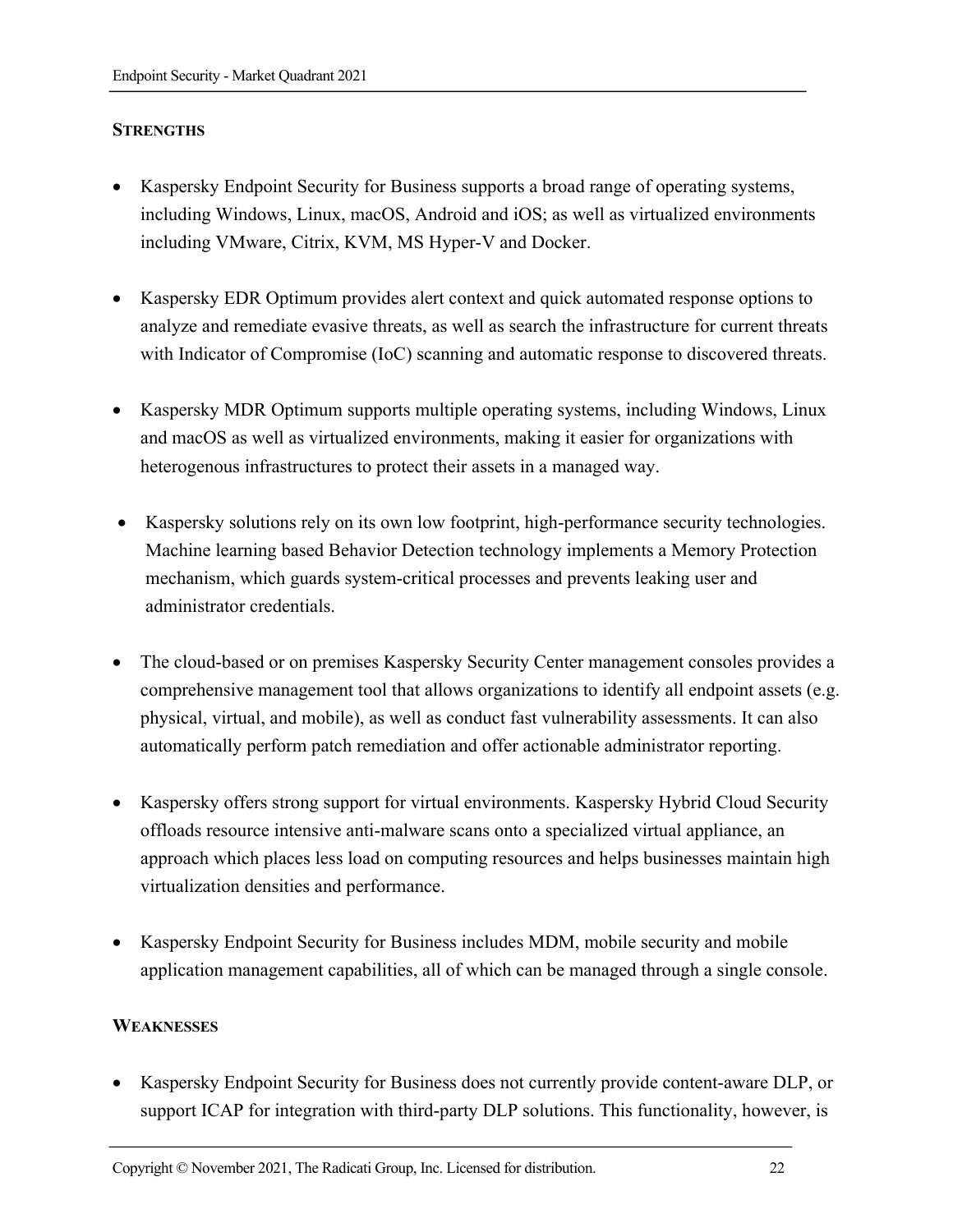available for Microsoft Office 365 and Microsoft Exchange.

- Kaspersky Endpoint Security for Business does not support network access control, which prevents administrators from blocking network access to certain endpoints (e.g. new endpoints that have not yet deployed the organization's security policies).
- Kaspersky EDR Optimum does not currently provide support for Linux and MacOS endpoints. The vendor has this on its future roadmap.
- Kaspersky EDR Optimum is not yet available for mobile devices. The vendor has this on its future roadmap.
- While the Kaspersky Security Center console currently allows monitoring of Kaspersky's Secure Email Gateway (thus helping integrate visibility across endpoints and email security), management of email security currently requires a separate console. Integration of email security management capabilities is on the roadmap for future releases.

#### **BITDEFENDER**

15A Orhideelor St. Orhideea Towers, district 6 Bucharest, 060071 Romania www.bitdefender.com

Bitdefender, founded in 2001, delivers next-generation anti-virus software, internet security software, endpoint security, and other security solutions through a network of value-added alliances, distributors and reseller partners. The company delivers solutions for businesses and consumers across more than 150 countries. The company is privately held.

#### **SOLUTIONS**

Bitdefender's **GravityZone**, is a hosted enterprise security platform that provides security controls and security posture management across endpoints, cloud workloads, network and users. For customers with restricted cloud usage, GravityZone can also be deployed on-premises.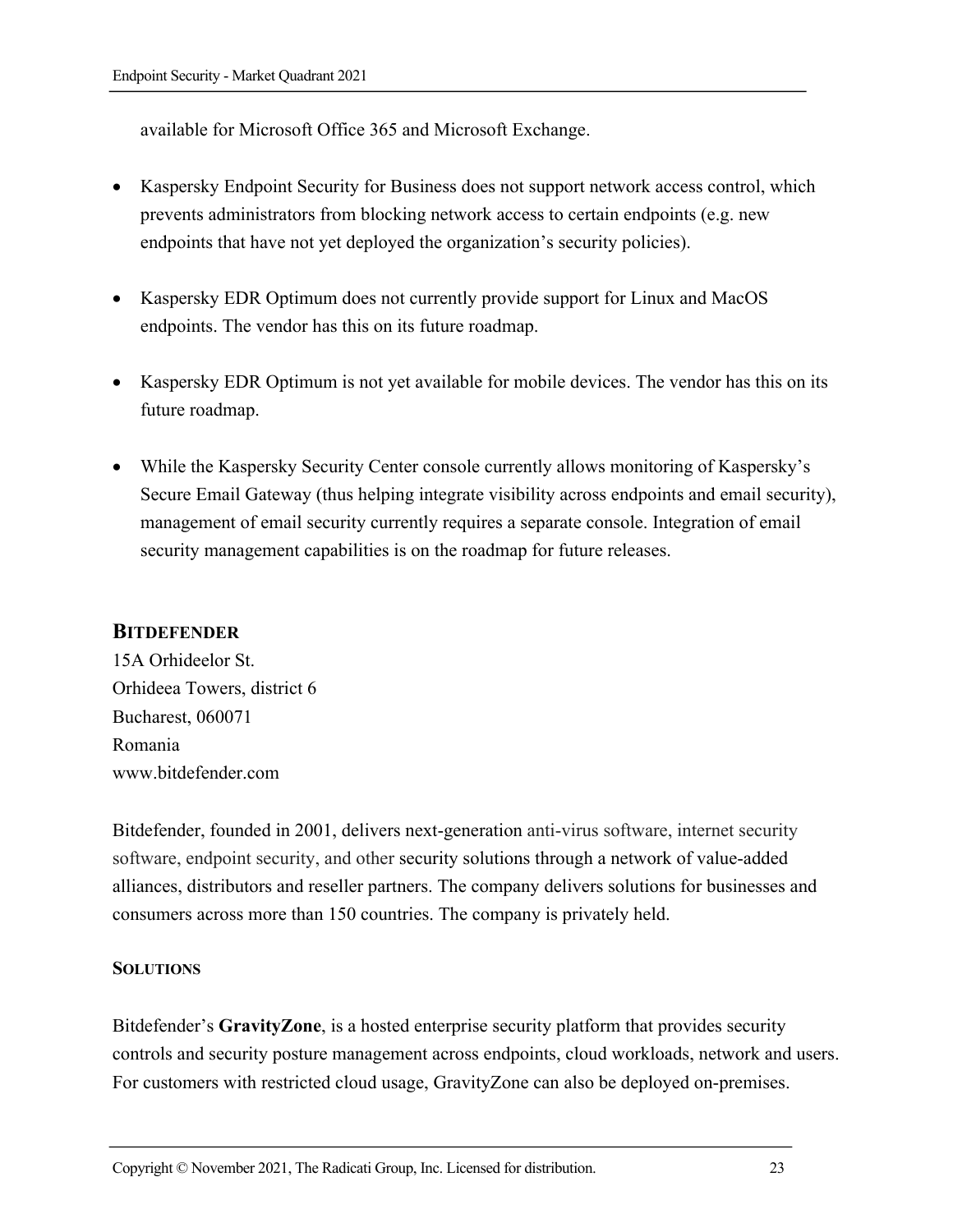Bitdefender security agents can be installed on all leading platforms including Windows, Linux, Mac, Android, iOS and Microsoft Exchange.

The Bitdefender Business Portfolio includes a number of GravityZone security packages and ala-carte offerings, as follows:

**GravityZone Business Security package** – is aimed at small businesses. It provides protection for physical and virtual desktops and servers, combining security with centralized management. It is available on-premises, or as a cloud service.

**GravityZone Advanced Business Security package** – is aimed at the needs of medium sized businesses. It offers the same services as Business Security but adds security services for protecting Microsoft Exchange servers and mobile devices. It includes a feature called Smart Central Scan, which allows Security administrators to offload anti-malware processes to a centralized scanning server, thus lowering the resource consumption on protected systems. The solution is available on-premises or as a cloud service, and can protect desktops, servers and Microsoft Exchange mailboxes. The mobile security (MDM) component, however, is only available for on-premises deployment.

**GravityZone Elite package** – offers the same services as Advanced Business Security but adds two pre-execution detection layers; HyperDetect, and Sandbox Analyzer. Hyperdetect uses specialized local machine learning models and behavior analysis techniques to detect hacking tools, exploits and malware obfuscation techniques. Sandbox analyzer detonates payloads in a contained virtual environment, analyzes their behavior, reports malicious intent and provides actionable insight. The solution is available on-premises or as a cloud service, and can protect desktops, servers and Microsoft Exchange mailboxes. The mobile security (MDM) component, however, is only available for on-premises deployment.

**GravityZone Ultra package**– offers an integrated endpoint protection and EDR solution which offers prevention, extended threat detection (XEDR), investigation and response tools in a single agent, which can be managed through a single console. It provides real-time visibility into endpoints, insight into suspicious activity, alert triage and incident analysis visualization, oneclick investigation, IOC lookup, helps track live attacks and lateral movements and enables rapid response for containment and remediation. It is available only as a cloud solution and can protect desktops, servers and Microsoft Exchange mailboxes.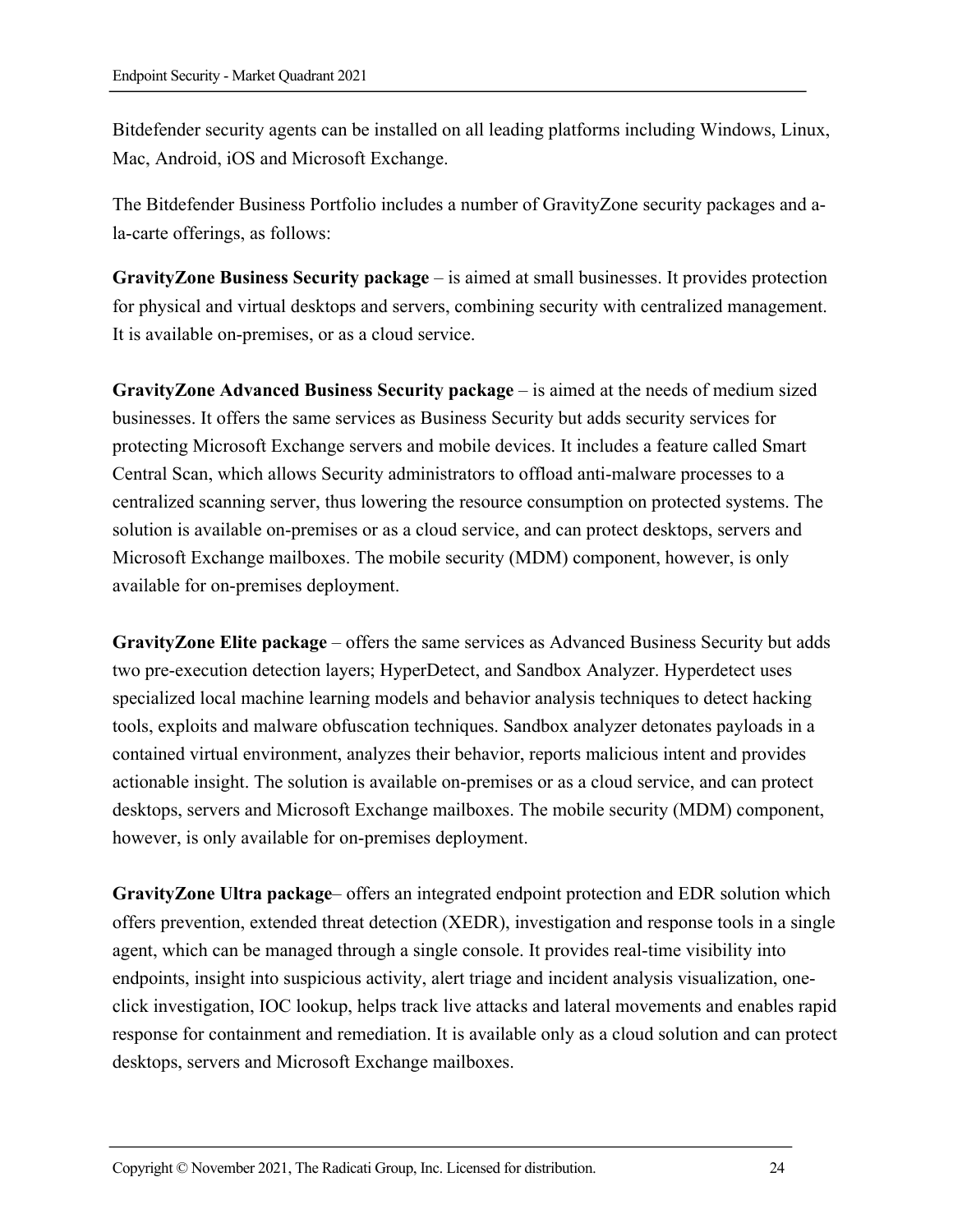**Bitdefender eXtended Endpoint Detection and Response (XEDR)** – is natively integrated into GravityZone and extends EDR analytics and event correlation capabilities beyond the boundaries of a single endpoint, to enable organizations to deal more effectively with complex cyber-attacks involving multiple endpoints. It brings together device intelligence across the enterprise network, to help incident response teams effectively investigate and respond to advanced threats.

**GravityZone Enterprise Security** – is aimed at the needs of large enterprises and hybrid infrastructures. It is available only as an on-premises solution and provides security services for protecting physical and virtual desktops and servers, Microsoft Exchange servers and mobile devices.

**GravityZone Security for Virtualized Environments (SVE)** – is a security module delivered within GravityZone Enterprise Security. It uses a vendor-agnostic architecture to support any hypervisor, whether natively integrated or standalone. SVE leverages multiple techniques to achieve deduplication and provide high operational value. This offloading is also present in the AWS module, and can also be used in physical environments (e.g. laptops or desktops) since the enforcement point, Bitdefender Enterprise Security Tools (BEST) is common to SVE and Endpoint Security; BEST can operate in full offload, partial offload or traditional local scanning.

**GravityZone Security for Containers** – protects containers and cloud workloads against modern Linux and container attacks by using AI threat prevention, Linux-specific anti-exploit technologies and context-aware endpoint detection and response (EDR). The Bitdefender endpoint agent for Linux does not require Linux-kernel components, enabling rapid deployment of new distributions.

**GravityZone Security for MSPs** – is a solution portfolio tailored to meet the needs of Managed Security Service Providers. It offers a multi-tenant management console and simple monthly licensing. It is available in different packages which include endpoint protection, patch management, Advanced Threat Security (with HyperDetect and Sandbox Analyzer), and Endpoint Detection and Response.

**Bitdefender Managed Detection and Response (MDR)** – provides customers with outsourced cybersecurity operations 24x7. It combines Bitdefender security technologies for endpoints, network, and security analytics, with the threat-hunting expertise of a fully staffed SOC.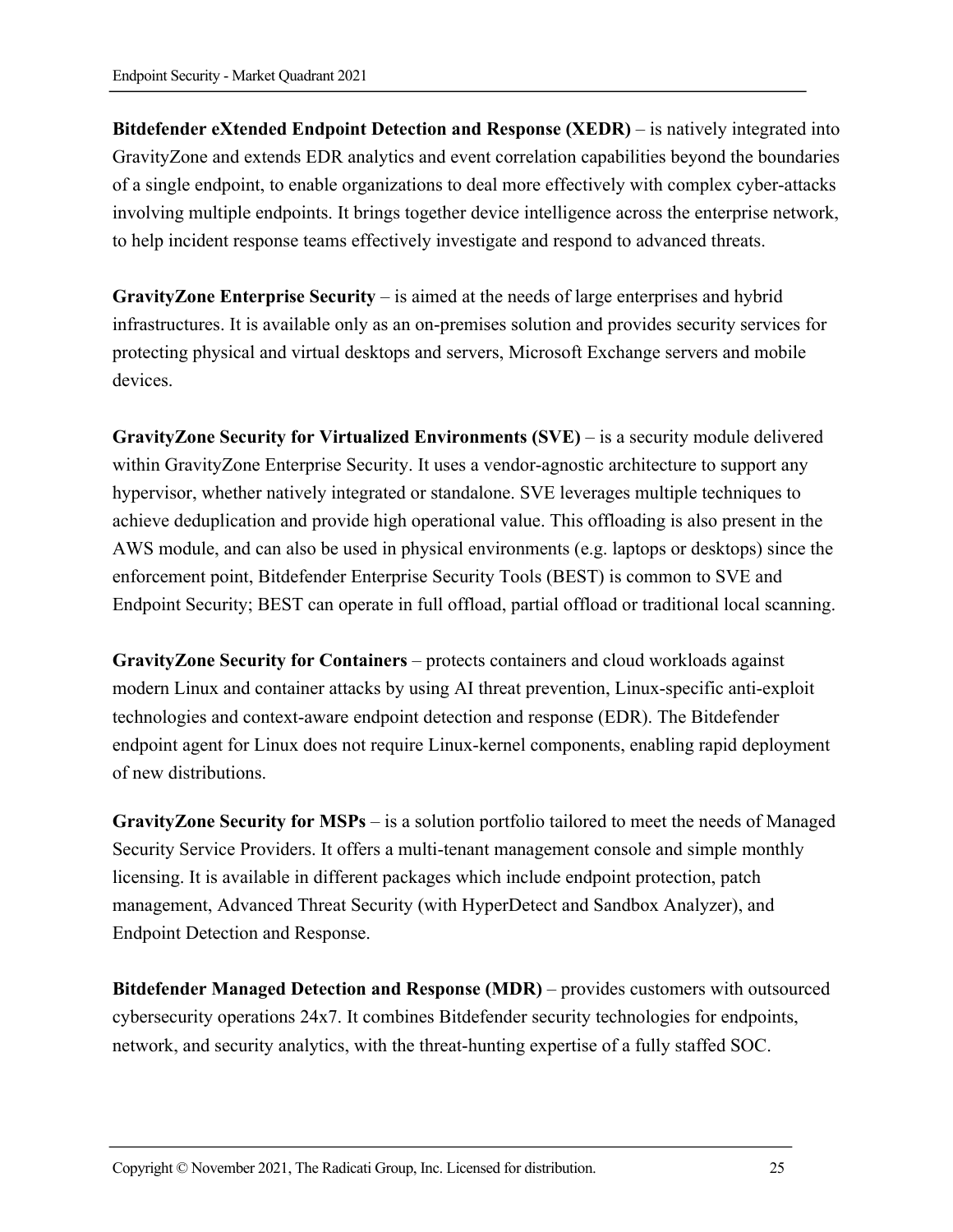Bitdefender also offers **Email Security, Security for Storage, Patch Management and Full Disk Encryption add-ons**, all of which can be managed via the GravityZone console.

**GravityZone Hypervisor Introspection (HVI)** – is aimed at protecting virtual workloads, enabling data centers and organizations to increase their security posture across their entire infrastructure. HVI is an opensource project,

#### **STRENGTHS**

- Bitdefender relies on various non signature based techniques including heuristics, machine learning models, anti-exploit, cloud-based sandbox analyzer and process inspector to keep up with the latest threats.
- Bitdefender's GravityZone Ultra Suite is an integrated platform, easily deployed by organizations of all sizes, to covers risk analytics, hardening, prevention, and XDR for endpoints, cloud resources, and network connected devices.
- Bitdefender tends to receive very high scores in third-party AV testing.
- All Bitdefender anti-malware technologies are developed in-house. Bitdefender licenses its technology to a number of OEM partners.
- Bitdefender GravityZone integrates with Microsoft Active Directory, as well as VMware vCenter and Citrix XenServer to facilitate syncing of inventories and policy enforcement and management. In addition, Bitdefender can automatically detect other computers within the network using Windows Network Discovery, and protection can be deployed remotely to all unprotected systems.
- The new Linux and Container security stack does not require Linux-kernel components, facilitating deployment of new distributions by organizations.

#### **WEAKNESSES**

• Bitdefender offers a Mobile Security (MDM) solution for Android and iOS platforms. However, it is currently available only for its GravityZone on-premises solutions.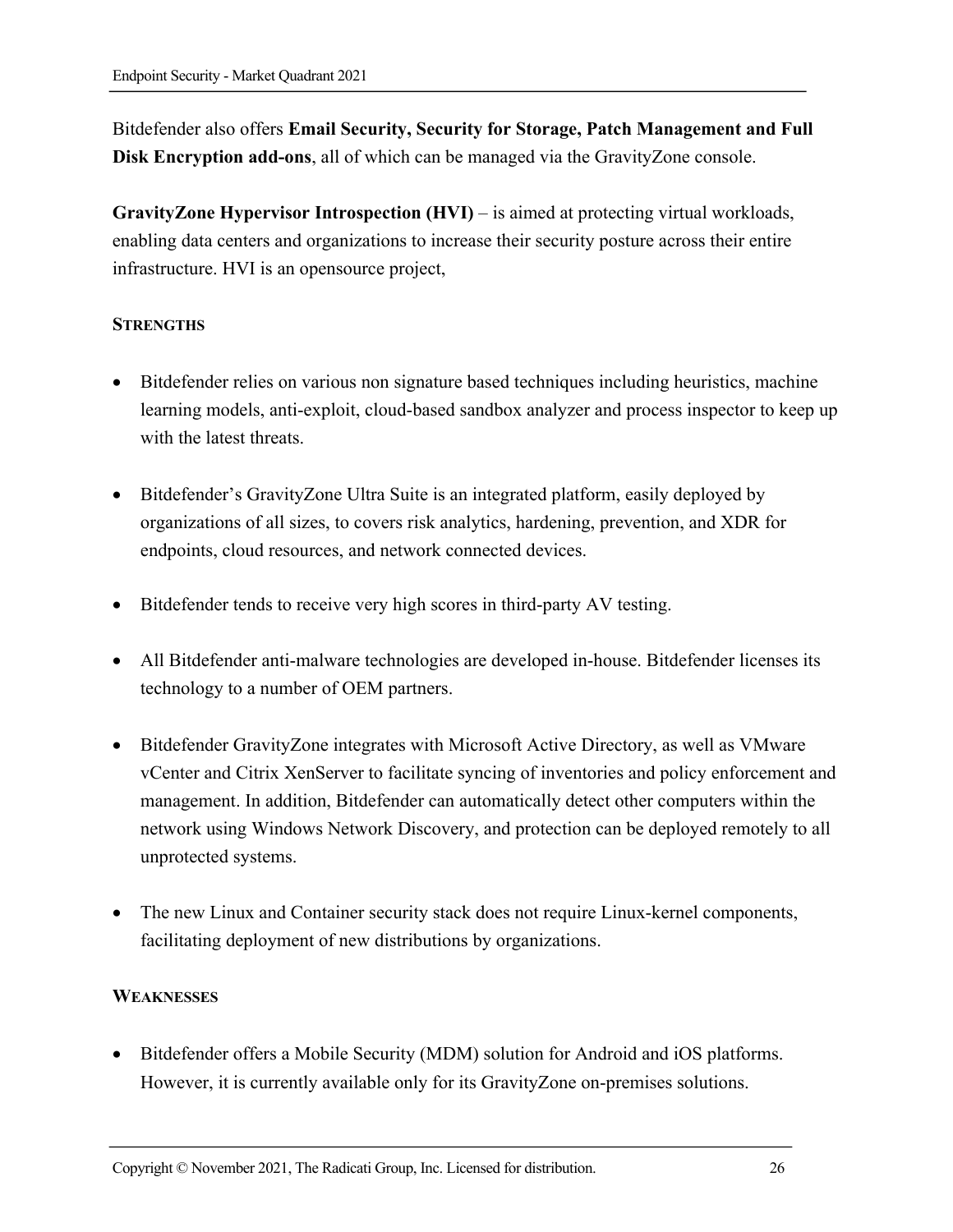- While offering highly accurate malware and threat detection solutions, Bitdefender currently lacks integration with SOAR tools. The vendor has this on its roadmap.
- While Bitdefender offers DLP fully integrated into GravityZone at no extra charge, this is still fairly basic functionality.
- Bitdefender currently supports only full volume encryption. The vendor is working to add greater granularity in future releases.
- Bitdefender is still best known for its consumer products and lacks greater visibility in the enterprise market. The company is working to address this.

#### **ESET**

Einsteinova 24 851 01 Bratislava Slovak Republic www.eset.com

ESET, founded in 1992, offers cybersecurity products and services for enterprises, small and medium businesses, and consumers. Headquartered in the Slovak Republic, ESET has research, sales and distribution centers worldwide and a presence in over 200 countries. The company is privately held*.* 

#### **SOLUTIONS**

ESET's Endpoint protection solutions include the following components:

- **ESET Endpoint Security for Windows –** is ESET's flagship endpoint security product for Windows. It offers a low footprint, support for virtual environments, and combines reputation-based malware protection with advanced detection techniques enhanced by ESET's machine learning engine, Augur.
- **ESET Endpoint Security for macOS** is ESET's security product for macOS platforms. Similarly, to its Windows counterpart, it offers a low footprint, support for virtual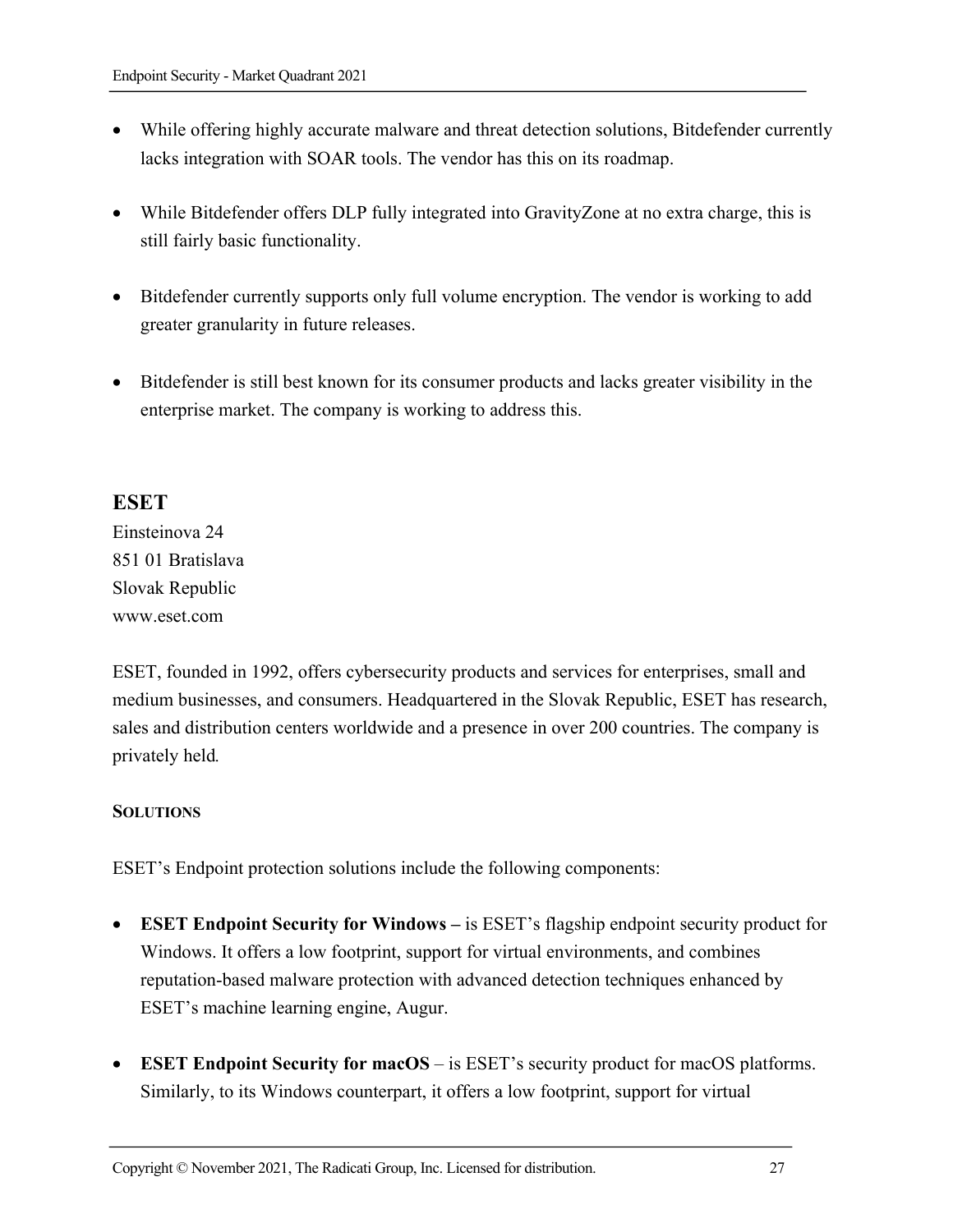environments, cross-platform protection, and combines reputation-based malware protection with advanced detection techniques enhanced by ESET's machine learning engine Augur.

- **ESET Endpoint Security for Android –** offers reputation-based malware protection, antiphishing, app control, anti-theft, SMS/call filtering and device security. It integrates with ESET PROTECT, allowing for security polices to be deployed across both PCs and mobile devices.
- **ESET Mobile Device Management for iOS** is an integration of the Apple iOS MDM framework with ESET PROTECT which supports the configuration of security settings for iOS devices. Administrators can enroll iPhones and iPads, as well as setup security profiles and adjust device settings, such as: anti-theft, settings for Microsoft Exchange, WiFi, VPN accounts, Passcode, iCloud and more.
- **ESET Server Security for Microsoft Windows Server–** is a lightweight server security product, which integrates with the ESET LiveGrid reputation technology for advanced detection techniques. It features support for virtualization (e.g. optional snapshot independence, process exclusions, clustering support), Hyper-V and Network Attached Storage scanning, and a Windows Management Instrumentation (WMI) connector. It is also available as a VM Extension in Microsoft Azure.
- **ESET Security for Microsoft SharePoint Server –** provides advanced protection for SharePoint servers to protect against malicious uploads and unwanted files.
- **ESET Mail Security for Microsoft Exchange and IBM Servers** combines server malware protection, spam filtering, web-based quarantine, email scanning and optional Cloud Sandbox analysis. It includes the malware protection technology included in ESET Endpoint solutions (i.e. ESET LiveGrid reputation technology, ESET machine learning engine Augur, Anti-Phishing, Exploit Blocker, and Advanced Memory Scanner), proprietary antispam engine, and selective database on-demand scanning.
- **ESET Full-Disk Encryption** is an add-on to ESET Endpoint solutions enabling full disk encryption across the entire network from a cloud based ESET PROTECT console with a single click. It can encrypt system disks, partitions and entire drives.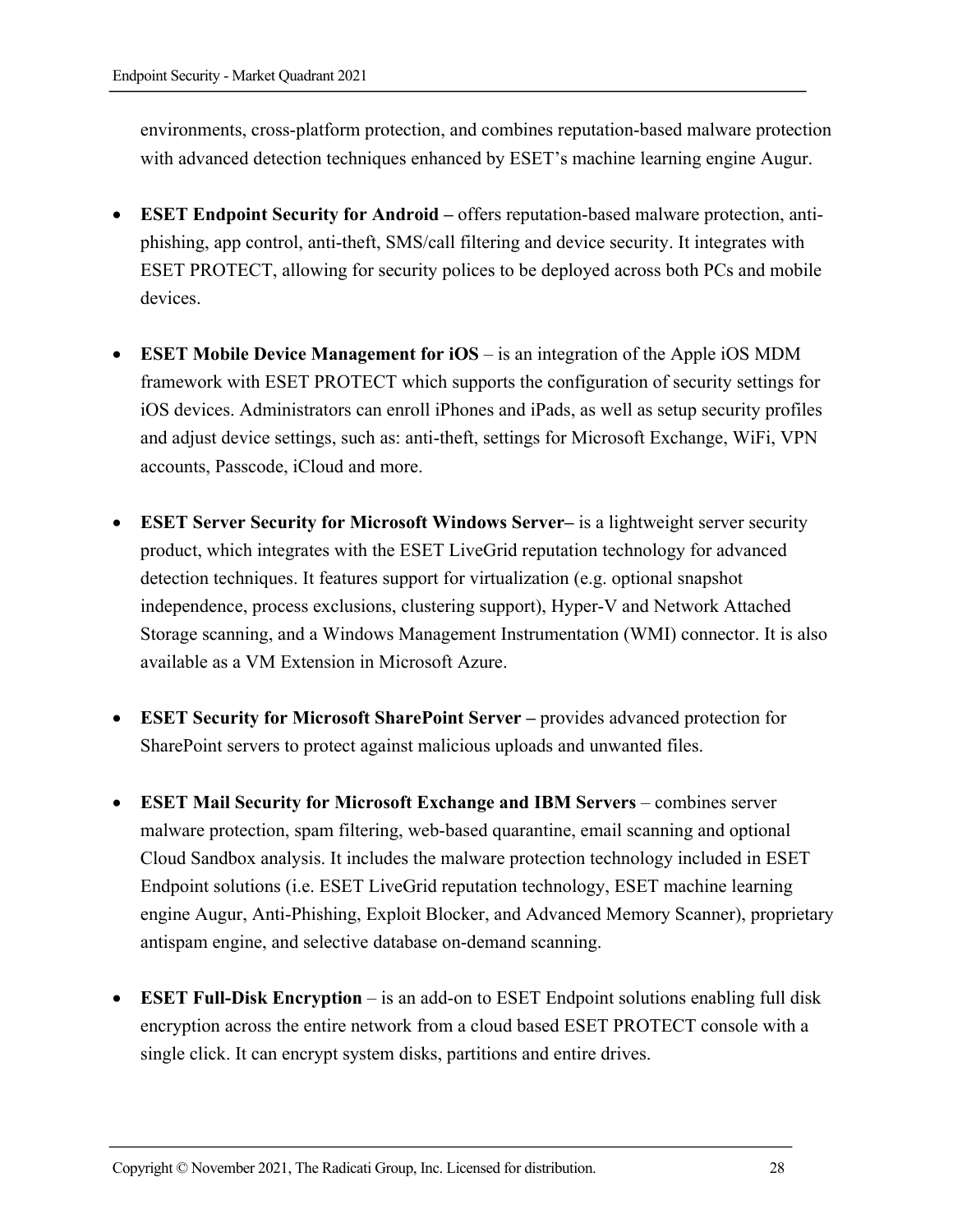- **ESET Endpoint Encryption** is a standalone solution which provides data encryption, including full-disk encryption (FDE), as well as files, folders, removable media, and email encryption.
- **ESET PROTECT** is a cloud based management console with the possibility of an on premises deployment. Provides real-time visibility of all endpoints: desktops, servers, virtual machines, as well as managed mobile devices. A single pane of glass enables full reporting for ESET Security solutions. It serves to control endpoint prevention, detection & response layers across all platforms.

In addition, ESET provides the following services and solutions:

- **ESET Enterprise Inspector** is ESET's EDR solution for identification of anomalous behavior and breaches, risk assessment, incident response, investigations and remediation. It references its detections to the MITRE ATT&CK framework.
- **ESET Dynamic Threat Defense (EDTD)** is ESET's managed cloud sandbox analysis solution. It is managed by ESET PROTECT and provides an additional layer of security for ESET products like Mail Security and Endpoint products by utilizing cloud-based sandboxing technology to detect new, never-seen-before threats.
- **ESET's Threat Intelligence service** provides global knowledge gathered by ESET threat intelligence experts on targeted attacks, IOCs (IP, URL, file hash) advanced persistent threats (APTs), zero-days and botnet activities. It can integrate with existing SIEM tools and features YARA rules to allow organizations to set up custom rules.
- **ESET Managed Detection and Response Service** is ESET's cybersecurity service for the investigation of incidents, analysis of potentially harmful files and fast response and remediation of incidents.
- **ESET Premium Support** is ESET's cybersecurity service for responsive, tailored support to reduce the risk of any interruption in operational continuity. It offers 365/24/7 access to a team of ESET experts.
- **Security Services for Endpoints**  ESET's Security Services for Endpoints works together with ESET endpoint security products to deliver a complete security solution that works to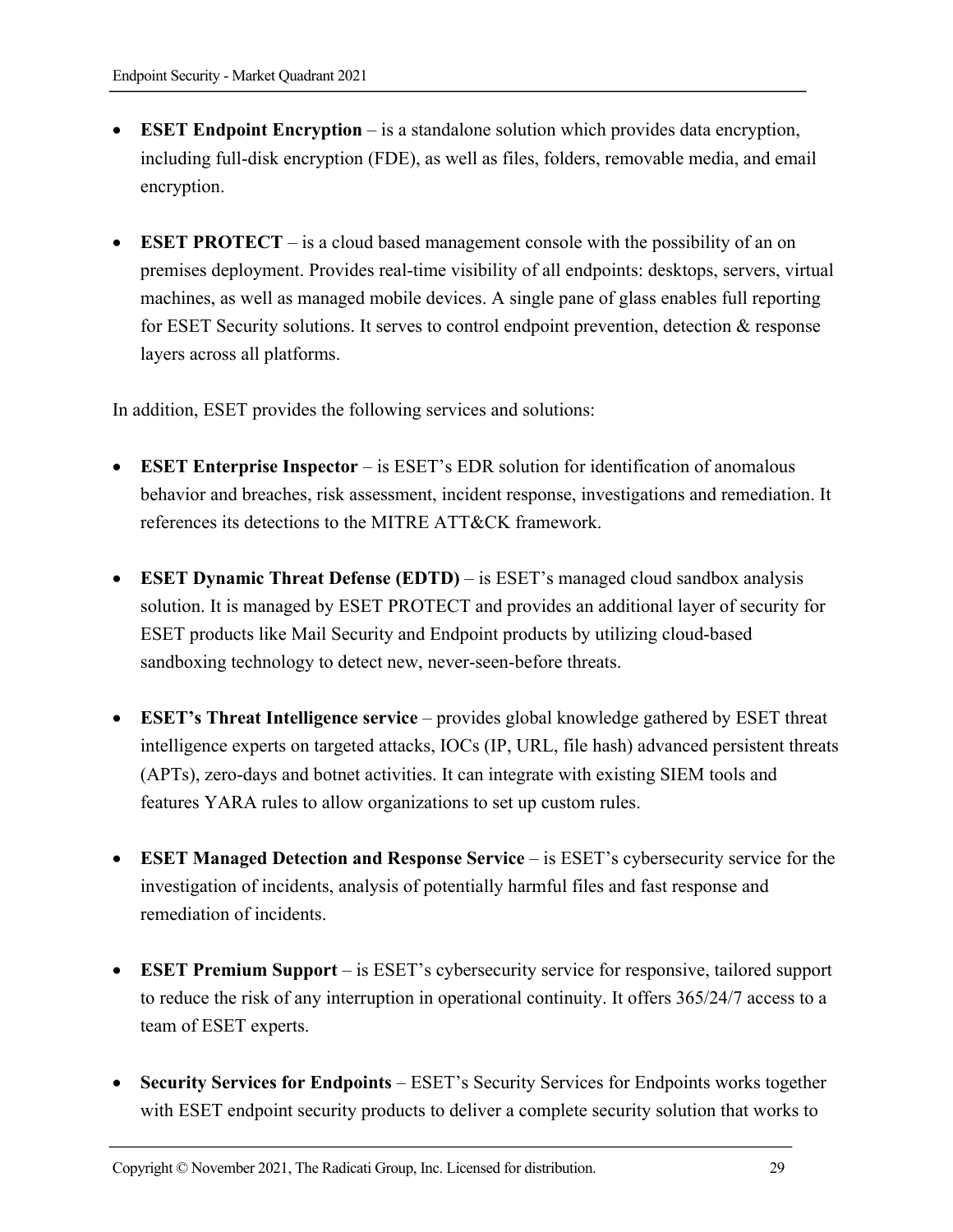prevent and react proactively. It reinforces IT security teams with on-call support from ESET experts.

- **ESET Secure Authentication**  is a mobile-based multi-factor authentication (MFA) solution that protects organizations from weak passwords and unauthorized access. It supports mobile applications, push notifications, hardware tokens, and FIDO security keys. It also integrates with ADFS 3.0, or the SAML protocol.
- **ESET Cloud Office Security** provides advanced preventive protection for users of Microsoft 365 applications. It combines spam filtering, anti-malware scanning and antiphishing to help prevent incoming external email from being used as a channel for targeted attacks. Anti-malware protection also protects OneDrive, Teams and SharePoint Online and helps mitigate the risk of malware spreading to other devices.

#### **STRENGTHS**

- ESET Endpoint Security solutions are well-known to offer high performance and high detection rates.
- ESET solutions offer a low footprint with low system resource usage. The solutions are designed for ease of deployment and use.
- ESET's management console, ESET PROTECT, provides real-time visibility for on premise and off premise endpoints, as well as full reporting for ESET enterprise-grade solutions from a single pane of glass securely deployed on premise or in the cloud. It covers desktops, servers, agentless virtual machines, and managed mobile devices.
- ESET has a global network of installed business solutions that feed information back into the ESET LiveGrid, its cloud-based reputation system.
- ESET Endpoint Security is well suited to offer protection for companies with heterogeneous environments, e.g. Windows, macOS, Linux, and more.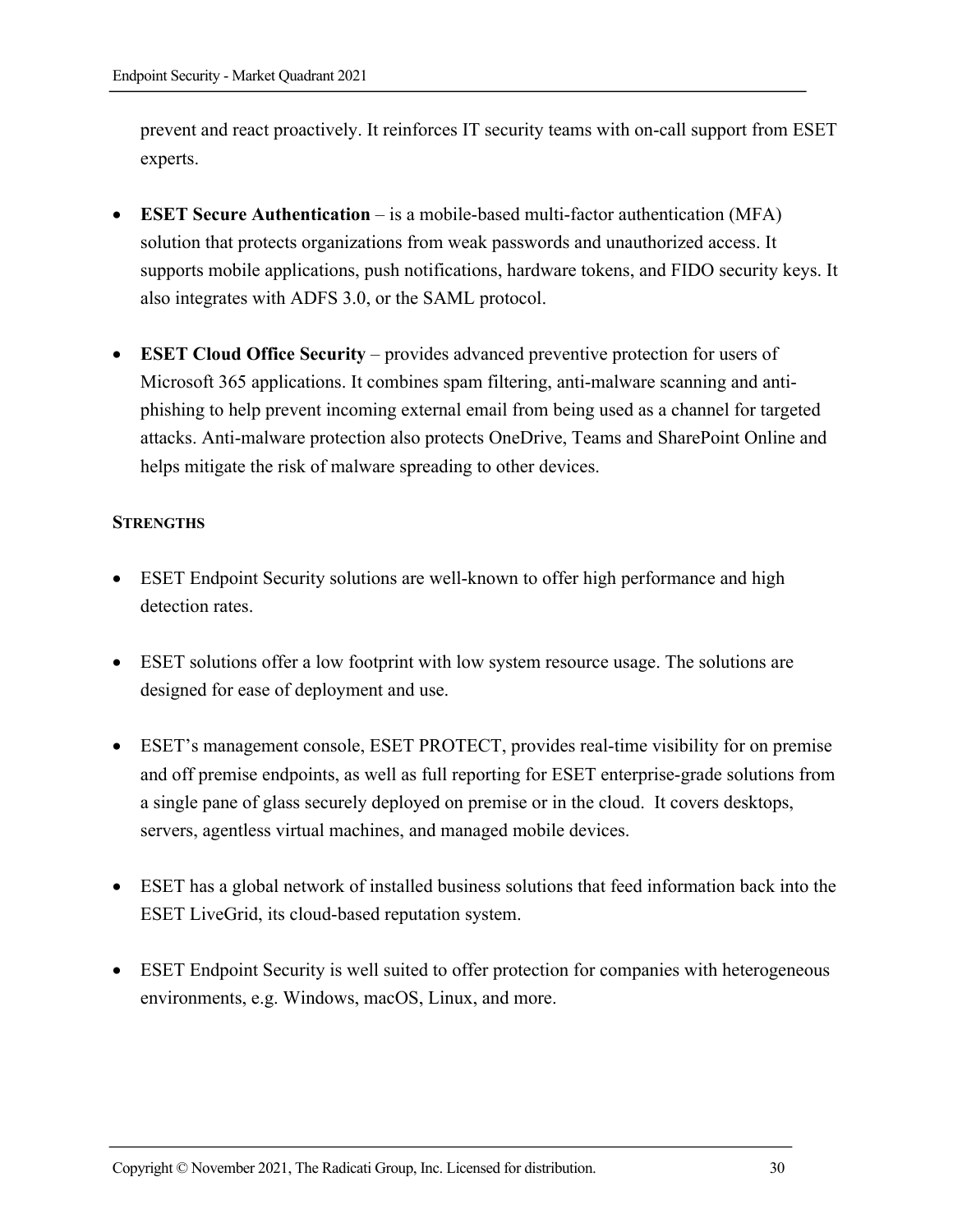#### **WEAKNESSES**

- ESET does not currently offer extended detection and response (XDR). The vendor has this on its roadmap.
- ESET does not provide its own DLP solution. However, it offers DLP through the ESET Technology Alliance, its partner program.
- ESET is widely recognized in Europe but currently lacks market visibility in North America. The vendor is working to address this.

# **TRAIL BLAZERS**

#### **CYBEREASON**

200 Clarendon Street Boston, MA 021161 www.cybereason.com

Cybereason, founded in 2012, offers solutions that protect organizations from cyberattacks through prevention, detection, threat hunting and response. Cybereason is privately held.

#### **SOLUTIONS**

The **Cybereason Defense Platform** combines AI-powered detection and response (EDR and XDR), intelligence-based behavioral next-generation antivirus (NGAV) prevention, antiransomware prevention and proactive threat hunting to deliver context-rich analysis of every element of a malicious operation (i.e. MalOp). The MalOp interface replaces single threaded alerts with comprehensive correlations and root cause analysis across the network and all impacted devices, instantly delivering the insights required to end attacks. The Cybereason Defense Platform supports multiple deployment options, including cloud, on premises, hybrid, and air-gapped. The platform comprises the following capabilities:

● **Cybereason XDR** – offers unified detection and response capabilities that find and end MalOps (malicious operations) across the entire IT stack including endpoint, application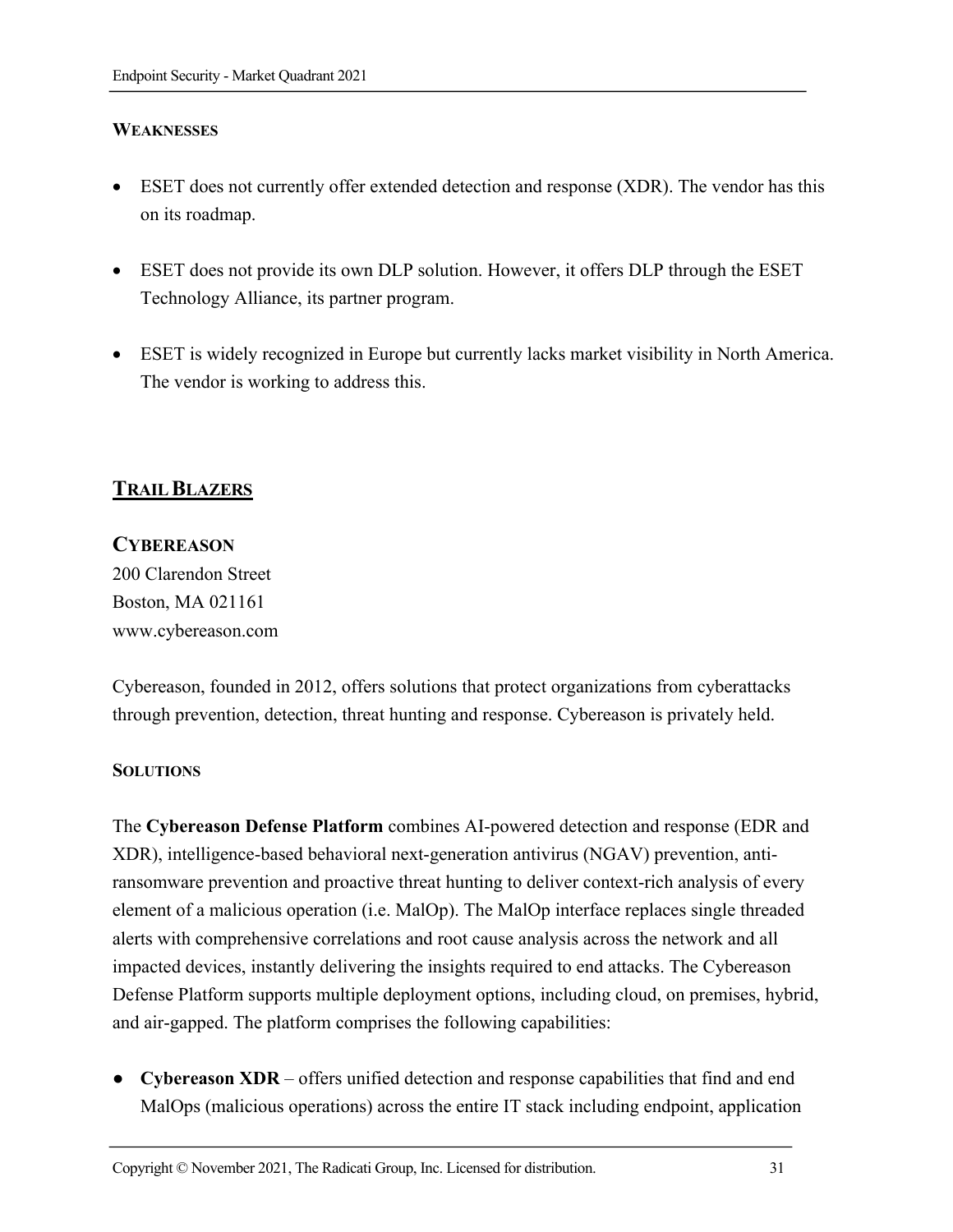suites, user personas, on-premise network and cloud deployments. Cybereason XDR simplifies log management and data collection tasks, agent deployment and maintenance cycles, and unifies device and identity context in a single, visual investigation experience.

- **Cybereason Prevention** leverages signature based, behavioral, and machine-learning approaches to stop threats from both known and unknown attacks; this includes fileless and .Net attacks, as well as zero day malware. Cybereason also provides Endpoint Controls which allows organizations to manage specific controls tied to different types of devices, implement personal firewall policies, and enforce disk encryption. Cybereason Prevention is deployed quickly within a single, lightweight agent for all operating systems and endpoint types. Once installed, security analysts can leverage a single console to easily investigate through a full context, single visual time-line, which helps quickly identify and remediate threats.
- **Cybereason EDR** correlates an entire attack across all endpoints in a customer's environment to give security teams a single view of an attack in real time, which allows them to quickly examine and respond to attacks at scale. Teams can understand the scope of an attack in seconds, and can stop threats and remediate issues across all affected machines with a single click. Cybereason EDR can identify threats quickly using behavioral analysis that leverages cross-machine correlations and enriched data from across all endpoints in realtime, and helps significantly reduce the workload for security teams.
- **Cybereason Investigation & Hunting** allows analysts to easily investigate and uncover malicious files across operating systems (e.g. Windows, macOS, and Linux), with built in interactive File Search and native Yara rule support. Security analysts can quickly identify any malicious activity in their environment and easily hunt for TTPs with syntax-free and visual based searches. Security analysts are also able to investigate through access to autogenerated end-to-end root cause analysis, real-time telemetry data, and forensics artifacts.

Cybereason also offers a suite of services to augment customers' security teams, through any combination of detection, investigation, breach containment, and response needs. It also offers a \$1M breach protection warranty with select product and service packages. Services offered include:

• *Cybereason MDR/MXDR* – offers 24/7 monitoring, incident triage, recommendations, ongoing, proactive hunting to identify malicious activity.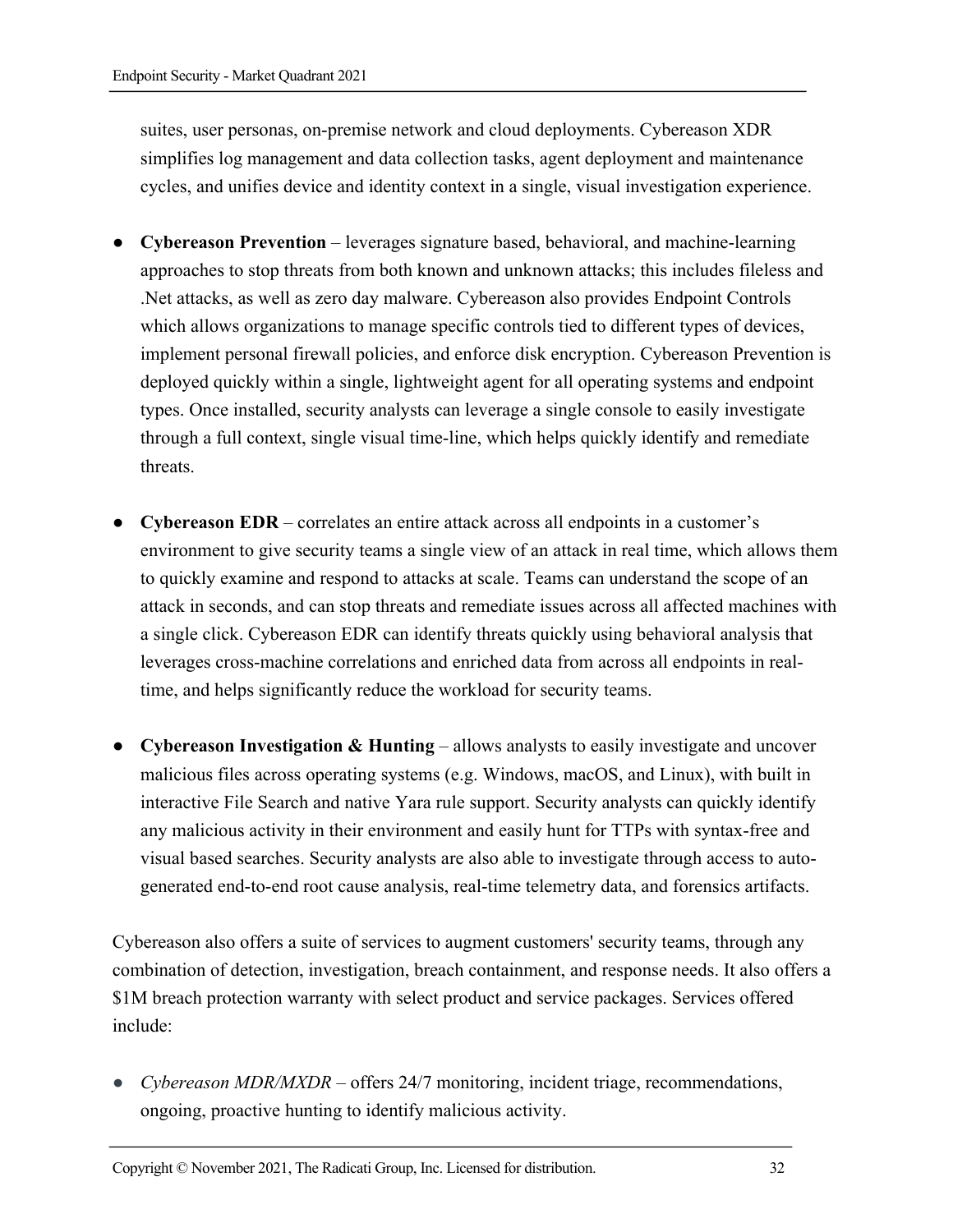- *Incident Response* involves immediate and on demand incident response, including scoping, investigation, consultation, and containment of incidents.
- *Assessment Services* offers customized review of customer environments to help identify and address misconfigurations, identify needed critical patches, and assist with security policy enforcement.

#### **STRENGTHS**

- The Cybereason Defense Platform, composed of EPP and EDR and XDR functionalities, is available via multiple deployment options, or as a managed service via a single agent deployment.
- The platform collects endpoint telemetry and correlates both known malware and behavioral detections of unknown malware across multiple devices to show the full attack timeline, via a single screen and workflow.
- Cybereason joined a strategic partnership with Google Cloud to deliver a unified XDR solution, Cybereason XDR powered by Chronicle, which allows customers to understand the full scope of attacks fast within a single view, easily hunt for threats, and efficiently remediate attacks.
- Cybereason provides multi-layered prevention capabilities that include signatureless or fileless prevention, signature based anti-malware, exploit protection, behavioral document protection, anti-ransomware, as well as endpoint controls such as personal firewall, disk encryption, and USB blocking.
- Cybereason's interactive investigation console can be easily leveraged by analysts of all skill levels to investigate every detail on an endpoint including behaviors, processes, and observed activity across all devices in the enterprise.
- The Cybereason Defense Platform is attractively priced, while delivering an advanced, comprehensive set of features and functionality.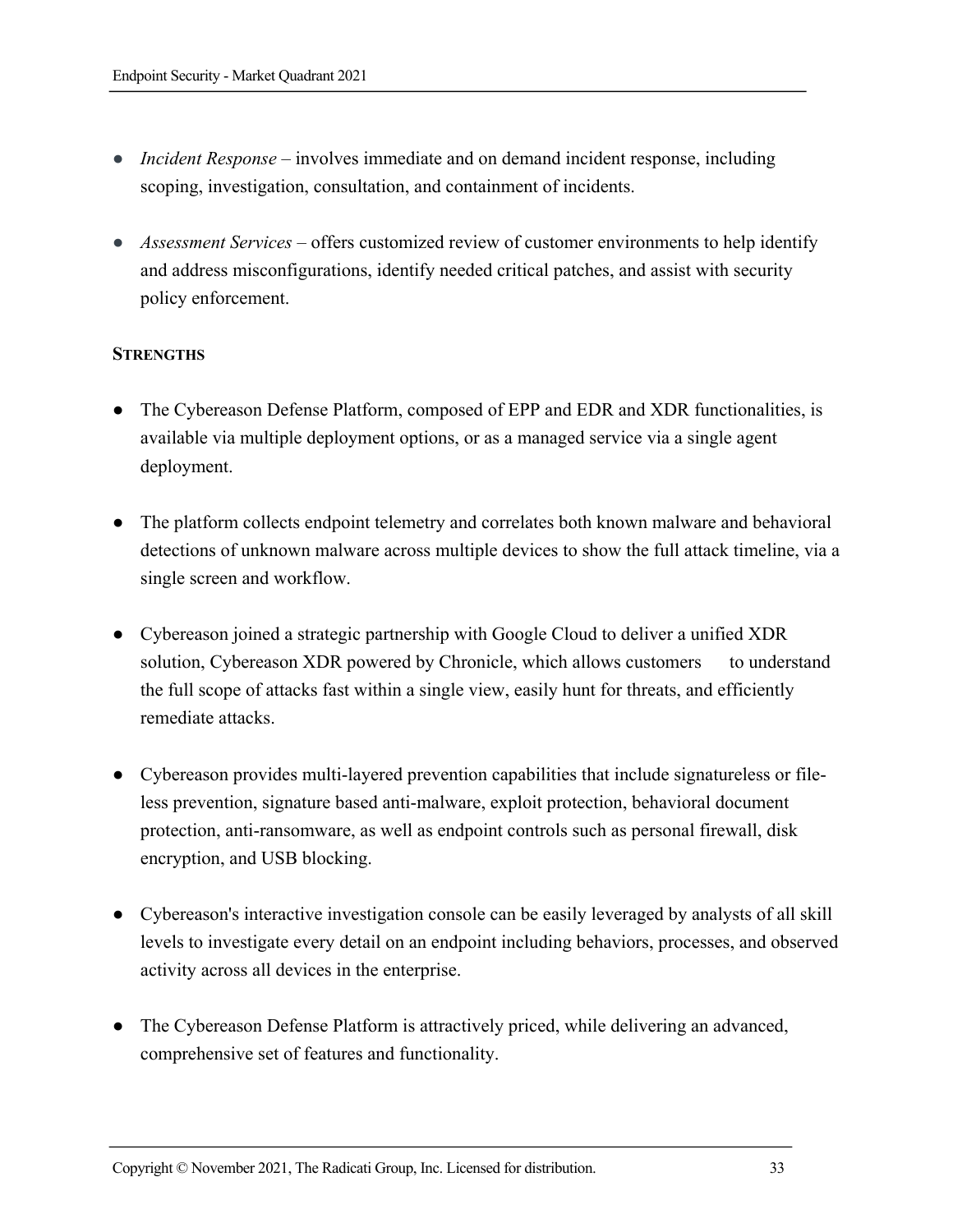#### **WEAKNESSES**

- The Cybereason Defense Platform currently does not have native vulnerability assessment capabilities. The vendor is working to address this through technology partners.
- The Cybereason Defense Platform does not currently support URL filtering, a capability which is common with many competing solutions.
- Cybereason does not currently offer its own Sandboxing technology. However, the vendor integrates with the VMRay solution.
- Cybereason does not provide DLP functionality, however, it can refer customers to partner solutions.
- Cybereason Defense Platform offers protection for devices on multiple OS (e.g. Windows, Mac, Linux, IOS, and Android). Additional capabilities, however, are needed to better protect cloud based applications via containers. The vendor has this on its near term roadmap.
- Cybereason is currently best known in Europe and Asia/Pacific, however, the vendor is in investing to increase its presence in North America.

#### **OPENTEXT**

385 Interlocken Crescent, Suite 800 Broomfield, CO 80021 www.webroot.com

OpenText offers information management solutions, powered by OpenText Cloud Editions, a cloud-native containerized architecture. Webroot, an OpenText company acquired in 2019, delivers threat intelligence and protection for endpoints and networks to business and consumer users worldwide. EnCase, originally developed by Guidance Software and acquired by OpenText in 2017, is a suite of products designed for forensic, cybersecurity, security analytics and ediscovery. OpenText is publicly traded.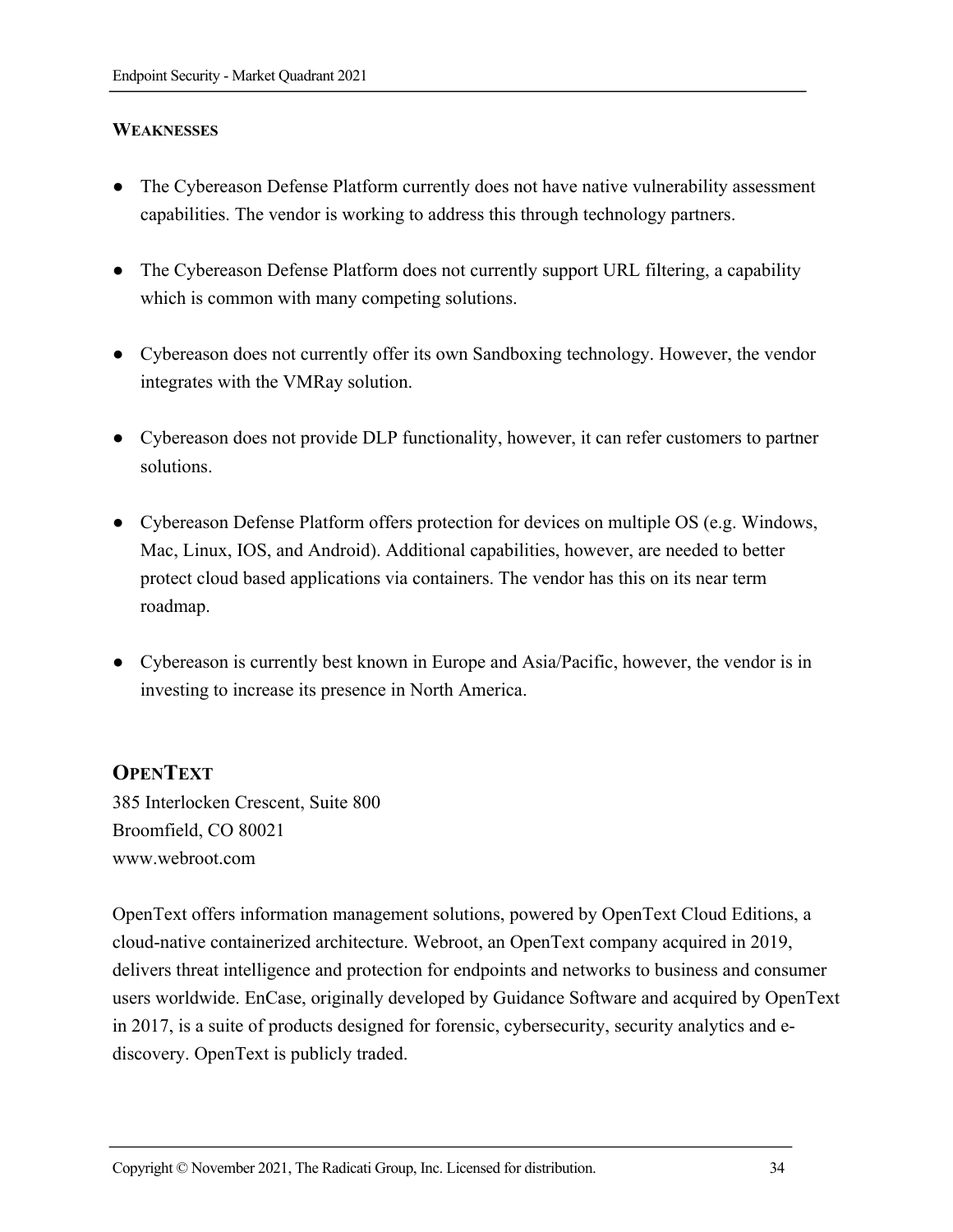#### **SOLUTIONS**

OpenText Security solutions include **OpenText EnCase Endpoint Security**, **OpenText EnCase Endpoint Investigator,** and **OpenText MDR.** OpenText Security solutions address enterprise risk, information security and digital investigation needs and are backed by forensicgrade technology.

Webroot offers an integrated platform of three internet security solutions developed for Managed Service Providers (MSPs) and SMBs, these include: **Webroot Business Endpoint Protection**, **Webroot DNS Protection,** and **Webroot Security Awareness Training**. The solutions are powered by the **Webroot Threat Intelligence Platform**, a security threat intelligence platform that is continuously collecting, analyzing and correlating security data such as file behaviors and reputations, URL and IP reputation, phishing websites in real-time, mobile application reputations and more.

- **OpenText EnCase Endpoint Security** is an EDR solution which provides security teams with a comprehensive view to validate, analyze, and respond to incidents quickly. It enables a deep level of endpoint visibility to detect anomalous user and system activity, threat intelligence and forensic-grade incident response. EnCase Endpoint Security offers automation and operational efficiencies to help incident responders find and triage security incidents faster and reduce the risk of loss or damage.
- **OpenText EnCase Endpoint Investigator** provides Digital Forensic Incident Responders (DFIR) and forensic investigators seamless, remote access to laptops, desktops and servers. It offers evidence processing, integrated workflows and flexible reporting.
- **OpenText Managed Detection and Response (MDR)**  is a remote, cloud-based virtual Security Operations Center (V-SOC). It relies on artificial intelligence, custom TTPs, and advanced workflows to develop correlations between computer, network and device logs leading to actionable, high-fidelity alerts. BrightCloud Threat Intelligence Services is integrated directly providing context to help understand the nature, scope and impact of any security event.
- **Webroot Business Endpoint Protection**  is a real-time, cloud-based approach to preventing system compromises through advanced machine learning and threat intelligence. It is compatible with Microsoft Windows PCs and Servers, as well as Apple Mac devices;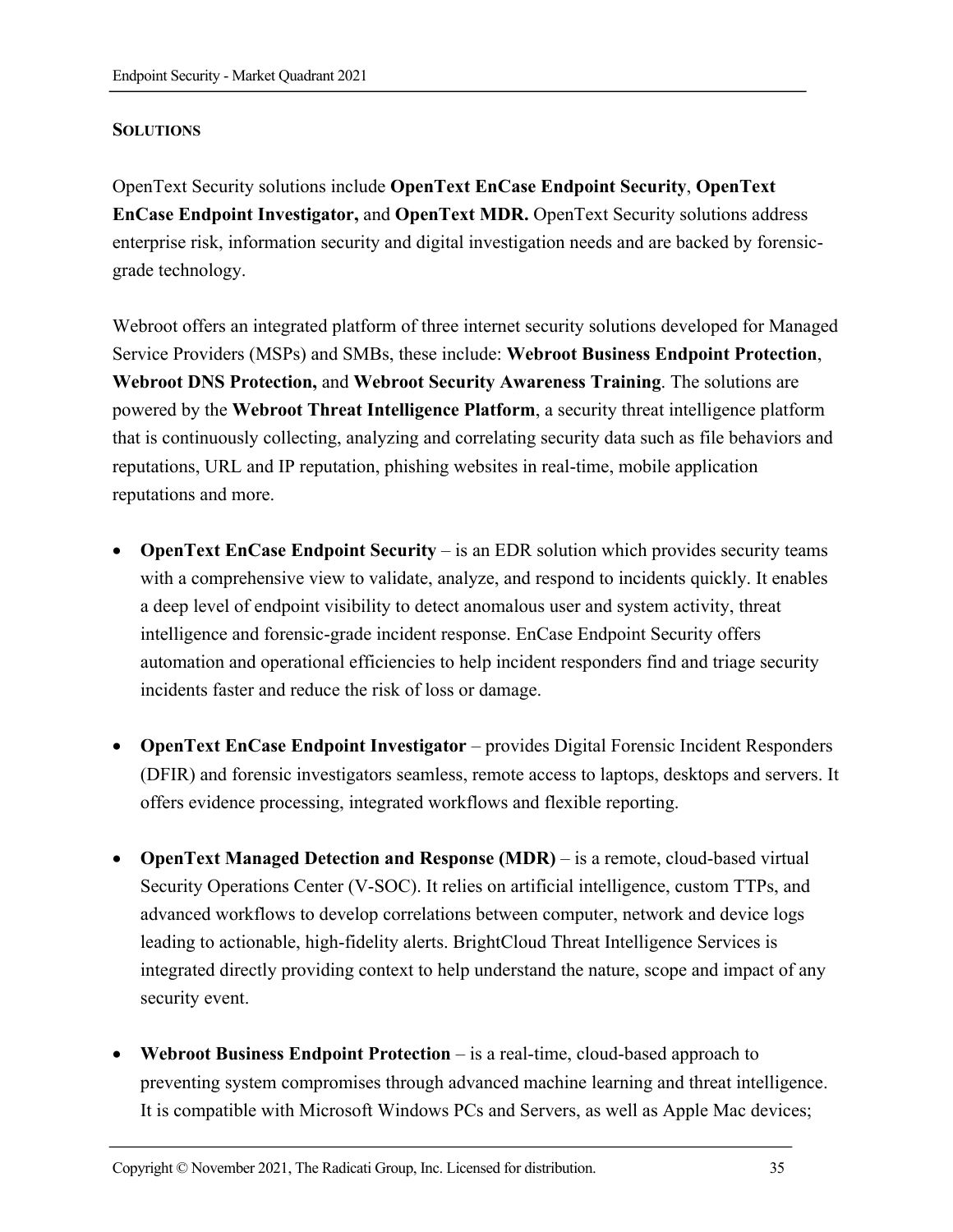Terminal Servers and Citrix; VMware; Virtual Desktops and Servers, and Windows embedded Point of Sale (POS) systems. It offers the following capabilities:

- o *Real-Time Anti-Virus/Anti-Malware –* the Webroot client agent continuously monitors and shares encrypted meta-data with the Webroot Threat Intelligence Platform to predict, detect, prevent, contain and protect against malicious system compromises. Webroot uses a lightweight endpoint client agent that moves data intensive malware discovery processing to the cloud.
- o *Zero Definition Updates –* Webroot requires no system signatures or definition updates as the collective file and process security intelligence is held within the Webroot platform and instantly available to all protected customers' systems.
- o *Webroot Evasion Shield –* is a propriety, patented anti-malware technology that delivers new script and code detection capabilities, to stop APT and script-based attacks.
- o *Web Reputation Protection & Filtering –* is provided through several different shield components within the Webroot endpoint security solution. The endpoint Web Threat Shield uses Webroot's BrightCloud Threat Intelligence Services (part of the Webroot Threat Intelligence Platform) to score and block sites with poor reputations and known infected (or malicious) domains.
- o *Identity & Privacy Shield* secures and isolates the browser (and any other application needed) from the rest of the endpoint.
- o *Real-time anti-phishing protection*  uses machine learning in real-time when a user clicks on a link with a poor reputation score to determine if it is a phishing site, and blocks the connection request as needed.
- o *Outbound Firewall –* checks all outbound TCP/UDP requests and destinations against the Webroot Threat Intelligence Platform.
- o *Last 'known good' Auto-restore and Remediation* through monitoring and journaling all unknown files and processes, any changes made to the endpoint can be reversed and restored to a last 'known good' state.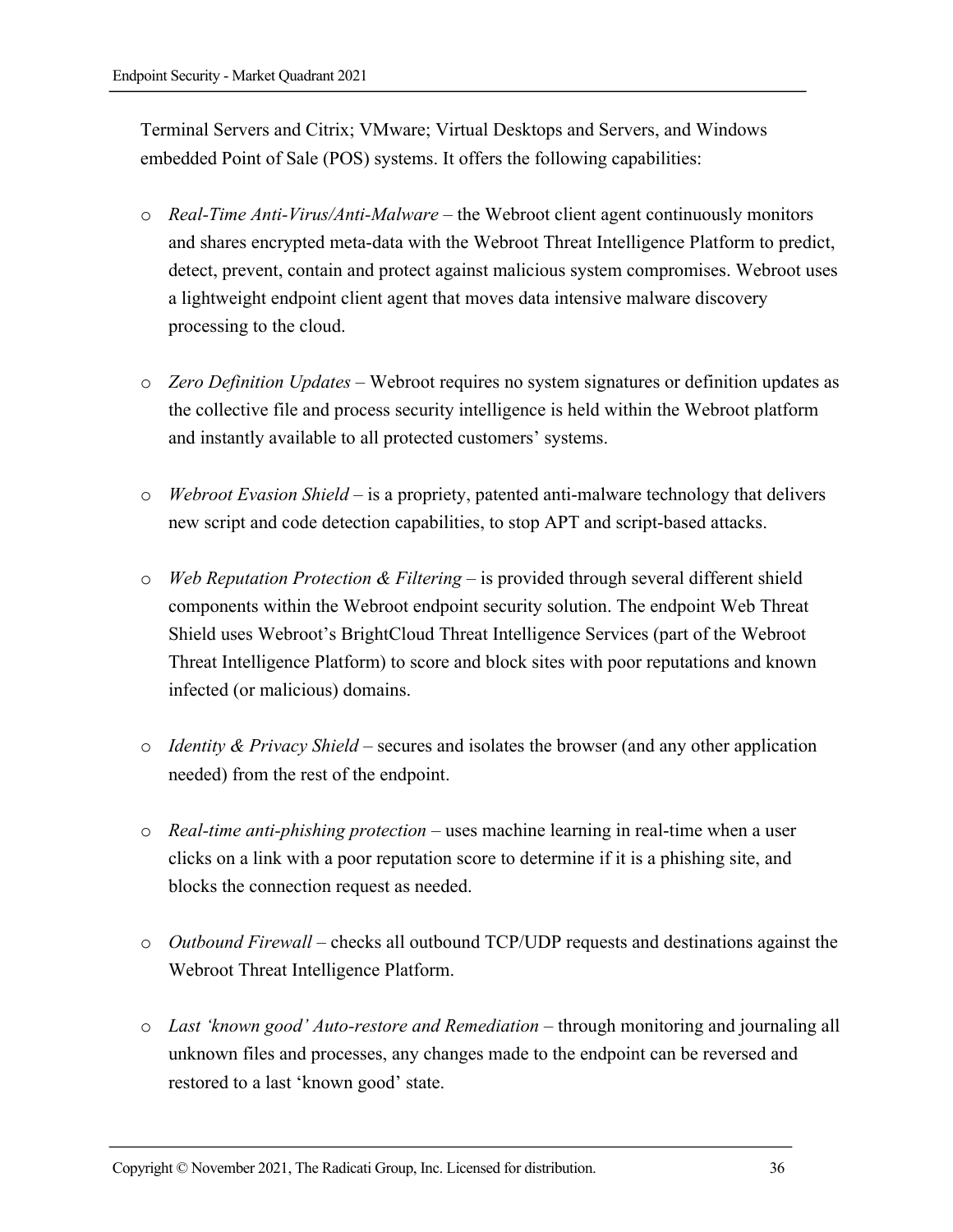- o *Offline Protection –* the endpoint agent enacts a separate policy to stop attacks when it is not connected or available to the Webroot Threat Intelligence Platform. Upon reconnecting to the Webroot Threat Intelligence Platform, if any new data is analyzed and found to be malicious, the endpoint system is auto remediated to its last 'known good' state.
- o *Global Management Console* An MSP-focused management console designed to meet the needs of multi-location and multi-site management. It integrates with the Webroot Unity API that allows MSPs to access on-demand real-time threat and other endpoint telemetry data for use within their own management, reporting, billing, and workflow applications.
- o *Unity API –* supports integration into other IT management platforms, including Remote Monitoring and Management (RMM), Professional Services Automation (PSA), customized billing platforms, and internal IS systems. It also can be deployed by MSPs for custom automation of processes, reports and other services.

## **STRENGTHS**

- OpenText EnCase Endpoint Security and OpenText EnCase Investigator have small footprints and run on a single EnCase agent.
- Webroot Business Endpoint Protection has a small installation footprint and system performance requirements are light, allowing the standard agent to be used in both older machines (where less processing power is available), as well as virtual environments, where system resources are also defined.
- Webroot can coexist in an environment with other endpoint security platforms, whereas most other solutions have difficulty operating on a machine with other security software.
- Webroot Business Endpoint Protection is easy to manage and offers built-in automatic rollback and auto-remediation of infected endpoints. Management is fully cloud-based and can work with any browser.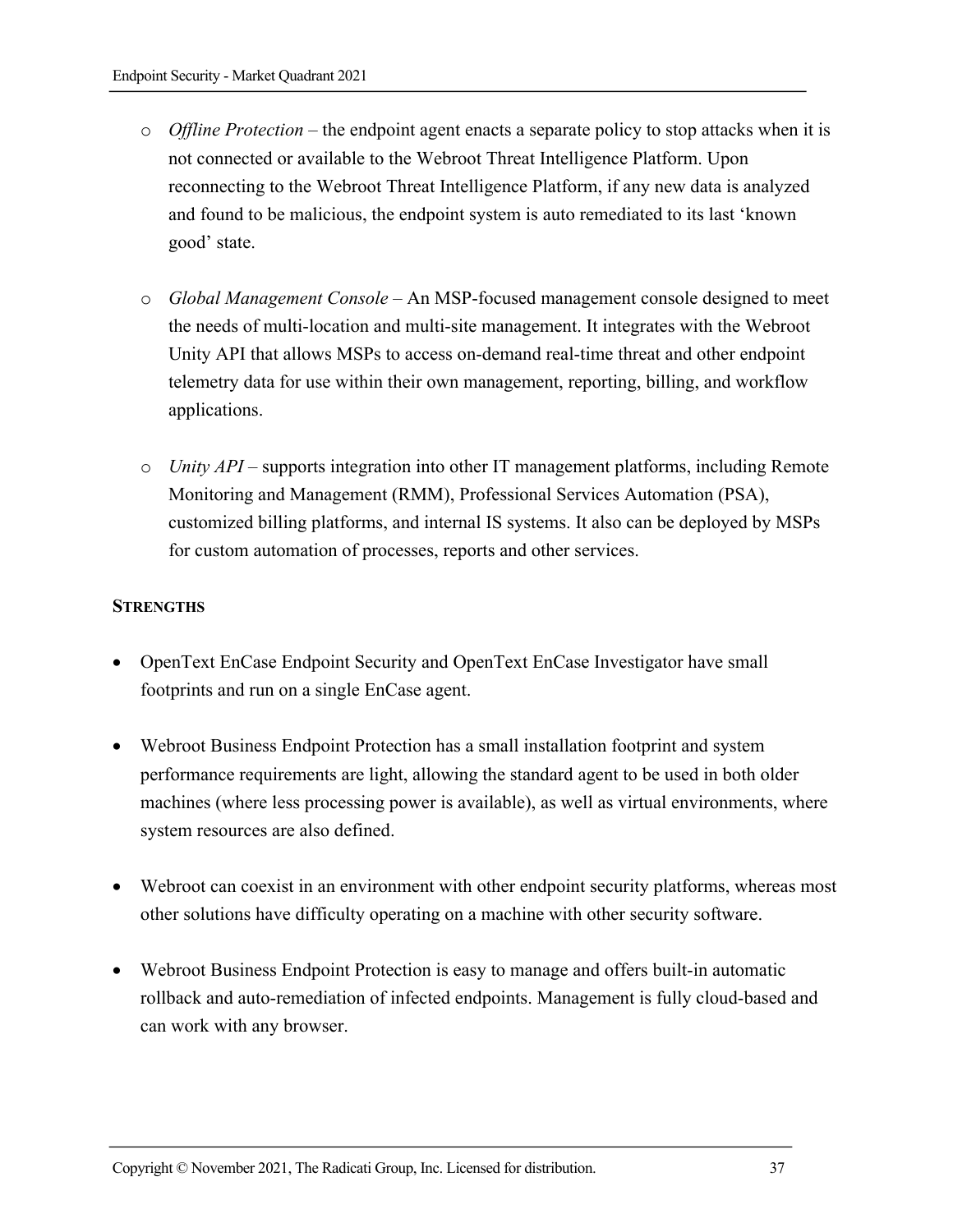• Webroot offers Dwell Time reporting, which alerts and informs administrators of the precise time an endpoint was infected and how long it has taken for Webroot to fully remediate the infection. This can be coupled with forensics and data auditing.

#### **WEAKNESSES**

- OpenText EnSuite solutions are not available as a SaaS software offering.
- OpenText EnSuite lacks full analytic capabilities, such as visualization, NoSQL-based correlation, business intelligence (BI), and others.
- Webroot Business Endpoint Protection and OpenText EnSuite do not include encryption or DLP capabilities.
- Granularity on the firewall is somewhat limited when compared to other vendors.
- Webroot Business Endpoint Protection and OpenText EnSuite, do not extend protection to mobile devices, leaving this to best-of-breed MDM vendors.
- Webroot does not provide third party software patch assessment and management.

## **ACRONIS INTERNATIONAL GMBH**

Rheinweg 9, 8200 Schaffhausen Switzerland www.acronis.com

Acronis is a cyber protection company which develops on-premises and cloud software for endpoint protection, backup, disaster recovery, and secure file sync and share. The company has corporate headquarters in Schaffhausen, Switzerland, with global headquarters in Singapore, and 18 offices worldwide. Acronis is privately held.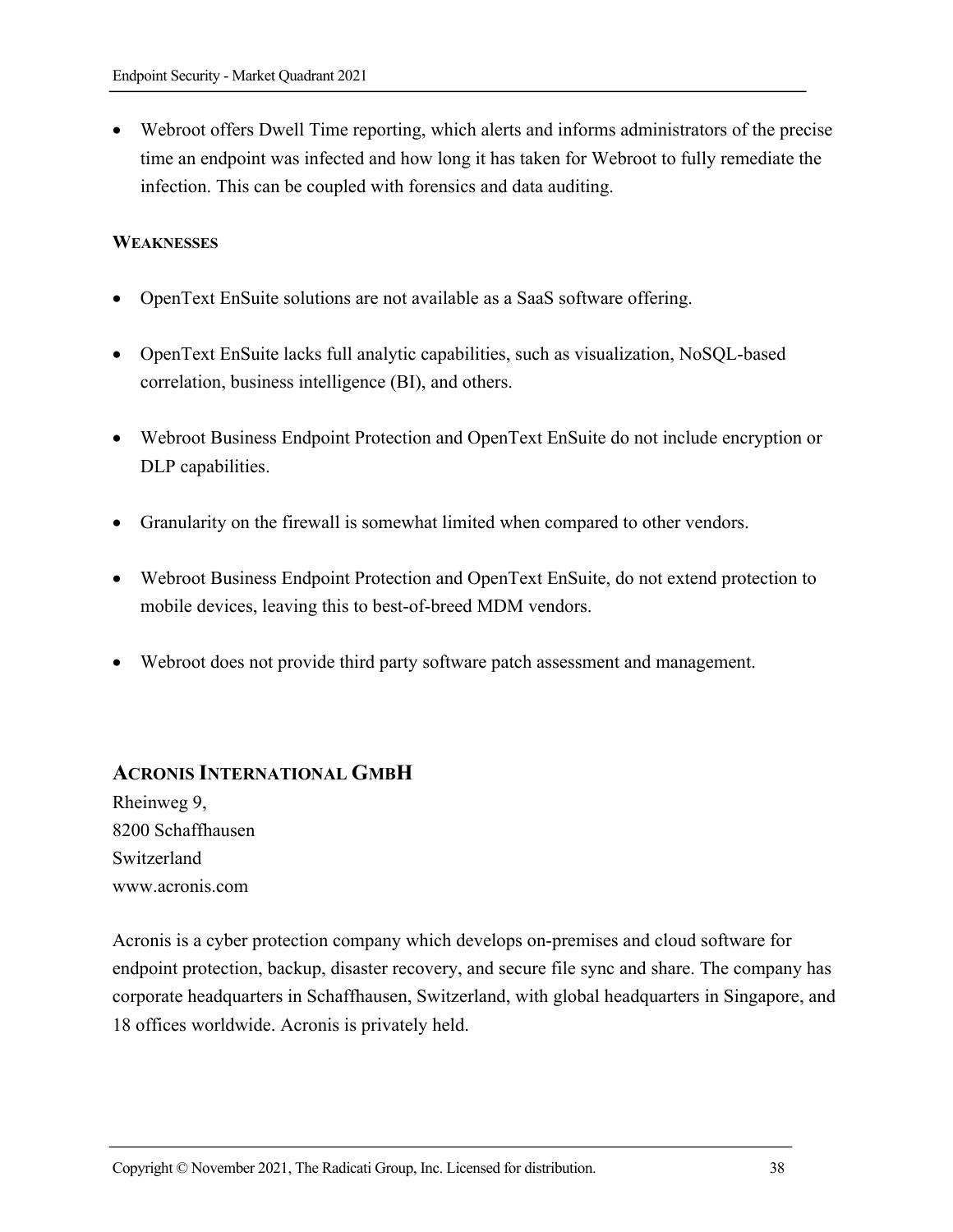#### **SOLUTIONS**

Acronis offers several solutions in the endpoint security space, which include: **Acronis Cyber Protect**, **Acronis Detection and Response**, and **Acronis DeviceLock DLP**. Acronis solutions can be deployed on-premises, or in private or public clouds. The solutions are aimed at SMEs and MSPs on a worldwide basis. Platforms supported include Windows 7+, Windows Server 2008 R2+, macOS, and Linux. Android and iOS support is only provided for Data Protection.

- **Acronis Cyber Protect** is an endpoint protection solution that integrates data protection with cybersecurity, bringing together cybersecurity and endpoint protection management, antimalware, and backup and recovery into a single pane of glass. Acronis Cyber Protect is delivered as one agent, one management interface and one license to offer ease of use and deployment through an integrated solution. It offers the following key features and functionality:
	- o *Vulnerability assessments* patch management, removal of malware from backups, and drive health.
	- o *Continuous data protection* real-time malware defenses, self-defense capabilities.
	- o *Integrated disaster recovery* forensic backups, and the ability to co-exist with other security solutions.
	- o *Auto-discovery*  of new devices, vulnerability assessments, and data protection map.
	- o *Remote agent installation* backup and disaster recovery, unified protection policies management, data loss prevention (DLP) with device control.
	- o *Defenses against malware and exploits* with behavior-based heuristics, hard drive health control, dashboards and reports.
	- o *Patch management* integrated with backup, malware quarantine, rescue with bootable media, and remote device wipe.
	- o *Continuous Data Protection* helps avoid any data loss in key applications.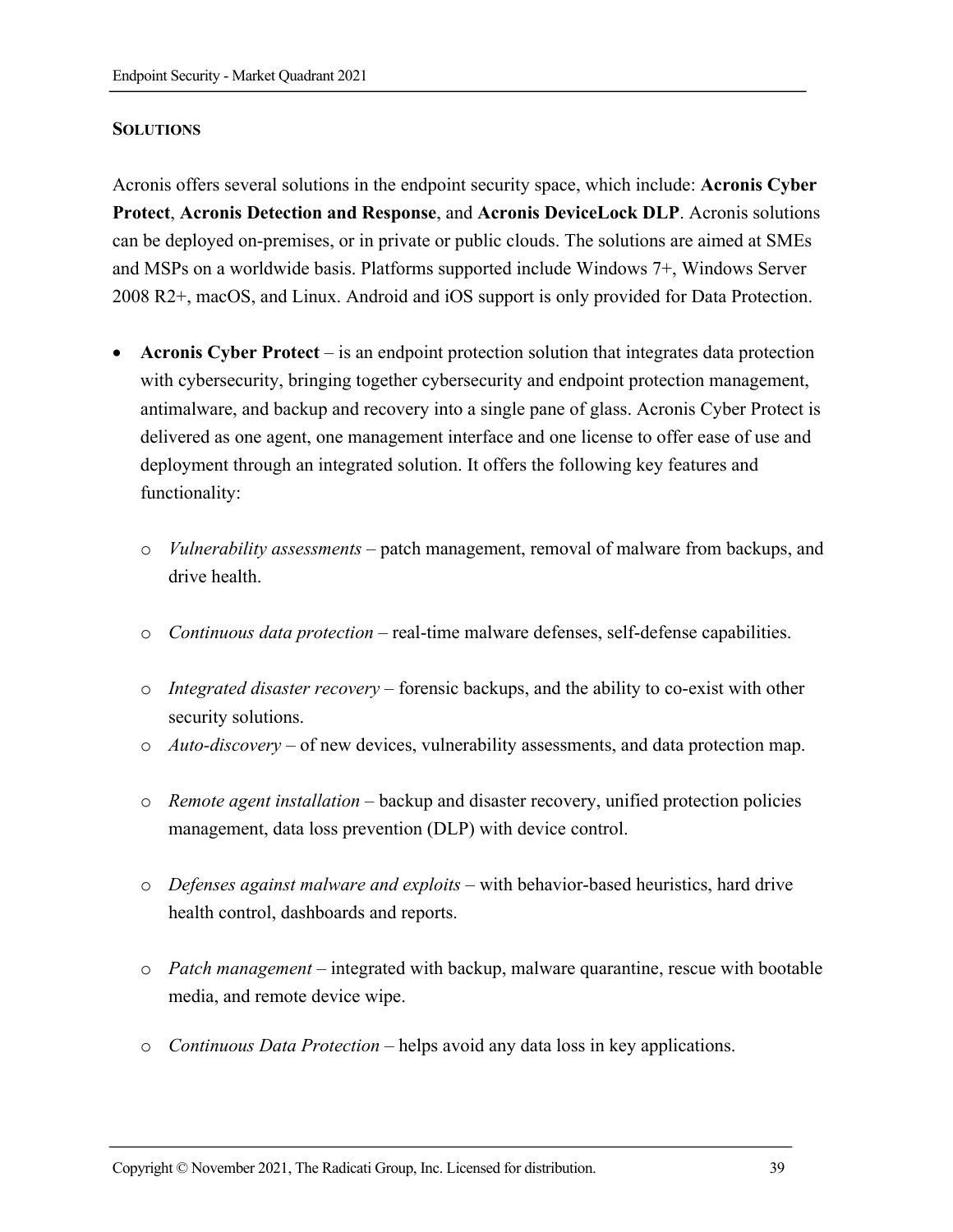- o *Fail-safe Patching* automatically backs up endpoints before installing any patches enabling immediate roll-back.
- o *Anti-malware scans of data in the Acronis Cloud* serve to offload and enable more aggressive scans and vulnerability assessments in central storage.
- o *Forensic Backup* helps include valuable digital evidence in backups to simplify and speed up investigations.
- o *Data Protection Map* serves to monitor the protection status of files with classification, reporting, and unstructured data analytics.
- o *Safe Endpoint Recovery* scans for malware and updates AV definitions during recovery to prevent threats from reoccurring.
- o *Smart Protection Plan* provides auto-adjust patching, scanning, and backup to current Acronis Cyber Protection Operations Centers alarms.
- o *Global and Local Allowlists* support more aggressive heuristics by preventing false detections with automatic allowlisting.
- **Acronis Detection and Response** based on Acronis' acquisition of Nyotron, is a last line of defense that protects organizations against threats that may evade typical anti-malware defenses. It is designed around a zero trust approach, it detects and prevents any deviations from legitimate OS behavior and provides real-time visibility, as well as automatic and manual remediation capabilities. Acronis Detection and Response adds post-breach threat detection and response capabilities to the security stack. It offers the following key capabilities:
	- o *Automatic, real-time protection* automatically stops threats once detected, unlike solutions that require manual or semimanual threat hunting and remediation.
	- o *Threat-agnostic protection*  helps detect and prevent advanced attacks that evade nextgeneration antiviruses (NGAVs), such as new or unknown malware and ransomware, fileless attacks, zero-day attacks, and advanced persistent threats (APTs).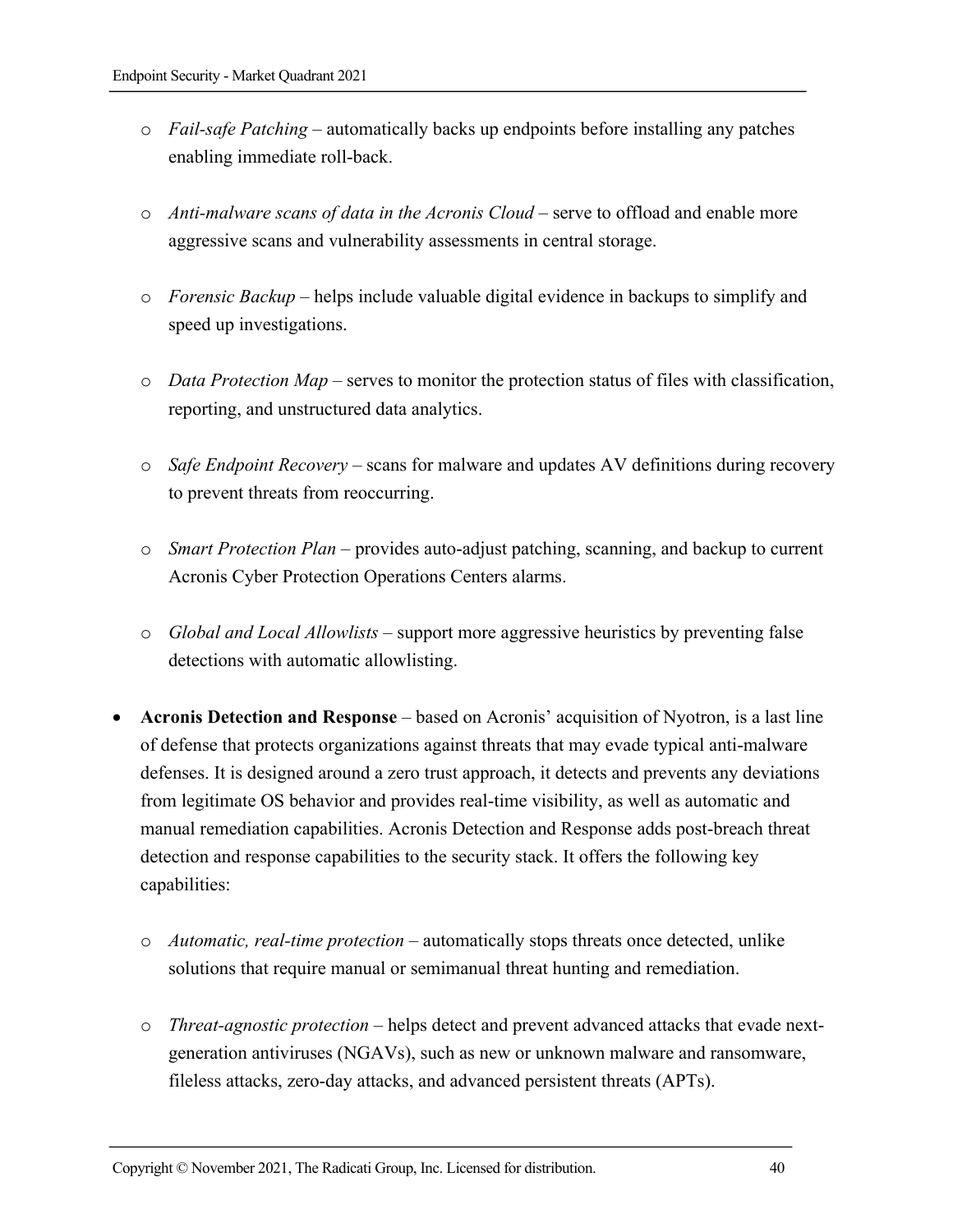- o *Zero trust approach* increases threat detection accuracy with a zero trust approach, recognizing any deviations from legitimate OS behavior instead of having to identify constantly evolving attack techniques.
- o *No data deluge* empowers security teams with detailed, focused visibility into threats and incidents without the need for manual threat hunting and analysis of overwhelming amounts of data.
- **Acronis DeviceLockDLP** is an endpoint data loss prevention solution that reduces the risk of insider-related data leaks. It enforces fine-grained contextual controls (based on user authentication, security group memberships, data types, device types or network protocol, data flow direction, state of media or SSL encryption, date and time, and other factors) in combination with content analysis and filtering to block or allow data access and transfer operations. Acronis DeviceLock DLP is comprised of multiple complementary, functionspecific components allowing customers to choose the best configuration for their security requirements and budget.

## **STRENGTHS**

- Acronis's solution tightly integrates backup, disaster recover (DR), anti-malware, antiransomware, detection and response, patch management, vulnerability assessments, URL filtering, email protection, and DLP into a single product.
- Acronis offers as a single agent, with a single UI, policy, and management portal for all its solutions.
- Acronis scores highly in independent third party AV tests.
- Acronis deep integration offers continuous data protection, fail safe patching, safe endpoint recovery (integrates anti-malware and patching into recovery), and forensic backup (imagebased backups that capture additional data for forensic investigations).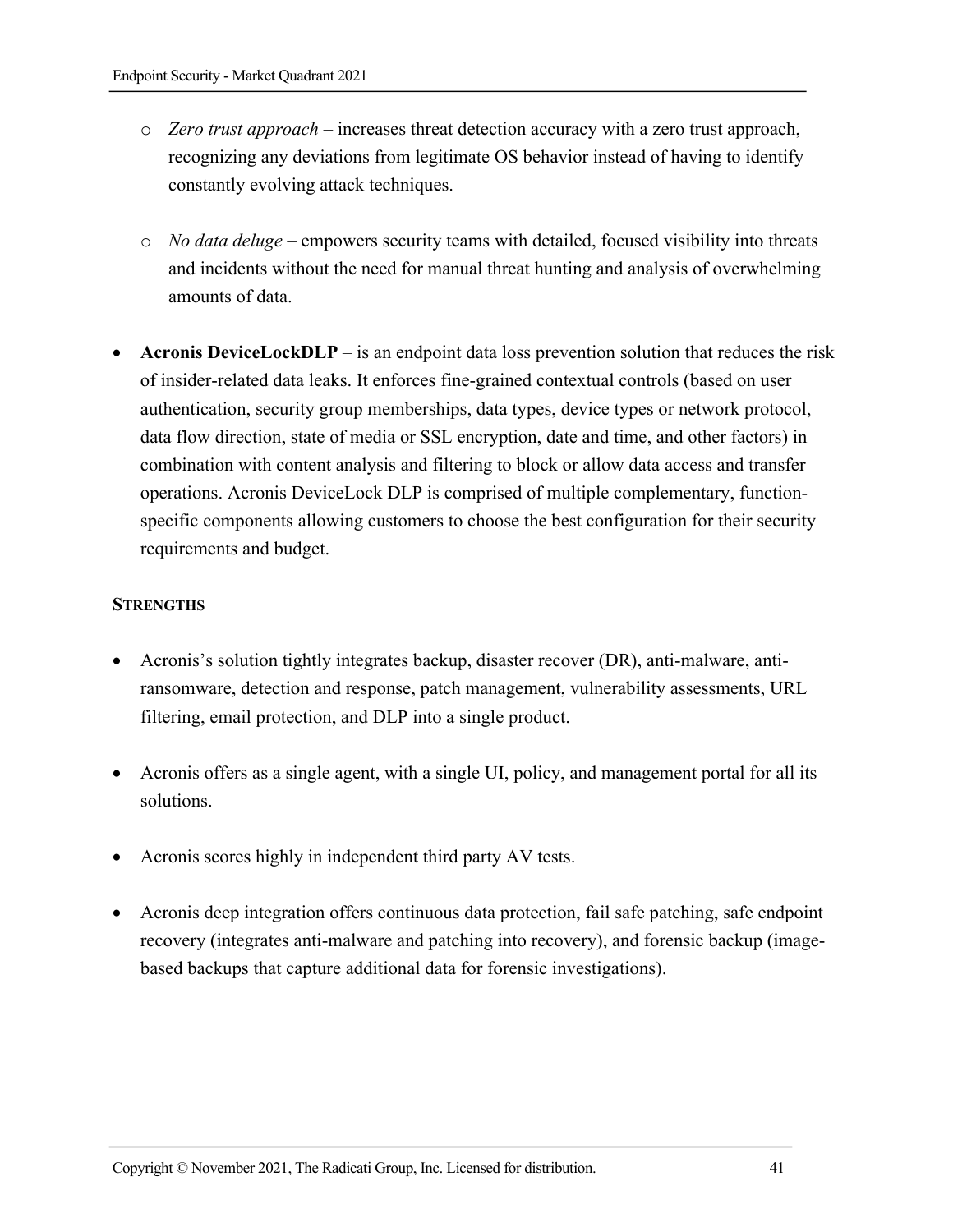## **WEAKNESSES**

- Acronis' solution does not yet offer integration with directory services. The vendor has this on its roadmap.
- Acronis does not currently offer EDR capabilities, however this is on the vendor's near term roadmap.
- The Acronis solution does not offer integrated firewall functionality. However, an open REST-API is available for integration.
- The Acronis solution does not offer full disk encryption or network access control (NAC).
- Mobile device protection capabilities are only minimal, at this time.
- Acronis does not yet offer MDR services, however this is on the vendor's roadmap.
- While offering some unique capabilities and a strong cybersecurity feature set, Acronis is still not well known in the endpoint protection space. The vendor is working to address this.

## **SPECIALISTS**

#### **SOPHOS**

The Pentagon Abingdon Science Park Abingdon OX14 3YP United Kingdom www.sophos.com

Sophos offers IT security solutions for businesses, which include encryption, endpoint, email, Web, next-generation firewall (NGFW), and more. All solutions are connected with Sophos Central, Sophos's integrated cloud-based management console, and backed by SophosLabs, its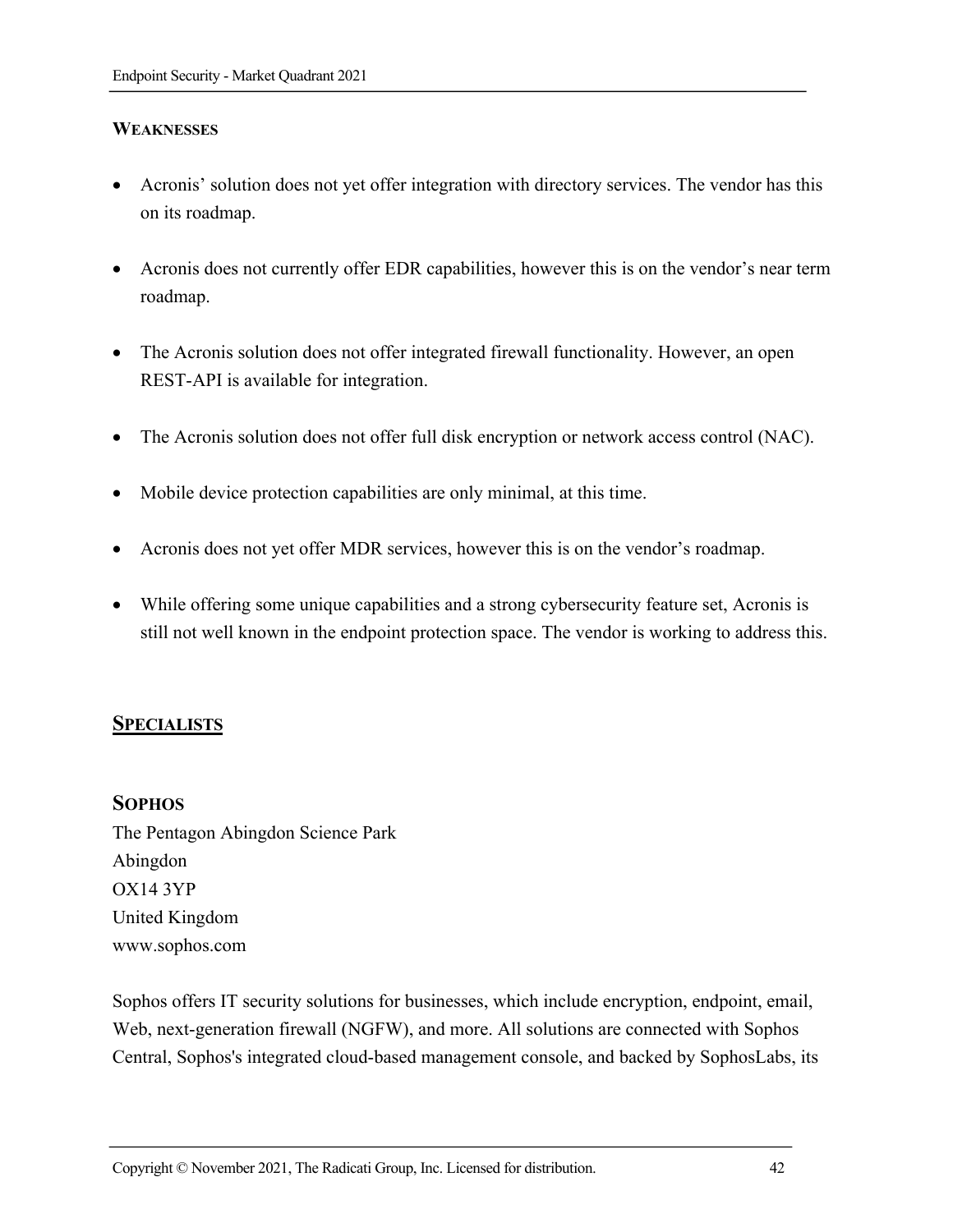global network of threat intelligence centers. The company is headquartered in Oxford, U.K. In 2020, Sophos was acquired by private equity firm Thoma Bravo. **SOLUTIONS**

Sophos offers the following endpoint security solutions: **Intercept X Advanced**, **Intercept X Advanced with XDR**, **Intercept X with MTR Standard,** and **Intercept X with MTR Advanced**. The XDR version contains all the traditional and modern protection of Intercept X Advanced, but also includes extended detection and response (XDR) functionality across endpoint, server, network, email, cloud and mobile data. The Sophos **Managed Threat Response (MTR)** Service adds a 24/7 managed detection and response service in addition to the features in Intercept X Advanced with XDR.

- **Sophos Intercept X Advanced** combines traditional protection and next-generation endpoint protection in a single solution, with a single agent. It provides signature-less exploit prevention, antivirus, deep learning malware detection, anti-ransomware, active adversary protection, HIPS, whitelisting, web security, application and device control, DLP and more. Sophos's Synchronized Security automates incident response and application visibility, via on-going direct sharing of threat, security, and health information between endpoints and the network. Additional features include root cause analysis, and advanced system cleaning technology. Intercept X Advanced includes the following key capabilities:
	- o *Anti-exploit and active adversary technology* looks at the tools and techniques used by attackers to distribute malware, steal credentials, and escape detection.
	- o *Deep learning malware detection* uses advanced machine learning to examine the "DNA" of files and a determine if they are malicious without ever having seen them before.
	- o *CryptoGuard* behavior-based ransomware protection that detects malicious encryption and rolls back any affected files.
	- o *Host Intrusion Prevention System (HIPS)* is integrated into the endpoint agent and console, to identify and block previously unknown malware before damage occurs.
	- o *Web security* is integrated into the endpoint agent platform and provides live URL filtering. Multiple browsers are supported, such as IE, Firefox, Safari, Chrome, and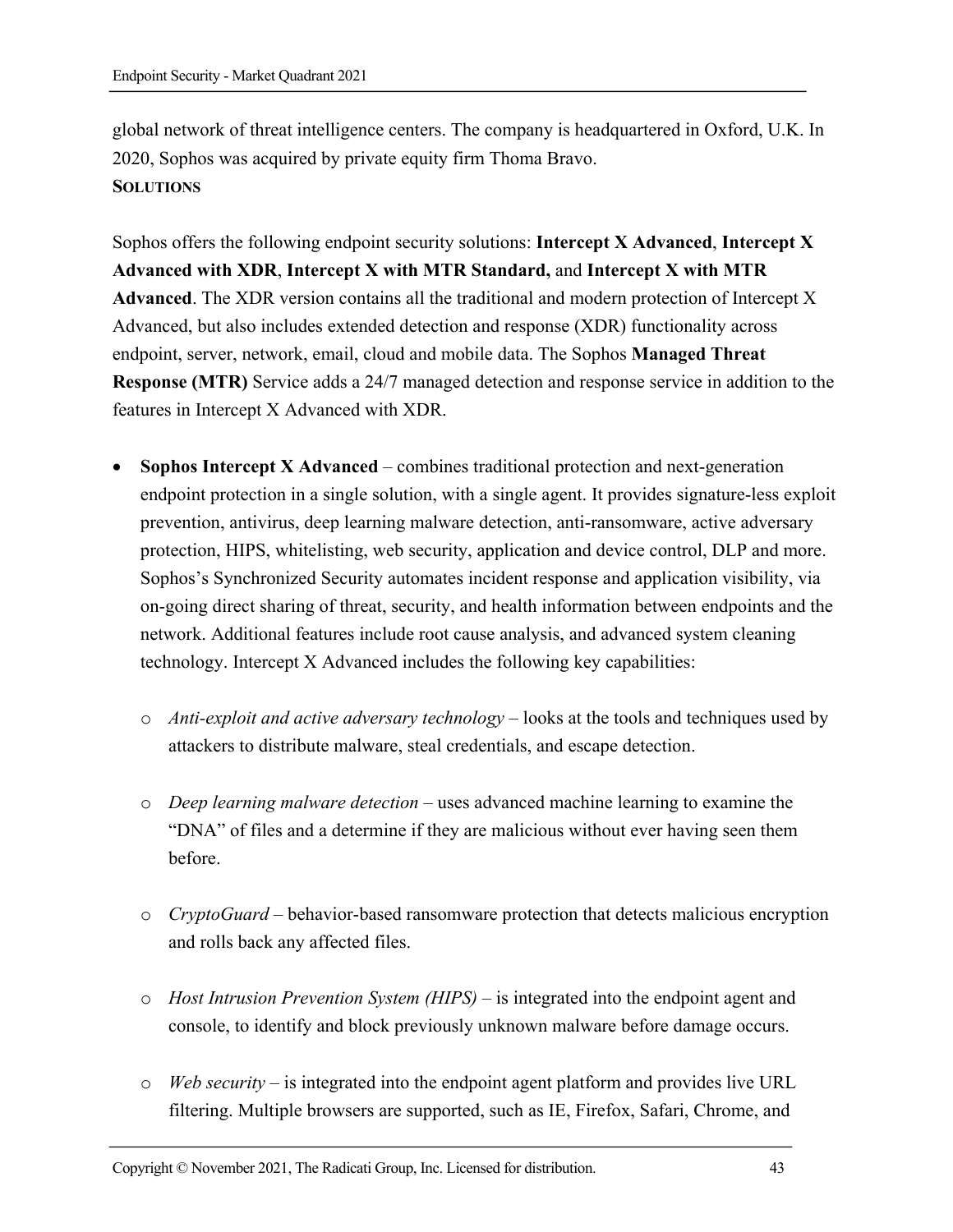Opera.

- o *Web content filtering and policy enforcement* is included to block Web content based on categories. For Sophos customers that also have the Sophos UTM or secure web gateway appliance, these appliances leverage the endpoint to enforce web filtering policies, even when the endpoints are off the corporate network.
- o *Application control*  is available for thousands of applications across dozens of application categories. P2P, IM, and more can be blocked for all users or some users. Web browsers can also be blocked to force users to use only a company-sanctioned browser.
- o *Device control*  can be used to block the use of storage devices, optical drives, wireless devices (e.g. Bluetooth), and mobile devices.
- $\circ$  *DLP* is available for content in motion. Pre-built and custom filters can be enabled that scan content for infringing data. DLP features are also extended to email appliances.
- o *Firewall*  protect endpoints from malicious inbound and outbound traffic. Locationaware policies are available to add security when protected endpoints are out of the office.

**Sophos Intercept X Advanced for Server** (available as *Intercept X Advanced for Server*, *Intercept X Advanced for Server with XDR*, and *Intercept X Advanced for Server with MTR*) includes all Intercept X Advanced functionality with the addition of Application Lockdown, File Integrity Monitoring and visibility into organizations' wider cloud environments (e.g. serverless functions, S3 buckets and databases). It offers:

- o *Server Lockdown* ensures that only approved applications can run on a server.
- o *File Integrity Monitoring* will notify if there are unauthorized attempts to change critical files.
- o *Cloud Workload Protection* detect cloud workloads as well as critical cloud services including S3 buckets, databases and serverless functions, identify suspicious activity,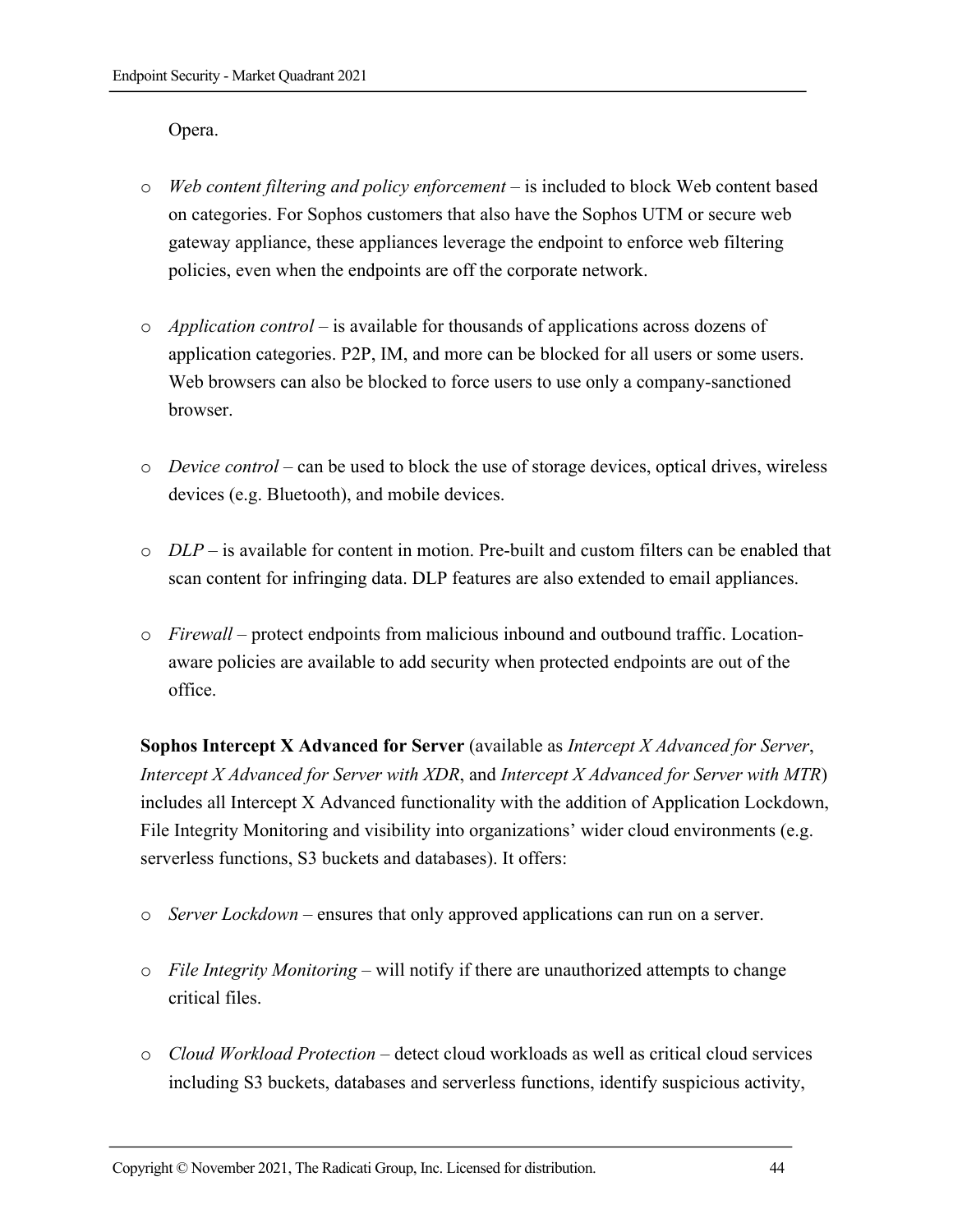spot insecure deployments and close security gaps.

o *Agentless scanning* – managed through the same console used by Sophos endpoint clients, ensures that every virtual machine on a VMware host is protected.

**Sophos Intercept X Advanced with XDR** (available as *Intercept X Advanced with XDR*, *Intercept X Advanced for Server with XDR*) includes integrated endpoint detection and response capabilities using the same agent. XDR functionality is available for Windows, macOS and Linux devices. Includes all features of Intercept X Advanced plus:

- o *EDR/XDR –* designed for IT administrators and cybersecurity specialists to handle critical IT operations and threat hunting questions.
- o *LiveDiscover –* Uses pre-defined or custom queries to hunt through live and historical data on an endpoint plus the data from Sophos products in the Data Lake.
- o *LiveResponse –* Instantly act on an endpoint to resolve issues or carry out additional tasks after an automatic remediation.

Sophos also offers **Sophos Mobile** and **Intercept X for Mobile** as separate add-ons. All Sophos solutions are managed via **Sophos Central**, an integrated cloud-based management console for all Sophos solutions. **Sophos Rapid Response** is an emergency incident response service for organizations experiencing an active cyberattack. It is available to existing Sophos customers, as well as non-customers (included in Sophos MTR service).

#### **STRENGTHS**

- Sophos Intercept X Advanced employs a single endpoint agent for combined traditional and next-generation protection, which delivers AV, deep learning, anti-exploit, anti-ransomware, EDR, HIPS, Application Control, DLP, Device control, firewall, web protection and web filtering.
- Sophos offers strong XDR capabilities, in an easy to consume format that is easily accessible for security teams across a wide expertise range.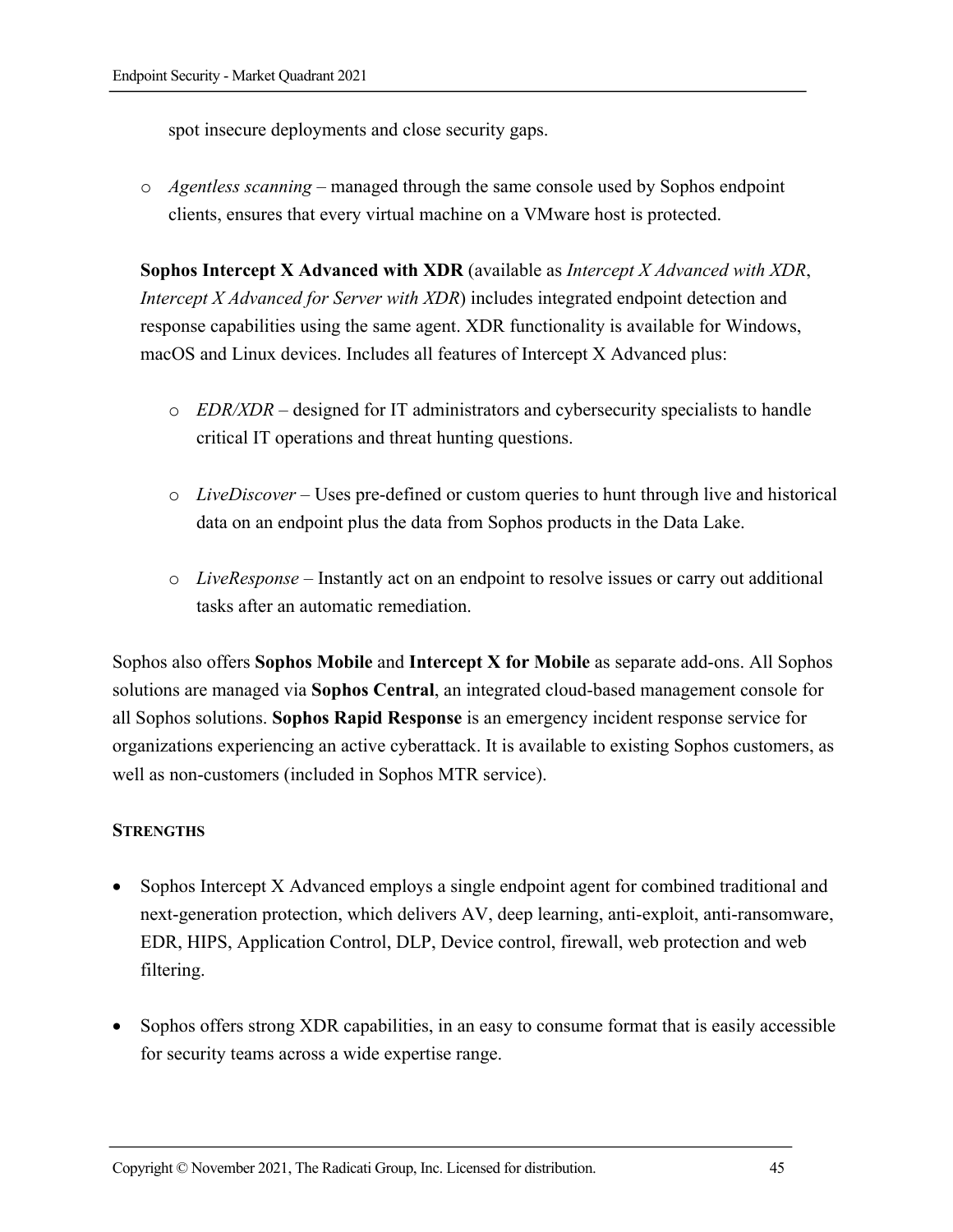- Sophos' CryptoGuard technology supports file roll-back capabilities in the event of a ransomware incident.
- Sophos Synchronized Security, delivers protection and context reporting for customers who use Sophos Intercept X and the Sophos XG firewall.
- Sophos solutions are easy to deploy and manage, and don't require extensive training to take advantage of all features and functionality.
- Sophos offers simple per-user license pricing, which covers all devices a user may wish to protect.

## **WEAKNESSES**

- Sophos offers limited support for patch assessment and remediation of third party software running on the endpoint.
- Sophos Intercept X endpoint solutions do not have direct access to Sophos's Sandstorm sandboxing functionality.
- Sophos no longer supports network access control, which prevents administrators from blocking network access to certain endpoints (e.g. new endpoints that have not yet deployed the organization's security policies).
- Customers we spoke with as part of this research, indicated that reporting features, while adequate, could be improved to offer greater customization.

## **MCAFEE**

2821 Mission College Boulevard Santa Clara, CA 95054 www.mcafee.com

McAfee Enterprise offers security solutions, threat intelligence and services that protect business endpoints, networks, servers, the Cloud and more. In July 2021, McAfee Enterprise was acquired by a consortium led by Symphony Technology Group (STG). In September 2021, STG also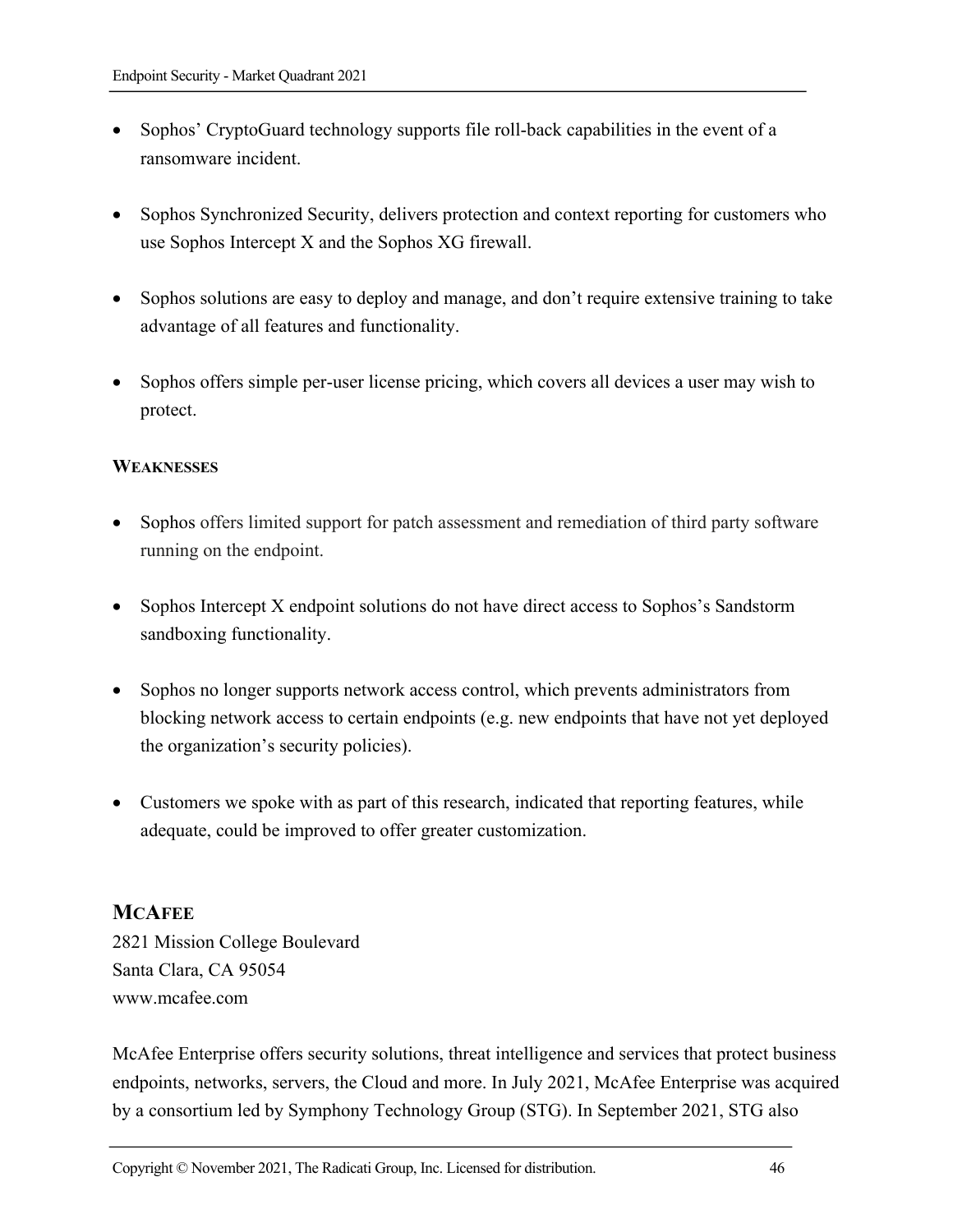announced the acquisition of FireEye products and its intent to combine McAfee Enterprise and FireEye products into a new pure play cybersecurity company.

#### **SOLUTIONS**

**McAfee Endpoint Security**, the company's endpoint protection platform (EPP), uses machine learning analysis, analytics for file-less attacks, dynamic application containment, and works with local and global threat intelligence to provide comprehensive insights across all threat vectors: file, web, message, and network. McAfee endpoint security solutions are compatible with Windows workstations and servers, macOS, VMware ESX, Linux, Citrix XenDesktop and XenServer, and other virtual platforms.

McAfee's **MVISION** portfolio of cloud-native security tools offers cloud-based MVISION EDR which provides automated, AI-guided investigations for security practitioners of any experience level. It works with McAfee Endpoint Security, as well as with third-party EPPs. All security solutions can be managed through **ePolicy Orchestrator (ePO)**, which is available with a choice of on-premise, virtual, or SaaS-based delivery which provides a single management system that offers centralized visibility across multiple security products and the entire threat defense lifecycle.

McAfee's MVISION portfolio is sold as a subscription service, with a choice of *MVISION Standard*, *MVISION Plus*, or *MVISION Protect Plus EDR for Endpoint*, which offer the following components to meet different customer needs at different price points:

- **McAfee MVISION Endpoint** extends the base security built into Windows 10 with enhanced detection for fileless and zero-day threats. It utilizes a lightweight agent and combined policy management, to deliver advanced behavioral analytics for collective defense through a single console.
- **McAfee Endpoint Security** combines granular controls with layers of integrated capabilities like endpoint detection and response (EDR), machine learning analysis to provide full-stack protection for Windows, macOS, and Linux systems, and automatic rollback remediation capabilities. In-depth defenses collaborate to inform, analyze and automate responses.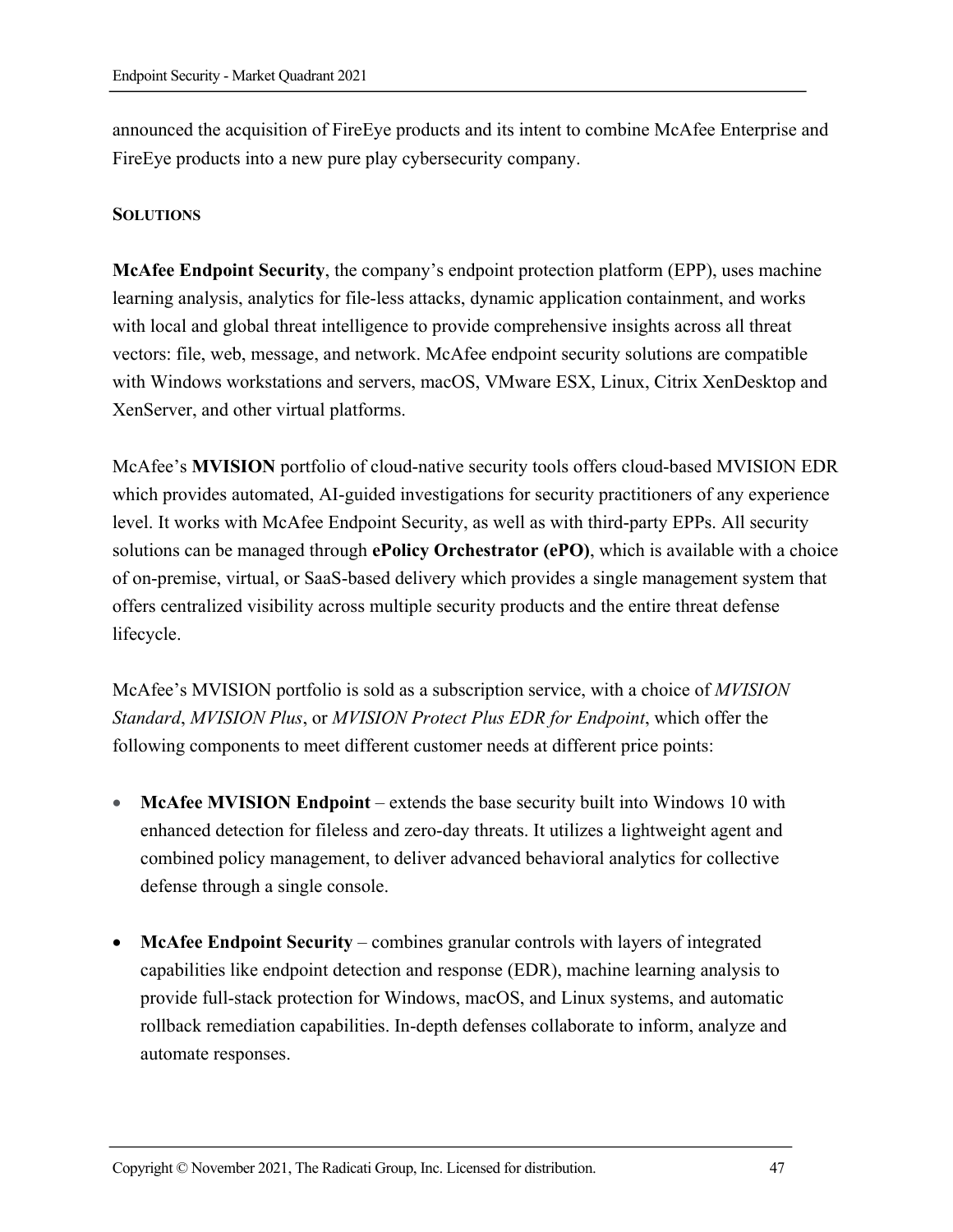- **McAfee MVISION Mobile** offers on-device threat detection and protection for iOS and Android mobile devices. It protects against application and network threats, using machine learning algorithms to help identify malicious behavior.
- **McAfee MVISION EDR–** is McAfee's endpoint detection and response (EDR) solution, which offers AI-guided investigations and data visualization to enable security analysts to prioritize, investigate and remediate threats.
- **McAfee's ePolicy Orchestrator (ePO)** offers centralized management to provide instant visibility into the state of security defenses. Insight into security events allows administrators to understand and target updates, changes, and installations to systems. McAfee ePO can be deployed on-premises, or as a cloud service through two options: McAfee ePO on Amazon Web Services (AWS), or a SaaS option called McAfee MVISION ePO.
- **McAfee MVISION Insights**  intelligently drives endpoint security to preempt attacks before they happen through a single console to speed threat assessment and response. It offers real-time intelligence gathered from one billion sensors to proactively identify potential threats, assess organization's security posture based on their configuration and unique risk profile, and actionable recommendations to proactively protect against threats.
- **McAfee XDR** is McAfee's extended detection and response solution which aggregates all data necessary to analyze, evaluate and respond to threats across endpoint, network and cloud components. It delivers a simplified fully-integrated workflow to triage and orchestrate incident response with prescribed actionable intelligence.

McAfee's MVISION portfolio also offers *Device-to-Cloud suites* a three-tier solution bundle which combines McAfee Endpoint Security and MVISION Insights, as follows:

- o *MVISION Advanced* McAfee Endpoint Security and MVISION Insights.
- o *MVISION Premium*  adds to Advanced, Endpoint Detection and Response (EDR), and Endpoint DLP capabilities.
- o *MVISION Complete* adds to Premium, MVISION Unified Cloud Edge (UCE), to offer combined secure web gateway, advanced DLP, and Cloud Access Security Broker (CASB) capabilities.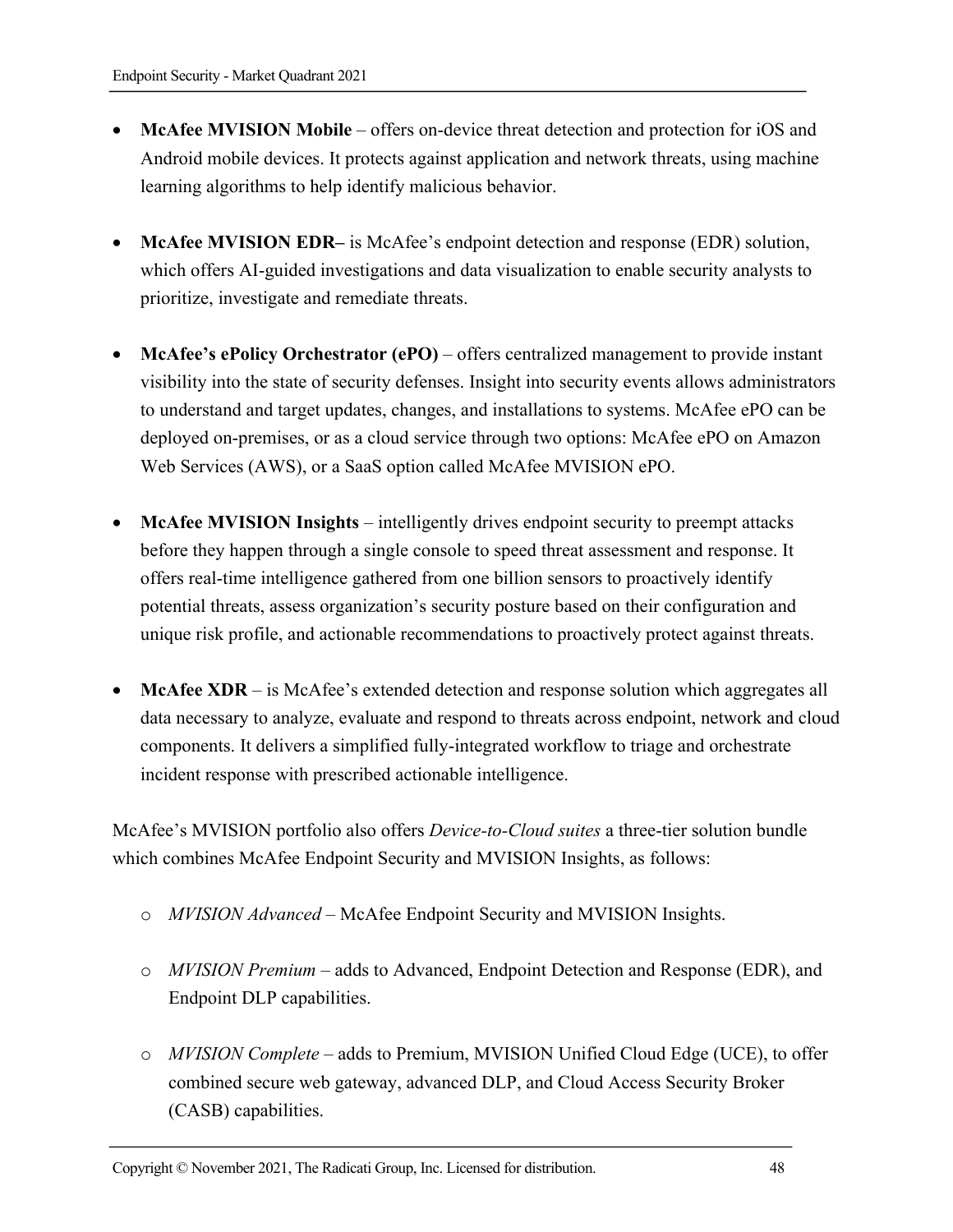## **STRENGTHS**

- McAfee offers on-premise, cloud and SaaS management options while retaining a centralized management experience.
- McAfee's ePolicy Orchestrator is a powerful, single management console that allows administrators to create and manage policies across most McAfee security solutions.
- McAfee's MVISION portfolio delivers a broad range of defenses, including advanced defense capabilities needed for zero-day threats, while also integrating and working with third party solutions and native OS security controls.
- McAfee provides advanced threat defenses, like pre-execution and post-execution machine learning analysis and advanced analytics for file-less based attacks.
- McAfee's Endpoint Security provides a framework which enables IT to easily view, respond to, and manage the threat defense lifecycle.

#### **WEAKNESSES**

- While McAfee offers strong content-aware DLP capabilities, these are available as a separately priced add-on or can be purchased through the more expensive MVISION Complete solution bundle.
- McAfee solutions do not provide third party software patch assessment and remediation.
- Customers we spoke with as part of this research indicated that McAfee's EDR/XDR capabilities are still rather basic, and don't offer the depth and detail provided by competing solutions.
- McAfee does not offer its own email gateway solution, which may disappoint customers that want to source endpoint, email and web security from a single vendor.
- McAfee is undergoing a number of ownership transitions and management changes, first being spun off from McAfee as McAfee Enterprise, and more recently being united with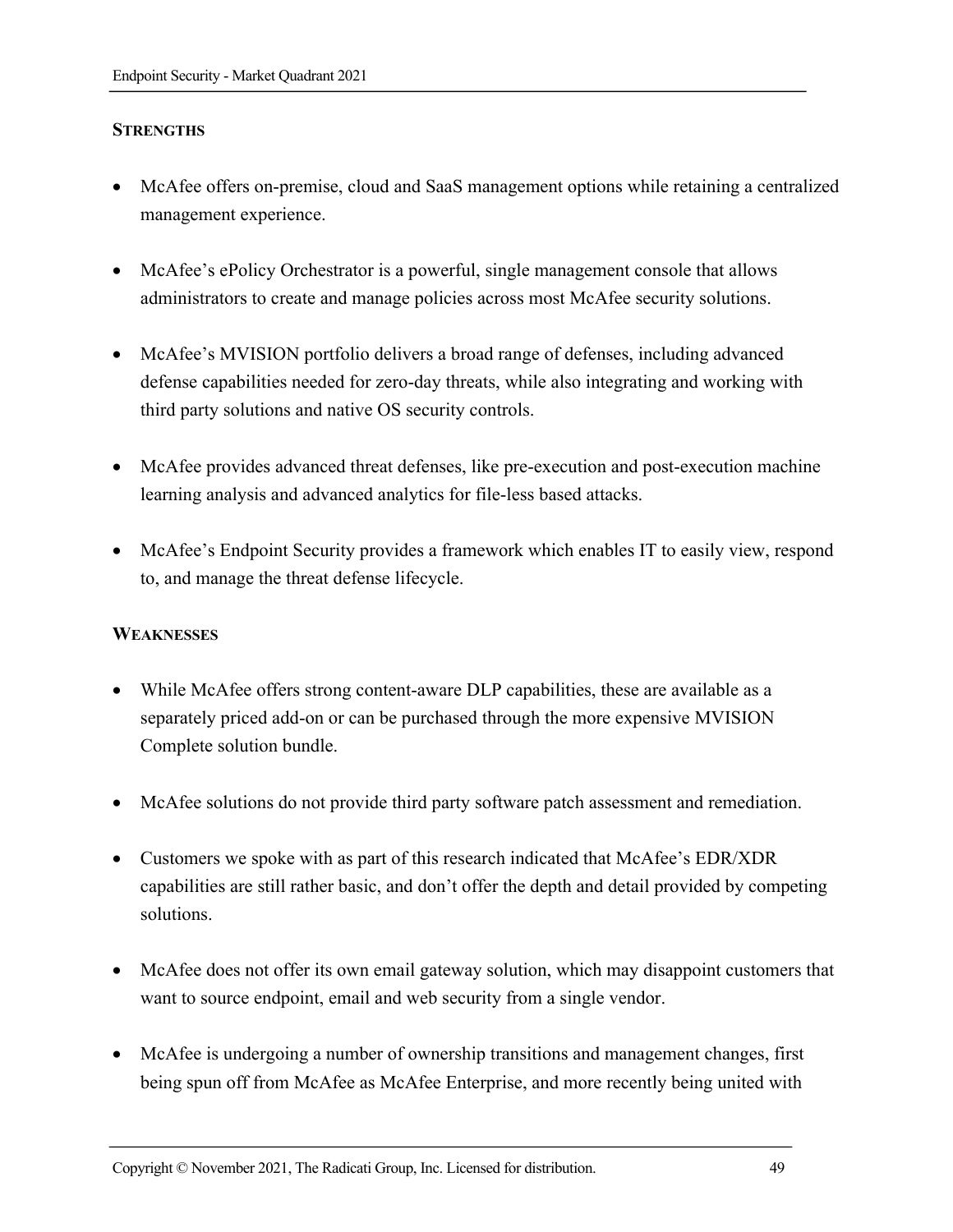FireEye Products into a combined company. At the time of this writing, it is too early to know what effect this will have on the company's future direction.

#### **SENTINELONE**

605 Fairchild Dr. Mountain View, CA 94043 www.sentinelone.com

SentinelOne, founded in 2013, delivers artificial intelligence powered prevention, detection, response and hunting across endpoints, containers, cloud workloads, and IoT devices in a single platform. SentinelOne is privately held.

#### **SOLUTIONS**

SentinelOne **Singularity,** is a security platform that consolidates endpoint protection, endpoint detection and response (EDR), IoT security, cloud security, and IT operations capabilities. It offers autonomous 'Sentinel' agents for Windows, Mac, Linux, and Kubernetes and supports a variety of form factors including physical, virtual, VDI, customer data centers, hybrid data centers, and cloud service providers. Sentinels are managed via a globally available multi-tenant SaaS designed for ease-of-use and flexible management. SentinelOne is available in the following tiered product offerings:

- **Singularity Core** is an entry level endpoint security product, which offers basic EDR functions coupled with traditional endpoint protection capabilities. Key capabilities include: a visual representation of attack behavior, static artificial intelligence and file-based attack prevention, threat intelligence, behavioral artificial intelligence file-less attack detection, autonomous threat response, autonomous remediation response, autonomous rollback response, the ability to quarantine devices from the network, incident analysis, agent antitamper protection, and application inventory.
- **Singularity Control** adds to the capabilities of Core a "security suite" of features for endpoint management which include: OS Firewall control with location awareness, USB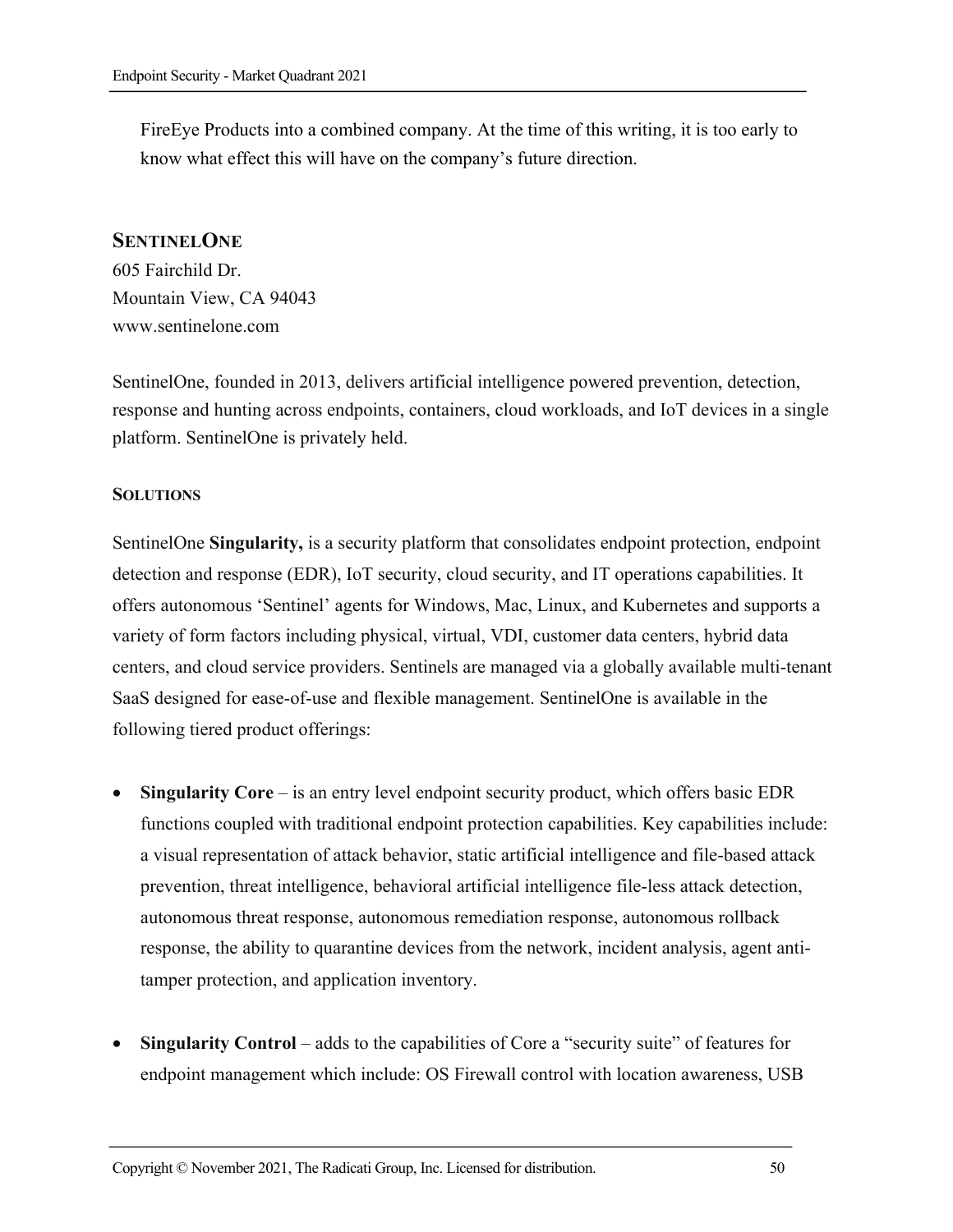device control, Bluetooth controls, rogue visibility to uncover devices on the network that need Sentinel agent protection, and secure remote shell capabilities.

• **Singularity Complete** – is intended for enterprises that need modern endpoint protection and control plus advanced EDR features. It also offers patented technology that automatically contextualizes all OS process relationships, even across reboots, and stores them for future investigations. It is designed to lighten the load on security administrators, SOC analysts, threat hunters, and incident responders by automatically correlating telemetry and mapping it into the MITRE ATT&CK® framework.

In addition, SentinelOne also offers the following functionality:

- **Singularity Ranger** delivers enterprise level network visibility and controls. It provides instant asset inventory and information about rogue devices to help investigate how managed and unmanaged devices interact with critical assets.
- **Singularity Cloud** offers workload security and visibility to assets running in public clouds, private clouds, and on-premises data centers, so that security teams can manage both Linux and Windows servers, and Docker or Kubernetes containers from one platform.
- **Singularity XDR**  empowers SOC analysts with end-to-end enterprise visibility, analytics, and automated response across the entire technology stack. It can automatically block sophisticated attacks against endpoints, IoT, cloud workloads, and secure access service edge (SASE) without analyst intervention.
- **Singularity XDR Power Tools**  are a set of tools which complement Singularity EDR and XDR capabilities with advanced investigative workflows and rich retrospective information to support comprehensive incident response.
- **Singularity Signal** is a subscription service designed to supplement its endpoint security SaaS offerings. The Singularity MDR Team is the human side to the AI-based Singularity platform. It offers the expertise of an in-house, non-outsourced Team of cybersecurity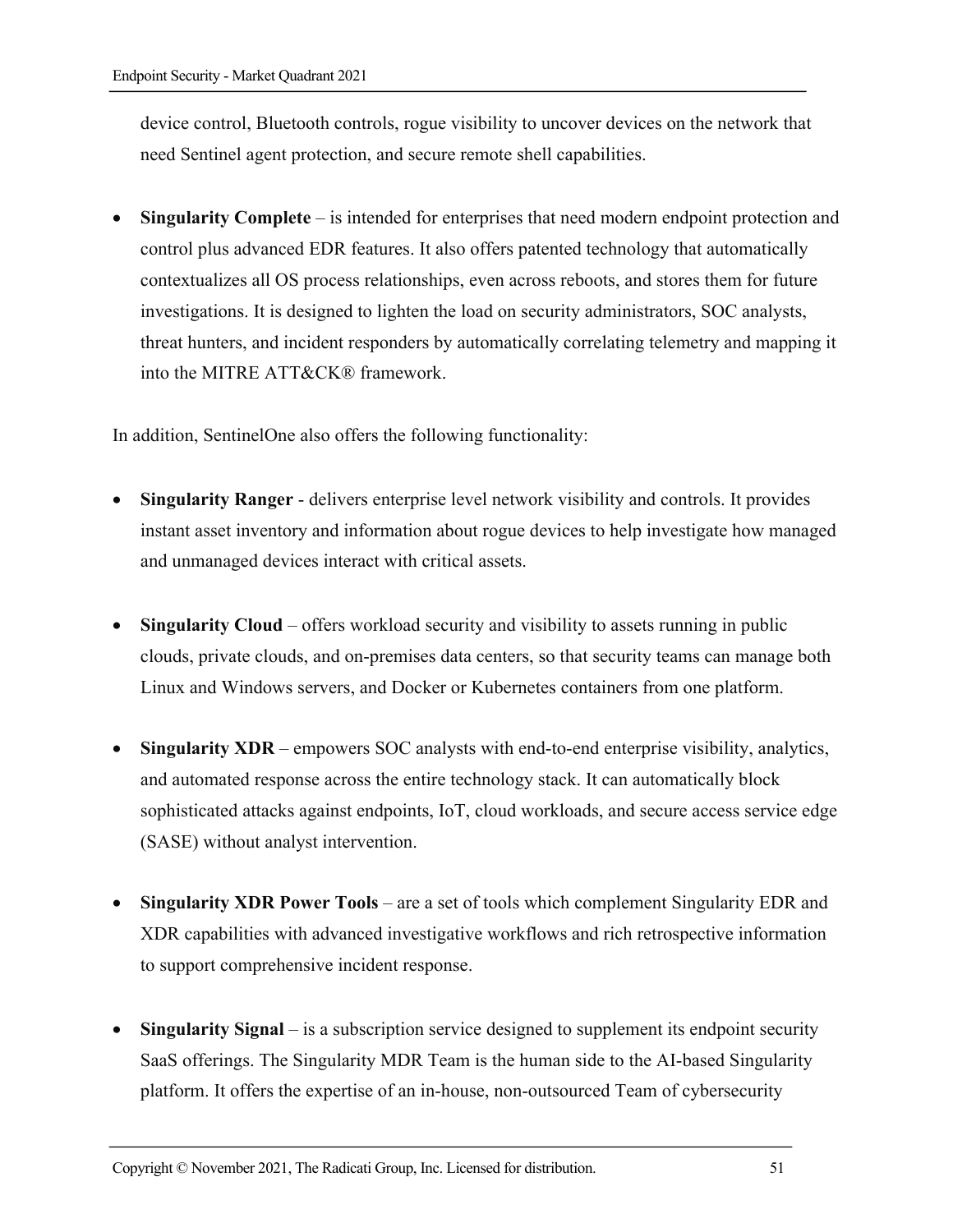experts monitoring millions of endpoints.

• **SentinelOne Readiness Services –** is an offering designed around agent deployment and periodic health checks. It is designed to help customers accelerate SentinelOne agent rollout planning, installation execution, policy fine tuning, and to help handle in the short term any discovered infections.

## **STRENGTHS**

- Unlike other next-generation endpoint protection platforms, SentinelOne can be deployed both in the cloud and on-premises.
- SentinelOne offers a fully converged Endpoint Protection Platform (EPP) and Endpoint Detection & Response (EDR) platform in a single lightweight agent. It can run on its own or complement existing AV solutions from other vendors.
- SentinelOne's autonomous endpoint agent provides prevention, detection, and response without any reliance on cloud systems or look up. This allows for faster detection and response to advanced attacks at machine speed.
- SentinelOne's autonomous agent also provides patented remediation technology. This allows the agent to automatically return a system to its pre-threat state without any end user impact or system downtime.
- Sentinel One provides advanced threat hunting, where the indexing of the data done by the autonomous agent allows security analysts to receive full context of any behavior, or indicators of compromise (IOC) off a single pivot. This includes encrypted TLS sessions.

#### **WEAKNESSES**

• While SentinelOne has solid integrations and performance, it needs to work to improve inproduct workflows, as well as the quality of integration with partner technology solutions. The vendor is working to address this.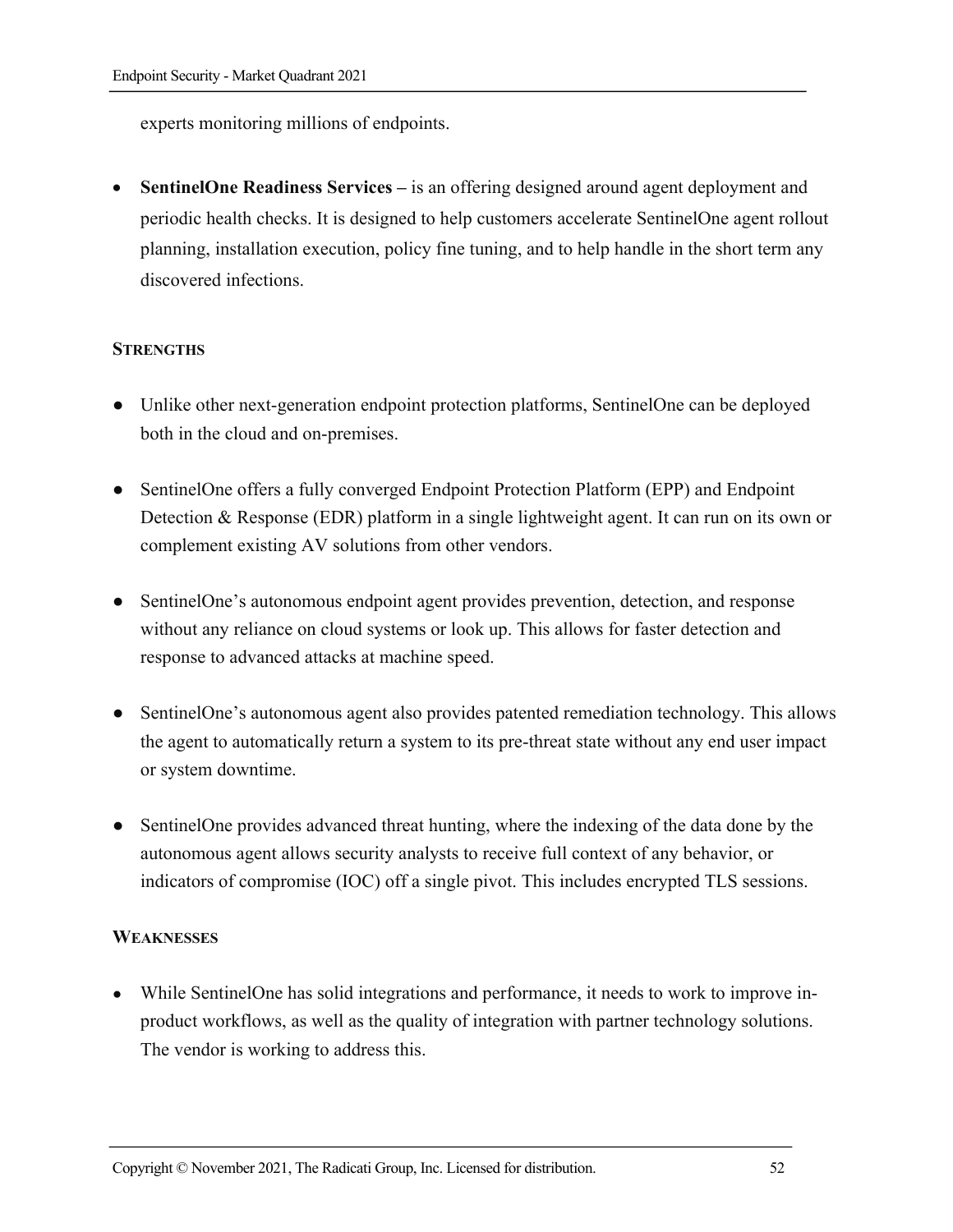- While SentinelOne provides patch assessment, it does not currently provide patch remediation (i.e. deployment of missing of missing updates discovered during the patch assessment phase).
- SentinelOne does not offer application whitelisting.
- SentinelOne does not currently offer full-disk encryption (FDE) functionality.
- SentinelOne does not offer URL filtering or browser isolation.
- SentinelOne offers only basic mobile capabilities through a partnership with Lookout Security, however this is provided as an extra cost option. The vendor is working to address through further integrations on its nearterm roadmap.
- SentinelOne does not currently offer content-aware Data Loss Prevention capabilities.

## **F-SECURE**

Tammasaarenkatu 7 P.O. Box 24 00181 Helsinki Finland www.f-secure.com

F-Secure, founded in 1988, offers cyber security products and services for enterprise and consumer customers. In the business space, the company offers cloud-based solutions for endpoint protection, detection and response, Microsoft 365 and Salesforce protection, advanced threat protection and vulnerability management, as well as security consulting services such as red teaming, security awareness training and cyber security assessments. F-Secure has a global presence, with headquarters in Finland, and is publicly traded.

#### **SOLUTIONS**

F-Secure's cloud-native endpoint protection is available with EDR, cloud protection for Microsoft 365 and vulnerability management with a single agent and cloud-based management, or as a managed service: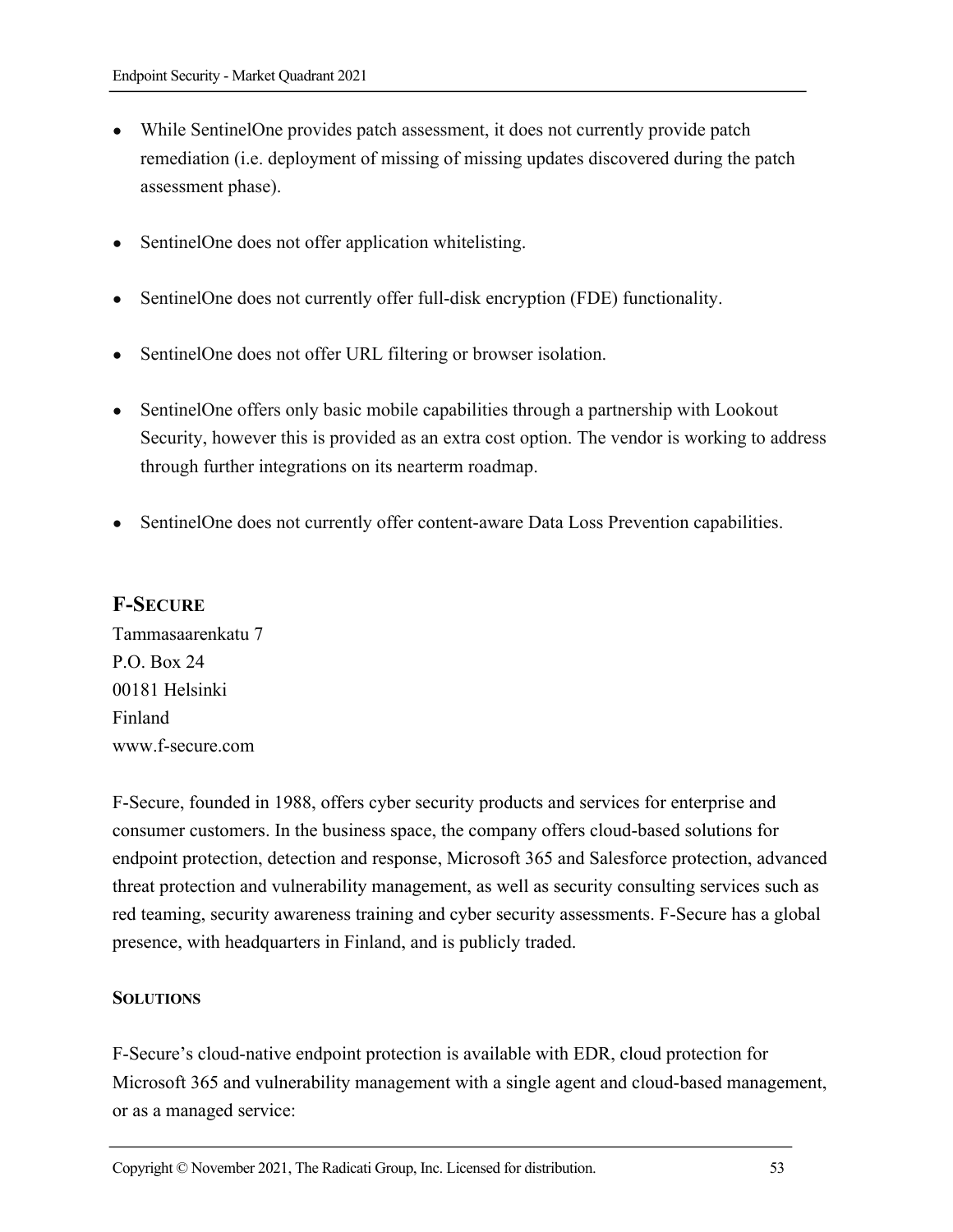- **F-Secure Elements Endpoint Protection** (cloud service) **–** includes the following key endpoint protection features:
	- o *Workstation* **–** security for Windows and macOS workstations, including advanced behavior and heuristic analysis, ransomware protection, as well as application control, device control and fully integrated patch management.
	- o *Server* **–** server security for Windows, Linux and Citrix. Additional SharePoint and Exchange components, with application control, device control and fully integrated patch management.
	- o *Mobile* **–** mobile security for iOS and Android devices. Personal VPN (Wi-Fi Security), proactive App and Web protection and support for third party Mobile Device Management (MDM).
- **F-Secure Elements Endpoint Detection and Response** (cloud service) **–** includes the following key EDR features:
	- o *Advanced threat identification* **–** with real-time behavioral, reputation and big data analysis with machine learning that automatically identifies advanced threats and alerts with a broad context.
	- o *Threat hunting* **–** allows advanced search of events for hunting signs of threats or finding more context for incidents being investigated.
	- o *Automated response* **–** actions are available to contain attacks whenever high risk level detections are identified. In addition, a comprehensive list of response actions can be triggered for more detailed investigation and counter measures.
	- o *On-demand expert service* **–** is available through F-Secure's managed detection and response team; the team can provide expert advice based on incident analysis and investigations, with a 2-hour response time.
	- o *Clients* **–** are designed to work with any endpoint protection solution, and function with F-Secure's endpoint security solutions within a single-client and management infrastructure supporting Windows, macOS and Linux.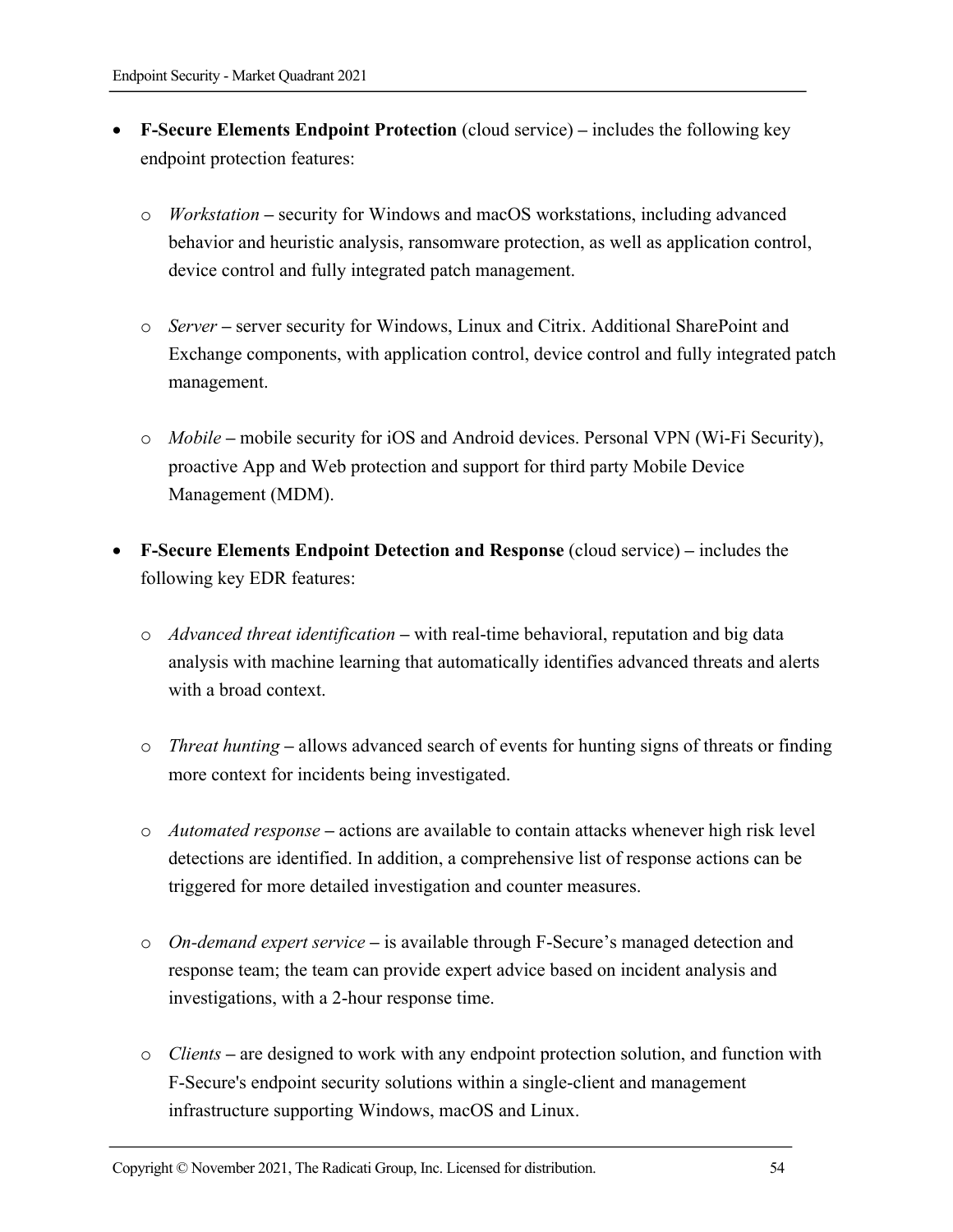**F-Secure Business Suite** is an on-premise alternative for endpoint protection. **F-Secure Countercept** is F-Secure's MDR, managed advanced threat hunting and response service, which offers 24/7 protection against skilled cyber adversaries.

F-Secure Elements Endpoint Detection and Response is an XDR solution when it is combined with **F-Secure Elements for Microsoft 365**, a solution to protect cloud-based Office 365 email and collaboration from advanced threats like phishing, as well as detecting compromised Azure AD accounts. F-Secure Elements Security Center is a cloud native management platform, also managing **F-Secure Elements Vulnerability Management**, a solution which delivers extensive network- and host-based vulnerability scanning, prioritization and management.

## **STRENGTHS**

- F-Secure Elements is a cloud-native XDR platform with fully integrated patch and vulnerability management, using a single endpoint agent for all its functionality.
- F-Secure offers strong EDR detection coverage and on-demand 'Elevate to F-Secure' expert services for incident analysis and investigations delivered by F-Secure's MDR team.
- F-Secure uses a multi-layered architecture for malware detection and endpoint protection. Including DeepGuard, its advanced heuristic and behavioral analysis technology.
- Real-time threat intelligence from F-Secure Security Cloud ensures up-to-date protection. Updates are transparent and delivered constantly, without disrupting employee productivity.
- The footprint of F-Secure with regards to CPU and RAM usage is much smaller than that of other vendors in the space.
- Setting administrative policies is an easy, simple process. MSPs can leverage multi-company management to standardize policies across all customers they manage.

#### **WEAKNESSES**

• F-Secure does not offer DLP capabilities.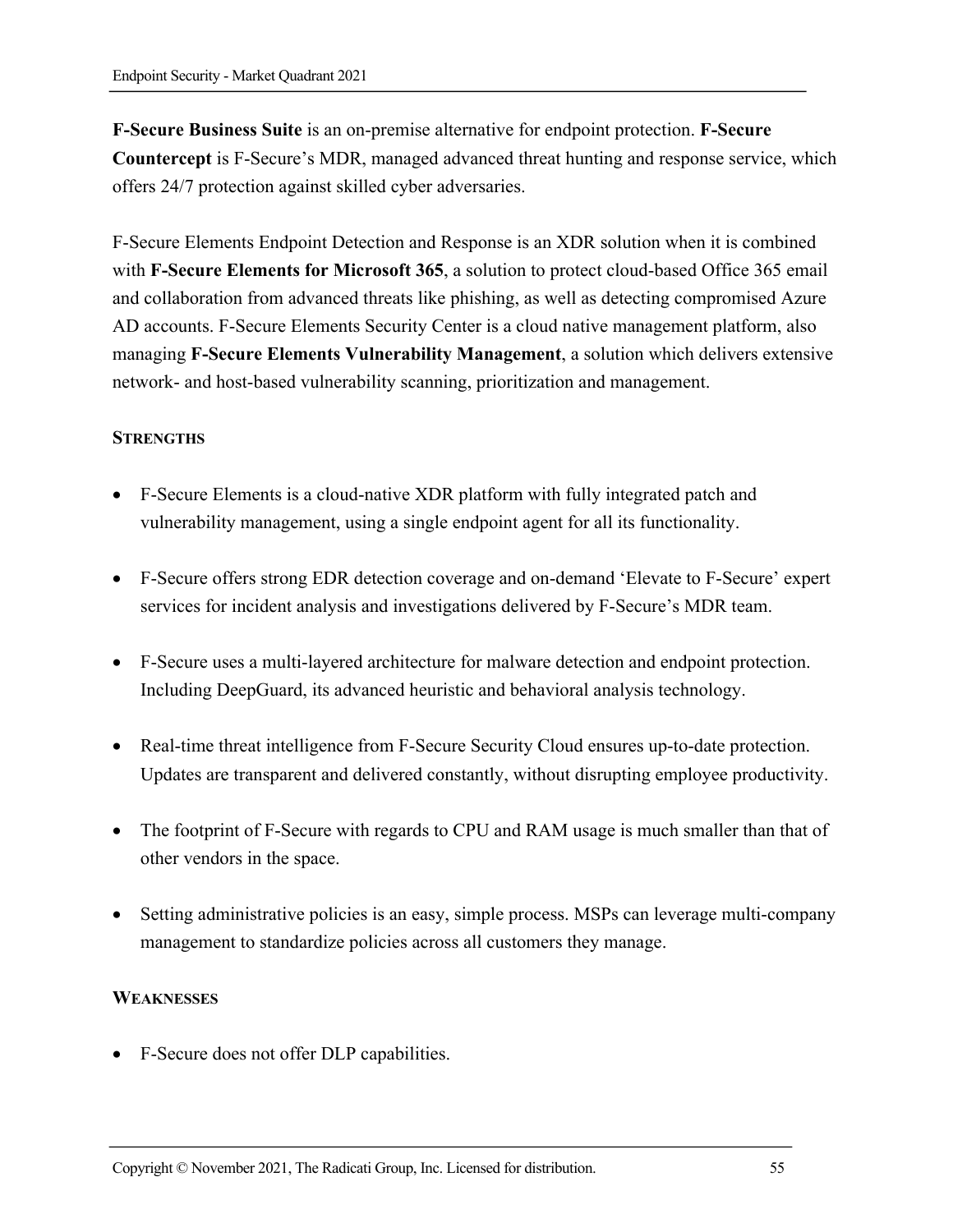- F-Secure's Business Suite on-premises offering is not as extensive as its cloud-based offering since EDR and iOS/Android protection are not offered on-premises.
- F-Secure's endpoint security only uses sandboxing to generate application reputation, while its full sandboxing capability is only included in its email security solution, F-Secure Elements for Microsoft 365.
- F-Secure does not yet offer protection for cloud workloads, e.g. for containers.
- F-Secure only supports native Windows and macOS full disk encryption.
- F-Secure has improved its market visibility, especially with its consulting and managed services, but still needs to make progress in this area in North America.

## **WATCHGUARD**

505 Fifth Avenue South, Suite 500 Seattle, WA 98104, www.watchguard.com

WatchGuard Technologies, offers network security and intelligence, secure Wi-Fi, multi-factor authentication and advanced endpoint protection. In 2020 it acquired Panda Security, a provider of advanced endpoint security solutions. WatchGuard is privately owned.

#### **SOLUTIONS**

WatchGuard offers the cloud-native **Unified Security Platform (USP)**, a scalable platform for modern security delivery. Within the USP, **WatchGuard Cloud** is the centralized management interface, and the authority for security policy management, dissemination, and enforcement for security solutions for network, Wi-Fi, MFA and the WatchGuard Endpoint Security family of products. WatchGuard Endpoint Security includes advanced endpoint protection complemented by endpoint detection and response (EDR), and specialized security services. The solutions include:

**WatchGuard EPP** – offers all the capabilities of Endpoint Protection, plus it adds web access control(URL filtering by category) and antispam and anti-malware protection for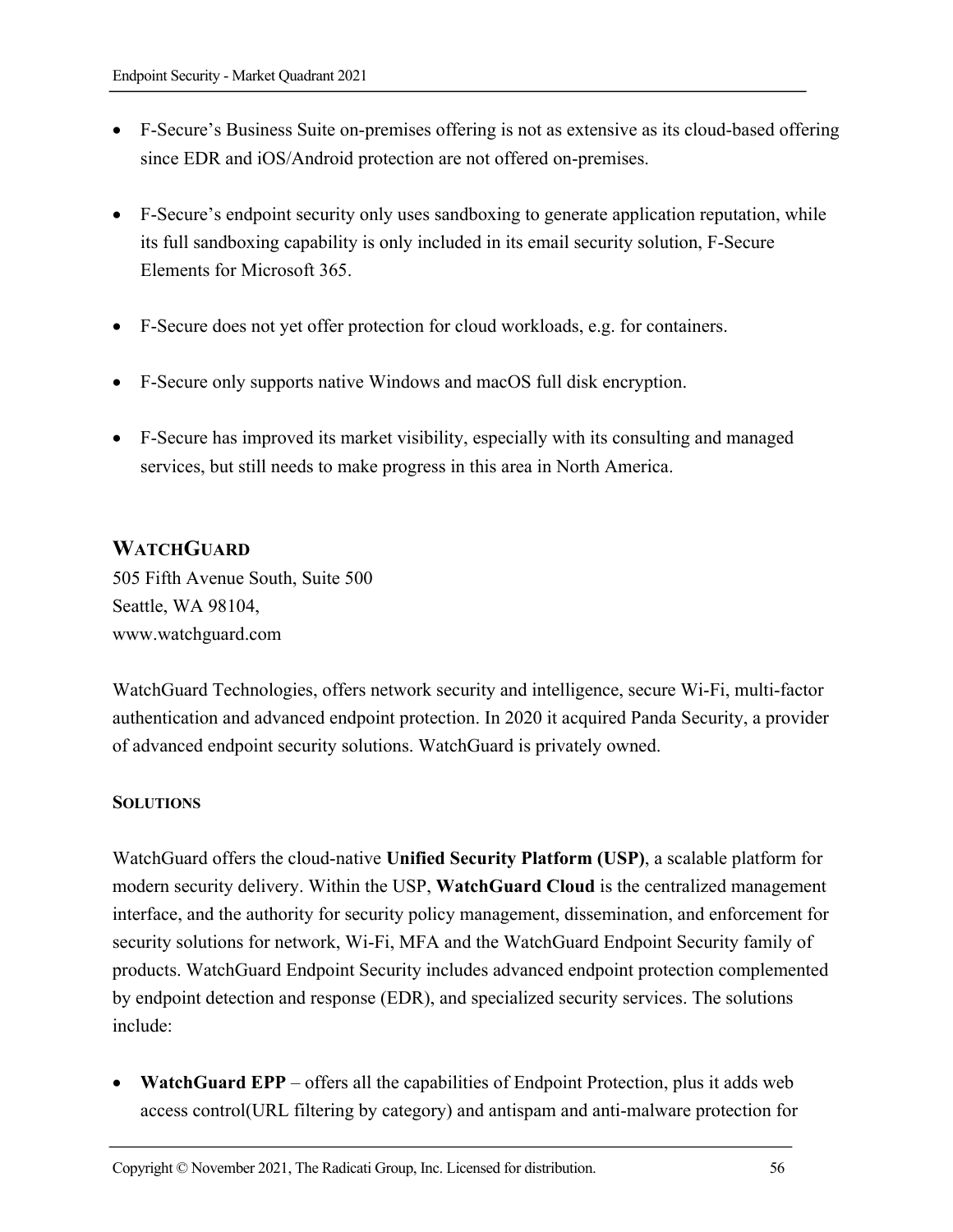Microsoft Exchange. It is available for Windows, macOS, Linux, and Android, however, web access control functionality is available for Windows only.

- **WatchGuard EDR**  is the endpoint detection and response (EDR) solution, complemented by WatchGuard's managed service offering. It provides protection against unknown malware and targeted attacks through visibility at the endpoint of users, files, processes, registry, memory and network behavior. This visibility serves to block attacks using behavioral analysis and containment strategies, as well as to carry out detailed forensic analysis to determine the root cause of breaches, as well as implement mechanisms to avoid future incidents.
- **WatchGuard EPDR** combines EPP capabilities with EDR capabilities, and managed services. It offers protection for desktops, laptops, and servers, delivered from the cloud. It automates the prevention, detection, containment and response against advanced attacks, zero-day malware, ransomware, phishing, memory exploits, and malwareless attacks, inside and outside the corporate network. It includes the *Zero-Trust Application Service* and the *Threat Hunting and Investigation Service (THIS)* at no extra charge.
- **WatchGuard DNSWatchGo** offers DNS-level protection for computers on an off the network (no VPN required), providing an additional layer of security to block connections from phishing attacks and C2 connections, and content filtering that limits access to risky areas of the web with 130 pre-defined blocking categories.

WatchGuard EDR and WatchGuard EPDR, both leverage the following services:

- o *Zero-Trust Application Service*  is Panda Security's executable classification service, which monitors and prevents the execution of malicious applications and processes on endpoints.
- o *Essential Threat Hunting Service* is a cloud based managed service which provides realtime intelligence on the events taking place on an organization's devices to discover threats that are cannot be identified using automated detection mechanisms, it also serves to investigate anomalous users, machines and application behavior. The information it provides helps security teams conduct improve remediation reduce the attack surface.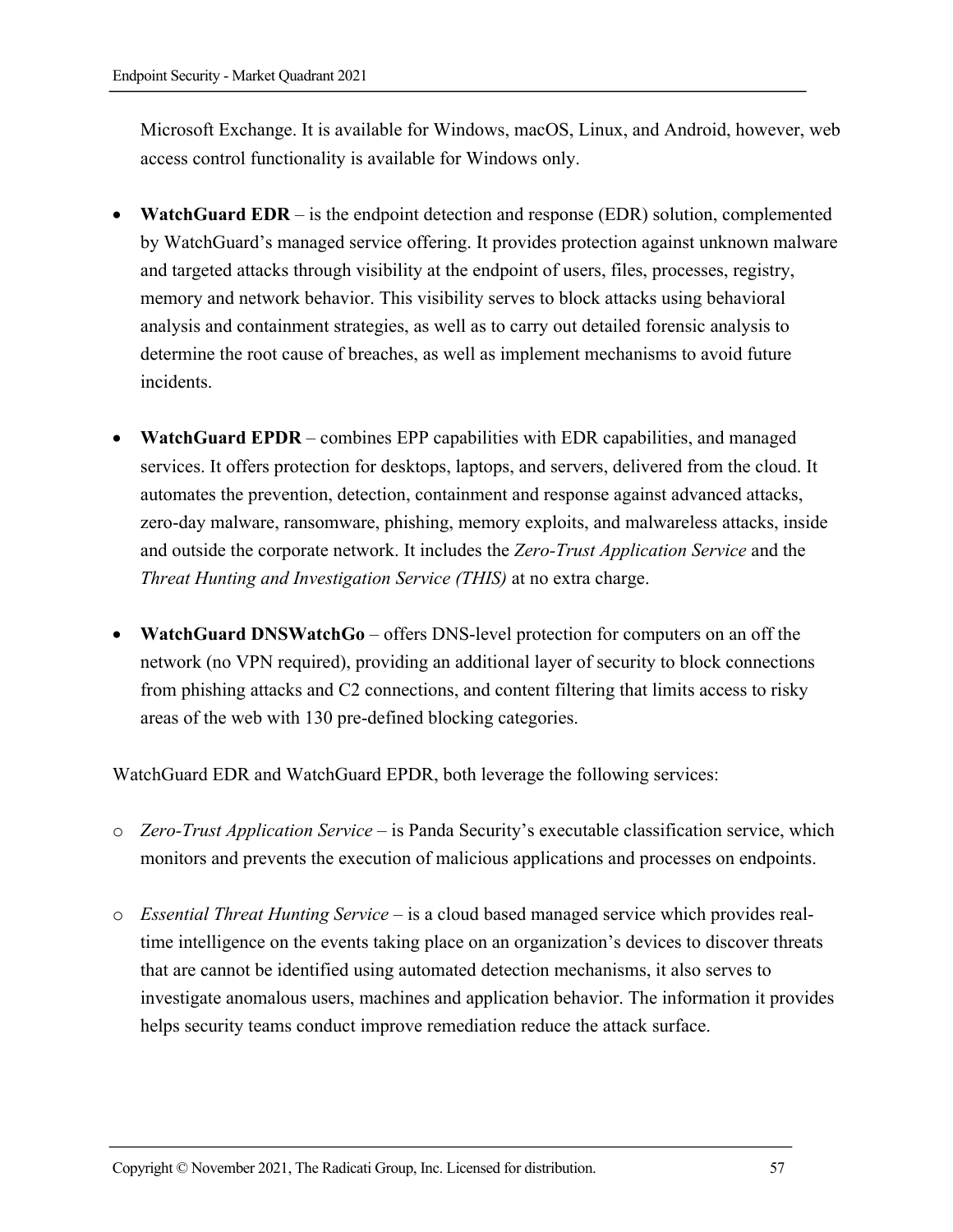The services leverage EDR capabilities and Endpoint telemetry that is collected and turned into actionable insights, in real time through applications specifically designed for internal SOCs, MSSPs and MDR (Managed Detection and Response) service providers.

WatchGuard also offers the following complementary add-ons:

- **Advanced Reporting Tool (ART)** is an optional module that can be used to augment Adaptive Defense and Adaptive Defense 360, to provide detailed information on applications and vulnerabilities. It provides pre-defined queries, dashboards, and alerts that provide insights into what is going on at the endpoints out-of-the-box. Managers can also create their own queries and alerts based on the endpoints telemetry.
- **WatchGuard Patch Management** is an add-on to Panda Endpoint Protection, Panda Endpoint Protection Plus, Panda Adaptive Defense and Panda Adaptive Defense 360, which manages vulnerabilities in operating systems and third-party applications on Windows endpoints and servers. It provides a reduced attack surface, strengthening preventive capabilities and incident containment.
- **WatchGuard Data Control** is an add-on to Panda Adaptive Defense and Panda Adaptive Defense 360, which discovers, audits and monitors unstructured sensitive or personal data on endpoints, from data-at-rest to data-in-use and data-in-motion. It can also run real time, free custom searches to find files with specific content.
- **WatchGuard Full Encryption** is an add-on to Panda Endpoint Protection, Panda Endpoint Protection Plus, Panda Adaptive Defense and Panda Adaptive Defense 360, which centrally controls and manages full disk encryption and key recovery, leveraging BitLocker in Windows systems.
- **SIEMFeeder** is a module that sends in real time, events collected on endpoints and enriched with security intelligence, to integrate into SIEM solutions.
- **WatchGuard Cloud**  is WatchGuard's cloud-based administration console. It provides a wide range of APIs and tools to help integrate into organizations' existing applications and processes.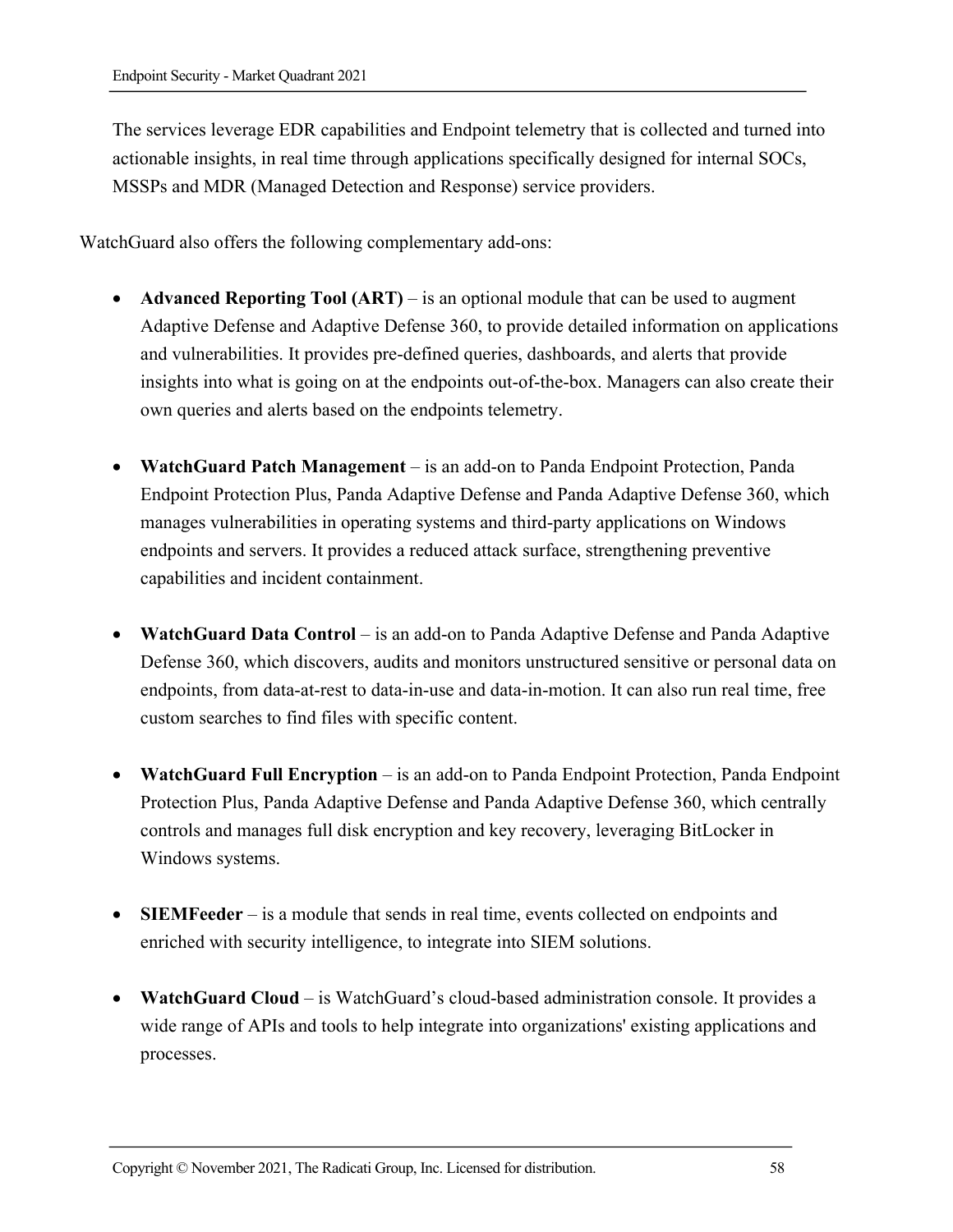In addition, WatchGuard's **Orion** platform (formerly Cytomic), is a cloud based multi-tenant platform which provides incident detection, hunting, investigation and response for security operations teams. It helps to proactively identify threats that have passed other security controls, blocking and responding in the early stages of the Cyber Kill Chain. In addition, it centralizes real-time and 365-day retrospective visibility for hunting and IOC searches, and supports indepth investigations and playbooks through a native integration of the Jupyter Notebooks paradigm.

#### **STRENGTHS**

- WatchGuard EPDR and Orion combine in a single solution the capabilities of endpoint protection, Endpoint Detection & Response (EDR) and managed services. The solution is delivered in a light agent connected through cloud-based technologies to offer prevention, detection and response capabilities.
- WatchGuard delivers an easy to use, intuitive administration console with rich, actionable reporting.
- WatchGuard offers a Data Control module, which provides an unattended solution to control, monitor and search sensitive data and Personal Information at the endpoints. It doesn't require any additional agent, and its capabilities are integrated into the WatchGuard EPDR agent.
- WatchGuard solutions are attractively priced.
- WatchGuard is delivering on the integration of user, endpoint and network security into a single platform, expanding the company's endpoint footprint in North America.

#### **WEAKNESSES**

• WatchGuard currently supports centralized management of full volume encryption with BitLocker for Windows devices. However, support for Apple FileVault in still on the vendor's roadmap.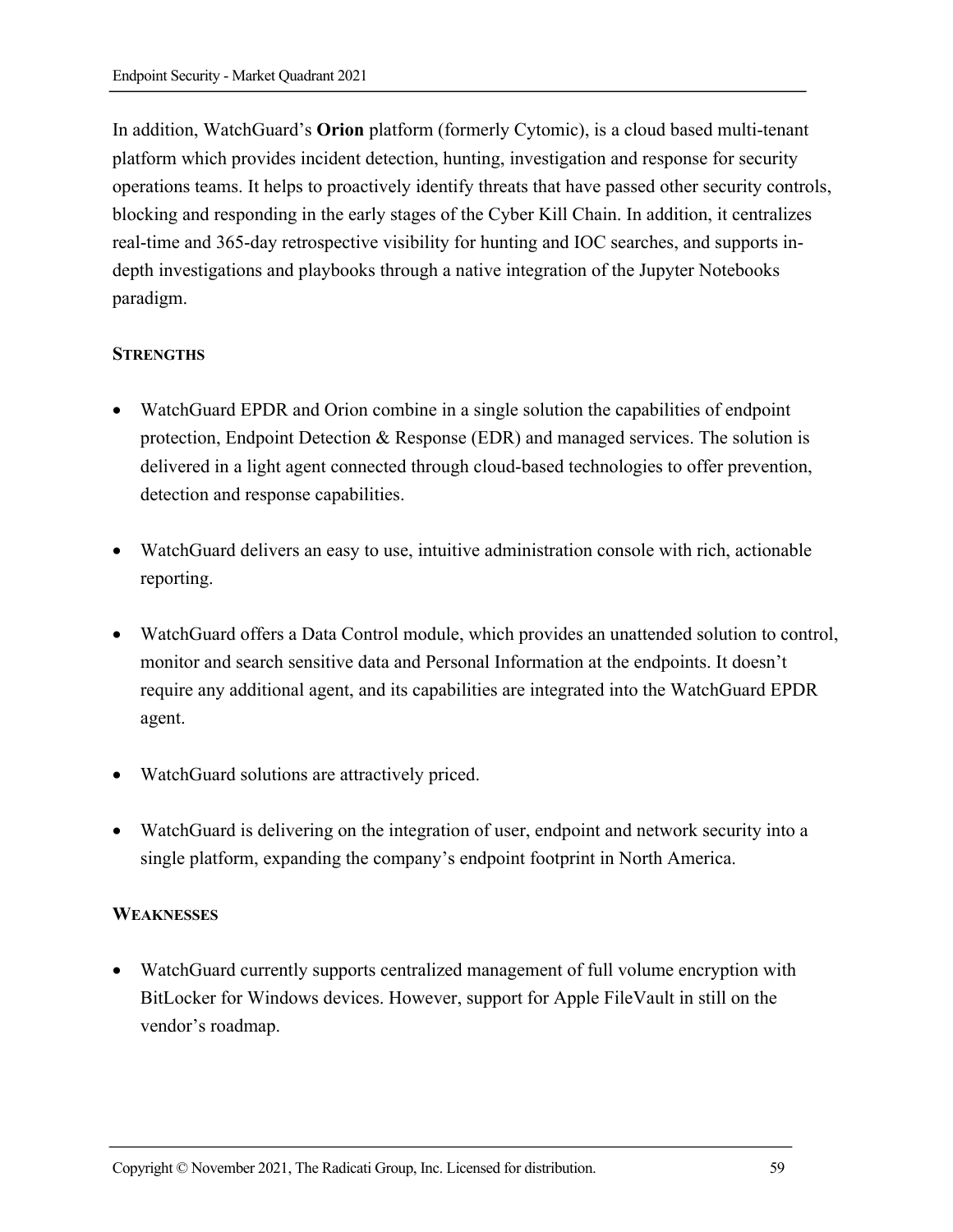- WatchGuard does not yet offer XDR capabilities, which have become common with vendors in this space.
- WatchGuard currently only provides basic MDM capabilities for Android. However, support for iOS is expected for early 2022.
- WatchGuard currently provides only basic DLP capabilities, through its Data Control module. However, the vendor is working to enhance this with future releases.
- While Panda Endpoint EPP is available for Windows, macOS, Linux, and Android, the web access control functionality is only available for Windows and Mac.

# **MICROSOFT**

1 Microsoft Way Redmond, WA 98052 www.microsoft.com

Microsoft provides a broad range of products and services for businesses and consumers, through a portfolio of solutions for office productivity, messaging, collaboration, and more.

## **SOLUTIONS**

Microsoft's endpoint security solutions are branded under the **Windows Defender** umbrella name, as follows:

• **Microsoft Defender For Endpoint (MDE, formerly Microsoft Defender ATP)** – is a cloud-based endpoint security solution that includes risk-based vulnerability assessment and management, attack surface reduction, behavior-based next generation protection, EDR, automatic investigation and remediation, managed hunting, and unified security management. It is available in two plans: Plan 1 (currently in preview) aimed at E3 license customers, or as Plan 2 (generally available) for E5 license customers or E3 customers with a E5 security extension. It uses technology built into Windows 10 and Microsoft cloud services to provide: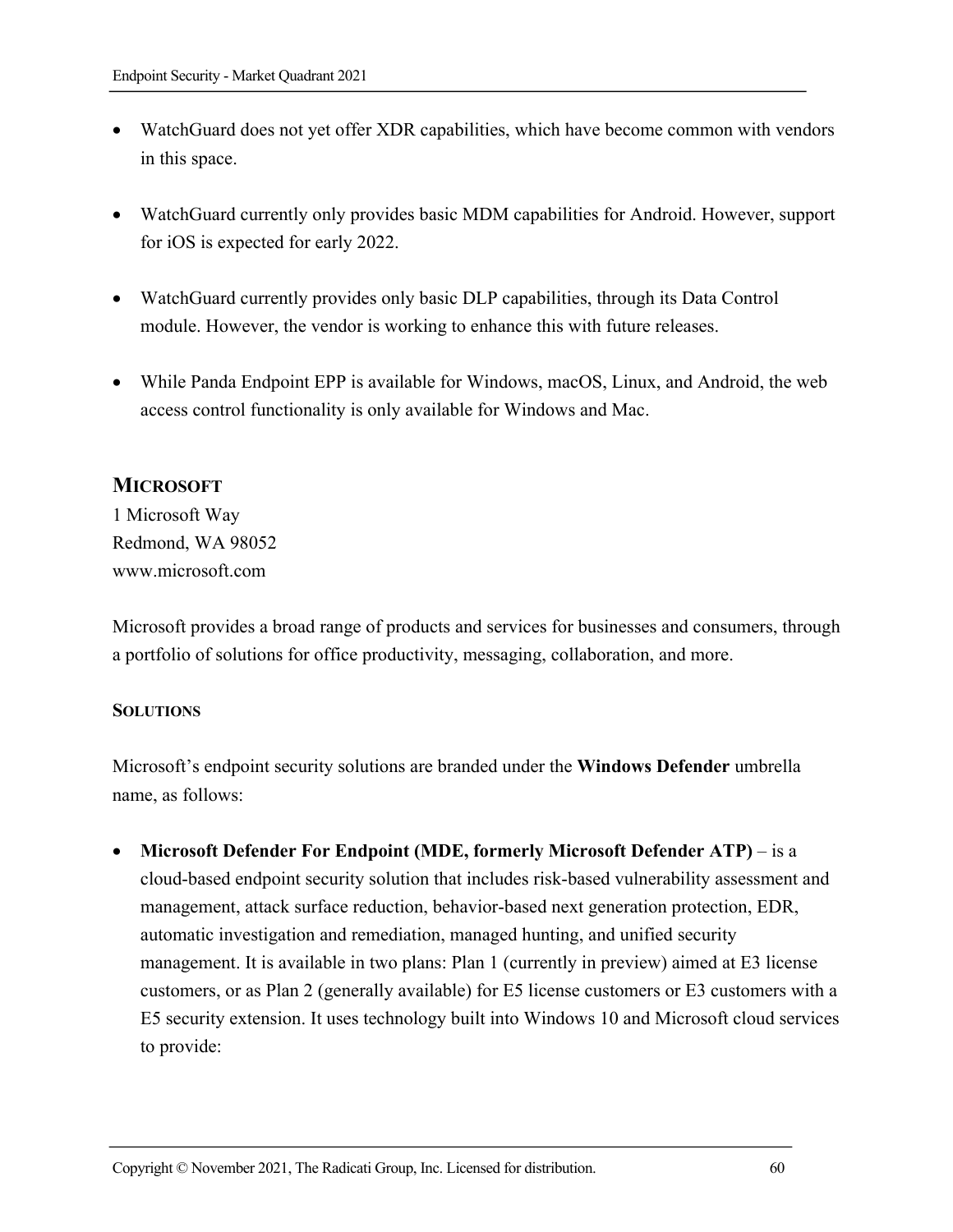- o *Endpoint behavioral sensors* sensors embedded in Windows 10, collect and process behavioral signals from the operating system and send sensor data to private, cloud instances of MDE.
- o *Cloud security analytics* leverages machine-learning across the across the entire Microsoft Windows ecosystem to deliver insight, detection, and recommended responses to advanced threats.
- o *Threat intelligence* leverages threat intelligence collected by Microsoft, security teams, and augmented by threat intelligence provided by partners, to enable Windows Defender ATP to identify attacker tools, techniques, and procedures, and generate alerts when these are detected.
- o *Managed Detection and Response*  as part of Microsoft Defender for Endpoint, Microsoft also offers **Microsoft Threat Experts**, a managed detection and response (MDR) service which combines targeted attack notification with on-demand SOC expert services. It is available as part of the Microsoft 365 E5 subscription plan.

Microsoft Defender for Endpoint is also available for macOS, Linux, Android and iOS platforms, although feature parity is not available across all platforms.

Microsoft Defender for Endpoint can be managed from the **Microsoft Security Center**  console, which provides a unified control point across the entire enterprise environment encompassing Intune, Azure ATP, Office 365 ATP, Azure Security Center, Microsoft Cloud App Security, and more.

Microsoft has also folded many endpoint protection features directly into the operating system, starting with Windows 10, Windows Server 2016 and the newly released Windows 11. Key features comprise:

- **Windows Defender Antivirus (WDA)** is loaded into the system directly at configuration time, to provide basic endpoint anti-malware protection.
- **Windows Defender Security Center** is a local security dashboard.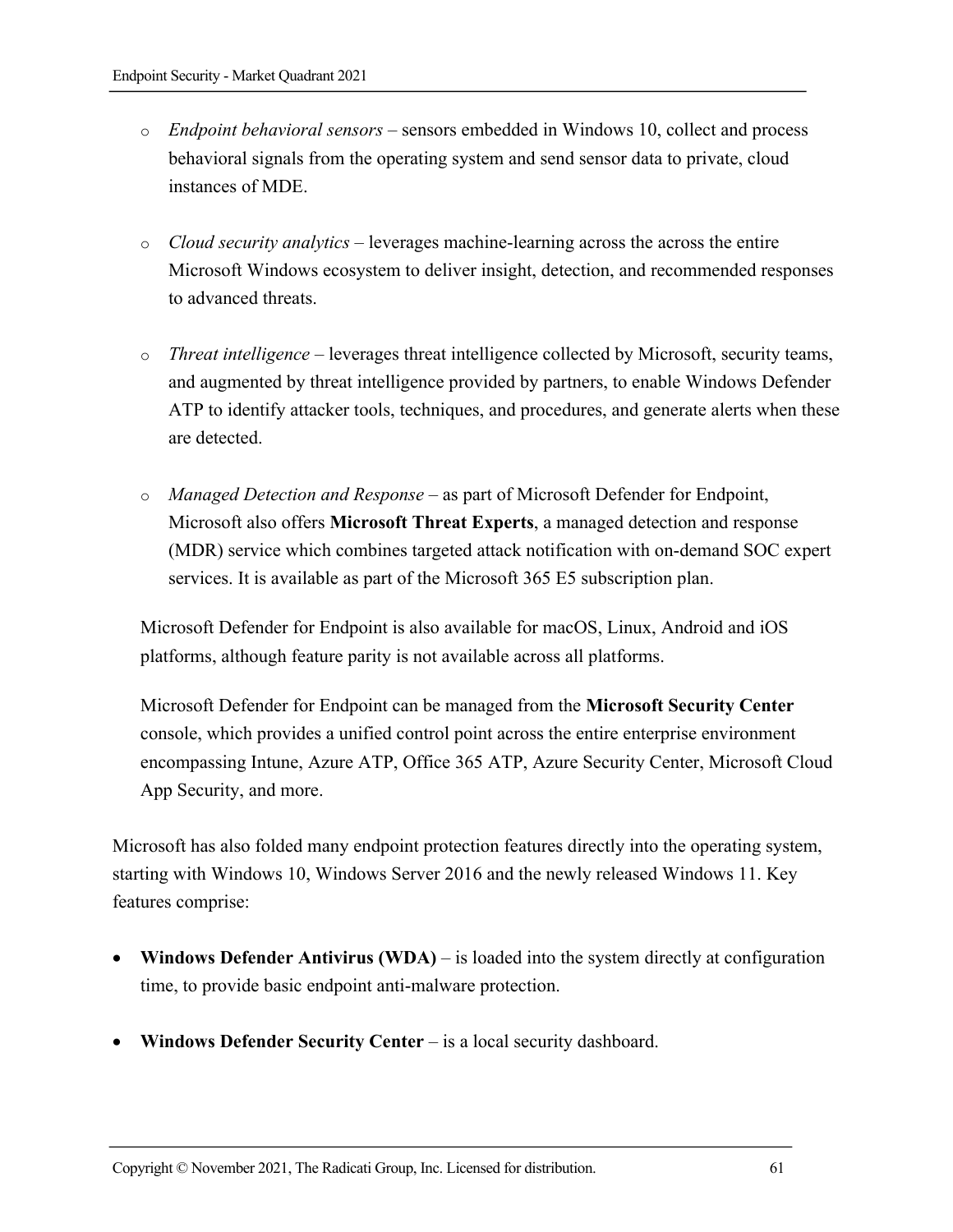- **Windows Defender SmartScreen** provides phishing and malware filtering for Microsoft Edge browsers and Internet Explorer.
- **Windows Defender Application Guard** helps isolate and sandbox Internet Explorer and Edge browsers.
- Windows Defender Application Control is an application whitelisting solution that can also limit the capabilities of unsigned scripts, as well as enforce established use policies. It overlaps somewhat in functionality with Microsoft App Locker, another application whitelisting technology, which was originally available with Windows 7 but has also been upgraded for use in Windows 10.
- **Secure Boot** helps ensure that a device boots using only trusted software.
- **Windows Defender Device Guard** allows Windows desktops to be locked down to run only trusted apps (similarly to mobile phones).
- Windows Defender Exploit Guard provides exploit mitigation, blocks risky activity, can be used to restrict HTTP and HTTPS connections to malicious hosts, and can be used to restrict access to designated folders.
- Windows Defender Credential Guard prevents unauthorized access to OS credential information.
- **Windows Defender Systems Guard** protects key OS components starting at boot-time.

On earlier Windows 8 and 9 platforms, protection consists of **Microsoft System Center Endpoint Protection (SCEP)**, and **Microsoft Intune**. Microsoft has also extended Windows Defender ATP to support older Windows 7 and Windows 8.1 platforms.

• **Microsoft System Center Endpoint Protection (SCEP)** – is Microsoft's solution for antimalware and endpoint protection for traditional endpoint devices (laptops, desktops and servers). It provides real-time, policy-based protection from malware, spyware and other threats. It also provides file cleaning, where infected files are replaced with clean versions downloaded from a Microsoft cloud location, as well as the ability to configure Windows Firewall settings. SCEP is designed for Windows client workstations and servers, and is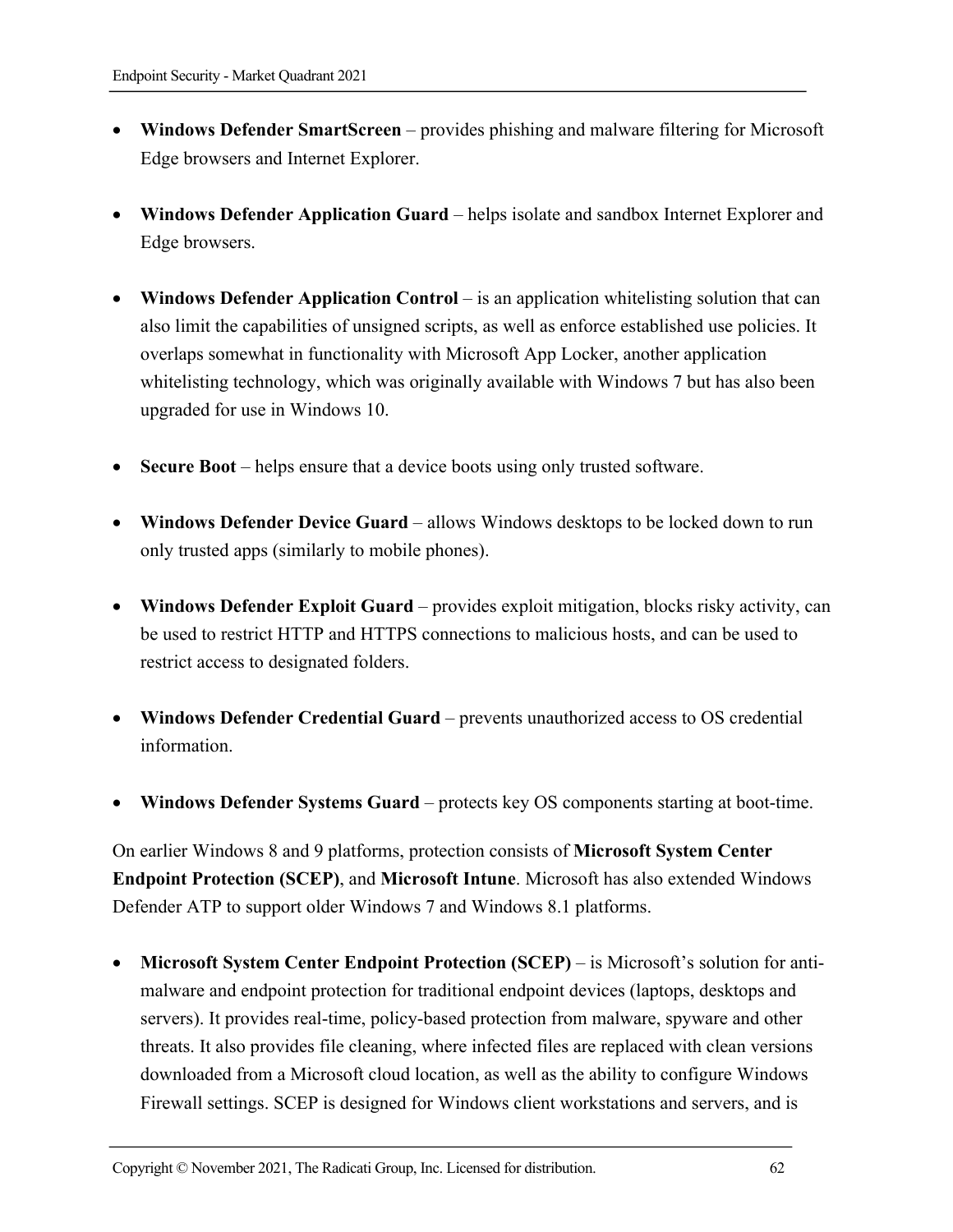included at no additional cost as part of the Microsoft Enterprise Client Access License and Core CAL programs. Separate security applications, however, are required for Mac and Linux platforms.

• **Microsoft Intune** – is Microsoft's cloud-based Unified Endpoint Management (UEM) solution for mobile device management of Windows, macOS, iOS, and Android.

SCEP and Intune can both be managed through **Microsoft Endpoint Manager (MEM),**  formerly Microsoft System Center Configuration Manager (SCCM), which unifies policy management and device management.

## **STRENGTHS**

- Microsoft offers a strong set of security features for Windows 10 and 11 platforms, making it easier for users and administrators to adopt a strong security posture.
- Microsoft Defender for Endpoint (MDE) is a good first step for organizations looking for an entry-level EDR solution.
- SCEP and Intune are some of the least expensive endpoint security solutions on the market, as many customers are able to get these solutions at no additional cost with their existing licensing agreements.
- Microsoft offers customers a complete vision which goes well beyond simply endpoint malware protection to encompass Advanced Threat Protection (ATP), as well as information security, data loss prevention and identity management.
- Microsoft is investing heavily in its security solutions portfolio, to deliver an impressive ecosystem of solutions that encompass the OS, applications, and services.

#### **WEAKNESSES**

• Despite Microsoft's strong investments in security, customers still cite Microsoft's malware detection capabilities as being less accurate than competing security solutions. Most customers deploy Microsoft technologies as a baseline, while also deploying additional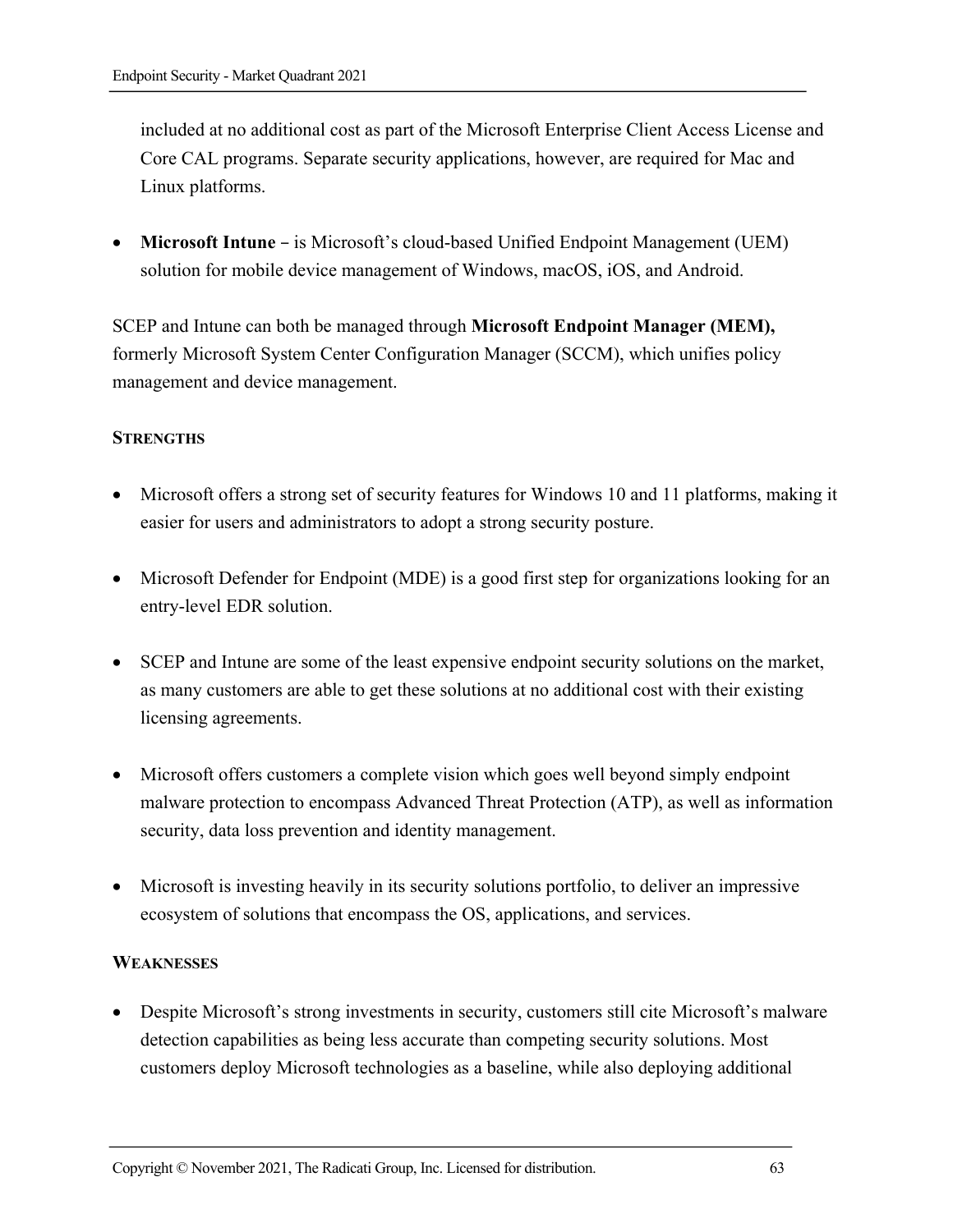security solutions from other vendors for more advanced protection.

- Microsoft offers many different plans at different price points, but it is sometimes difficult for customers to understand exactly what security features are included with what plans.
- In order to obtain Microsoft's full range of security solutions, including the Microsoft Defender for Endpoint (MDE) EDR component, customers must upgrade to Windows 10 or later and sign up for the high-end Microsoft 365 E5 enterprise plans. Microsoft is addressing this by introducing a new, reduced functionality MDE Plan 1 aimed at E3 customers.
- Microsoft offers a highly complex ecosystem of security solutions involving the operating system and many additional components. However, integrating all components correctly and maintaining them fully integrated throughout Microsoft's continuous upgrade cycle can be daunting for many organizations.
- As a purely cloud-based solution, Microsoft Defender for Endpoint (MDE), is not applicable to customers with purely on-premises deployments or air-gapped networks.
- Encryption capabilities are only offered via the Microsoft Desktop Optimization Pack.
- Microsoft System Center does not offer granular device control for removable media, CD/DVDs, and other common devices.
- Microsoft offers endpoint protection for non-Windows platforms (including macOS, iOS, Linux and Android platforms), however feature parity is not available across all platforms and customers should check carefully on the features and capabilities they require.

# **TREND MICRO**

Shinjuku MAYNDS Tower, 1-1, Yoyogi 2-Chome, Shibuya-ku Tokyo, 151-0053, Japan www.trendmicro.com

Founded in 1988, Trend Micro provides security solutions for organizations, service providers, and consumers. Trend Micro's cloud-based Smart Protection Network brings together threat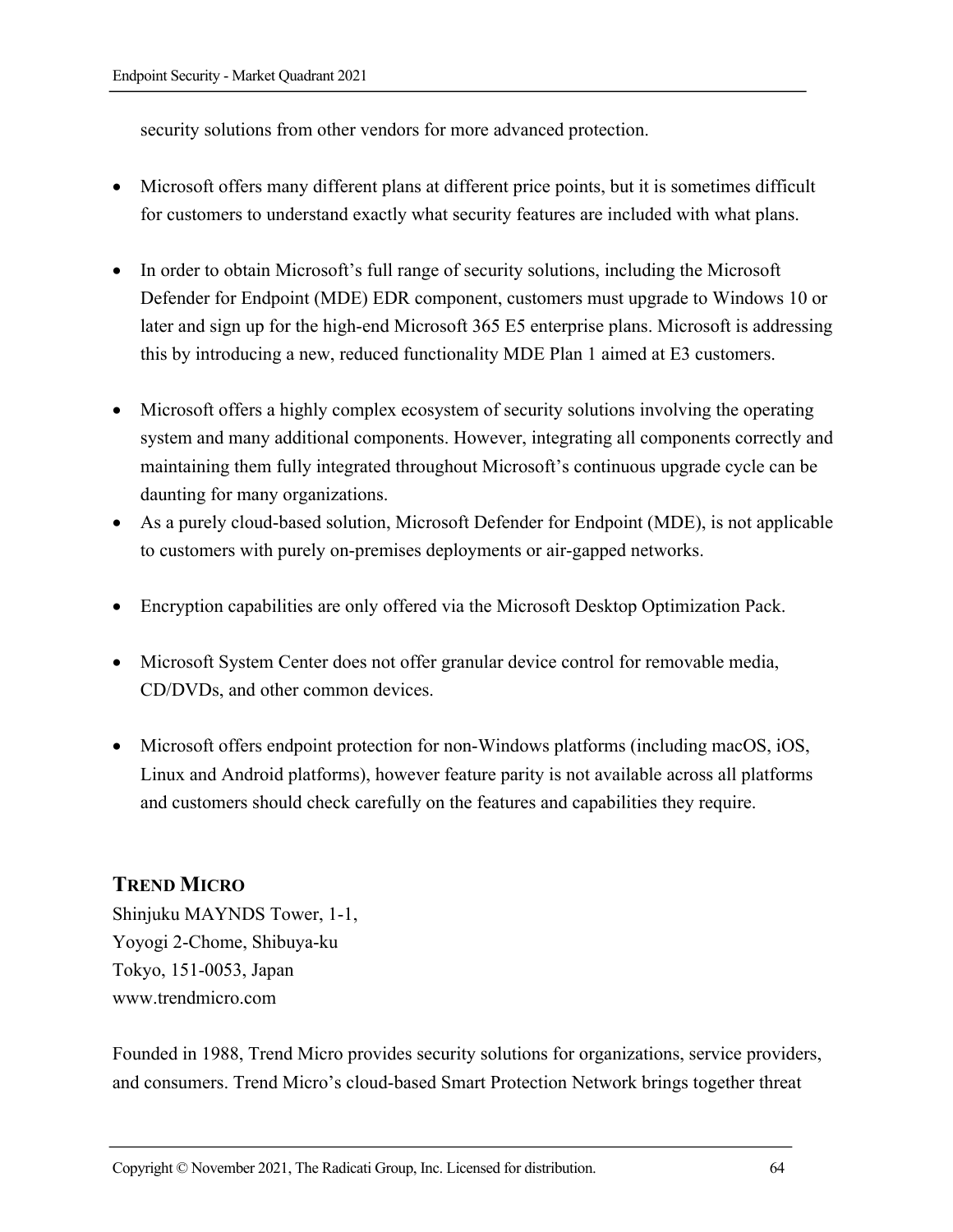reporting and analysis based on a worldwide threat assessment infrastructure. Trend Micro is publicly traded.

#### **SOLUTIONS**

Trend Micro **Smart Protection Suites** brings together endpoint security, server security, email security, and web security. The vendor's XGen Endpoint Security, combines machine learning and other techniques, in order to protect against ransomware and advanced attacks.

**Apex One** is the endpoint component of Smart Protection Suites. It combines traditional endpoint protection with endpoint detection and response (EDR) and managed detection and response (MDR) capabilities. Apex One supports a broad range of threat detection techniques including machine learning (both pre-execution and runtime), and IOA behavioral analysis. It also provides virtual patching powered by early threat intelligence from Trend Micro's Zero Day Initiative. It delivers actionable insight through a single console which includes an EDR investigative toolset option which enables threat hunting, patient zero identification, and root cause analysis. The EDR investigative capabilities are available for PC and Mac platforms. Apex One is delivered as single agent and is available in a SaaS or on-premises deployment model.

Apex One can integrate with additional components which include:

*Vulnerability Protection* – delivers virtual patching to prevent zero-day threats.

*Application Control* – prevents unknown applications from executing on endpoints. It combines policies, whitelisting and blacklisting capabilities, as well as an extensive application catalog.

*Data Loss Prevention (DLP)* – prevents data loss via USB, email, software as a service application, web, mobile devices, and cloud storage.

*Endpoint Sensor* – provides context-aware investigation and response (EDR/XDR), recording and reporting to allow threat analysts to assess the nature of an attack across email, endpoints and servers.

*Endpoint Encryption* – encrypts data stored on endpoints including PCs, Macs, DVDs, and USB drives. It is available as a separate agent which provides full-disk encryption, folder and file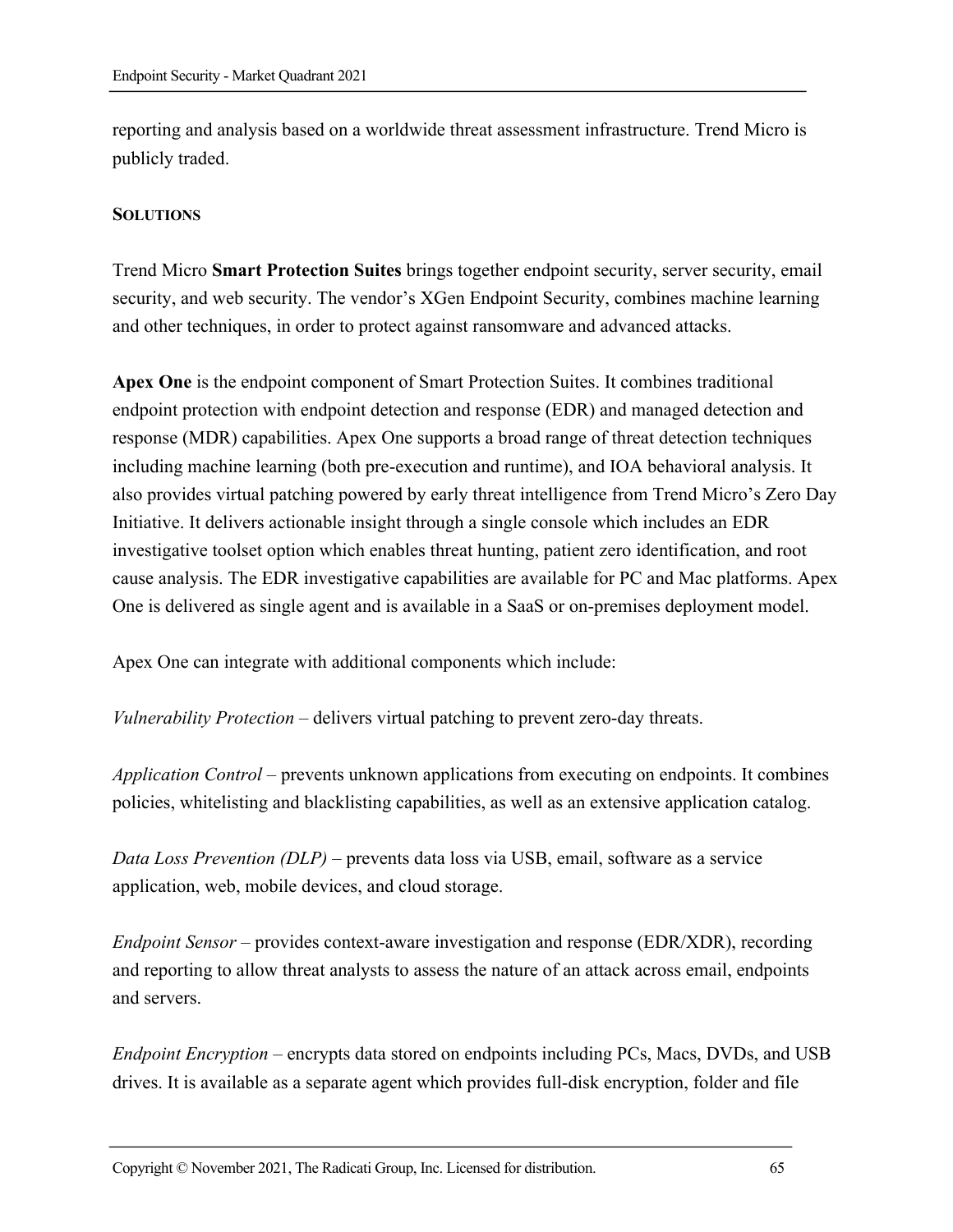encryption as well as removable media encryption. Endpoint encryption is only available as an on-premises component and as a separate agent from Apex One single agent.

*Trend Micro Apex Central* – is a centralized security management console which provides visibility and reporting across multiple components. It extends visibility across on-premises, cloud and hybrid deployment models. It also provides access to actionable threat intelligence from the Trend Micro Smart Protection Network which relies on global threat intelligence to deliver real time security.

*Security for Mac* – provides a layer of protection specific to Mac clients, and adheres to a Mac OS look and feel.

Apex One integrates into **Trend Micro Vision One** for XDR (Extended detection and response) managed services which offer correlated detection and response across email, endpoints, servers, cloud workloads, and networks. Apex One customers have access to XDR free of charge for up to 10% of their users, which is intended as a stepping stone into Trend Micro's Managed XDR offering. XDR is available in two packages:

- **Trend Micro Apex One with XDR** which adds XDR to the Apex One SaaS security solution.
- **Trend Micro XDR for Users** which adds email and cloud file sharing security for Microsoft 365 and Google G Suite to Trend Micro Apex One with XDR.

#### **STRENGTHS**

- Trend Micro's Smart Protection Suites offer a broad portfolio of solutions that bring together endpoint, server, web, email protection and more, into a cohesive security management framework to meet diverse customer needs.
- Apex One delivers the benefits of traditional endpoint protection, as well as EDR/XDR in a single a single client available for both on-premises and SaaS deployment.
- Trend Micro prices per user, which is a cost advantage as users typically have multiple devices.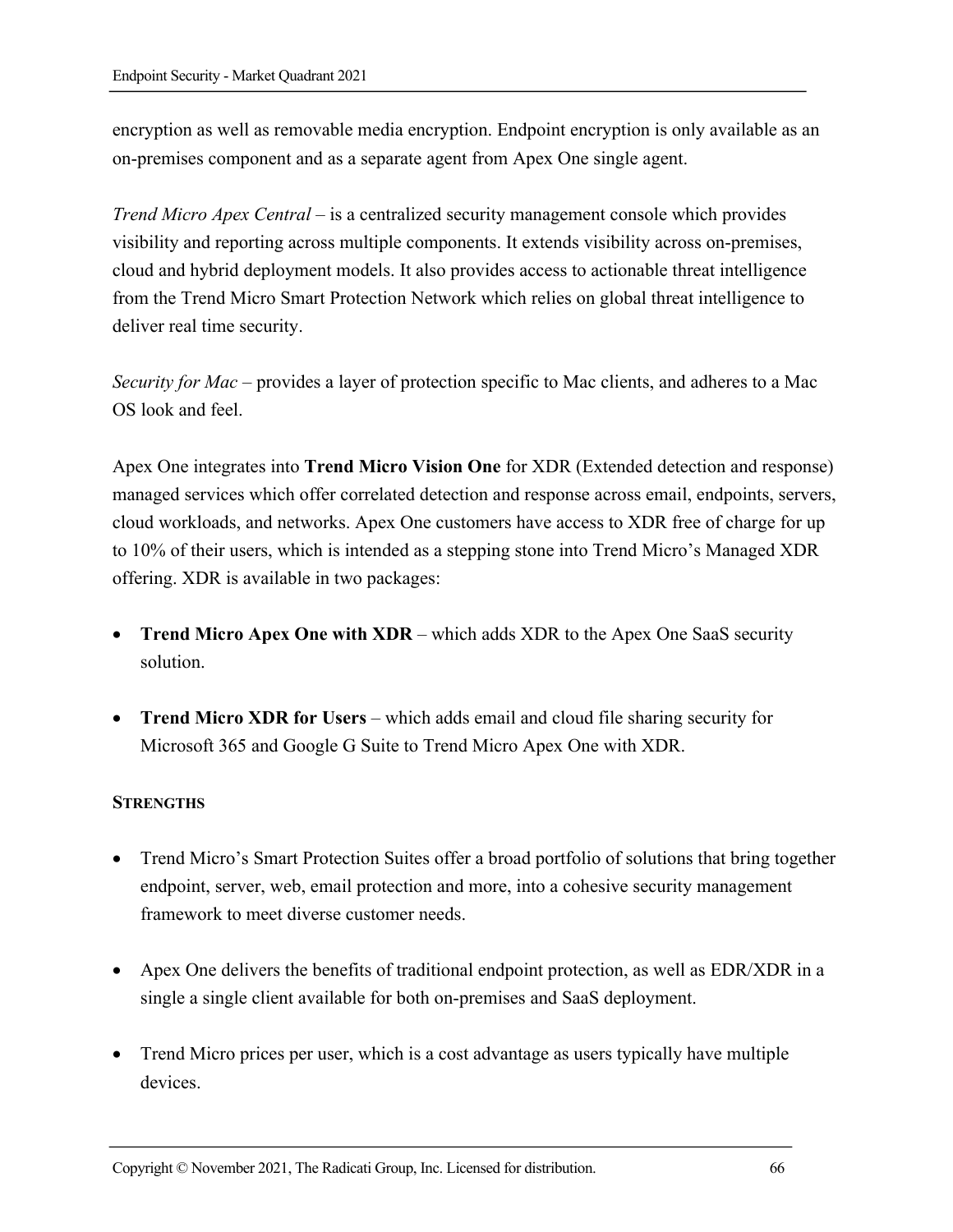## **WEAKNESSES**

- Trend Micro has been slow to innovate its portfolio, particularly as it pertains to the addition of advanced threat detection technologies, such as EDR/XDR.
- Customers report that Trend Micro's EDR/XDR capabilities are still not as advanced as those of competing solutions.
- The Apex Central management console and Vision One XDR platform have different UIs and workflows, which makes it cumbersome for administrators to switch between the two.
- Trend Micro Endpoint Encryption is available on-premises only and as a separate agent from the Apex One single agent.
- DLP is only available as a separate add-on.
- Mobile Security is a separate add-on.

## **BLACKBERRY**

2240 University Avenue, East Waterloo, Ontario Canada N2L 3W8 www.blackberry.com

BlackBerry, founded in 1984, provides security software and services aimed at businesses, car makers and government agencies. BlackBerry leverages artificial intelligence and machine learning, from its 2019 acquisition of Cylance, to deliver technology and services that offer protection against advanced threats. BlackBerry Limited is a publicly traded company.

#### **SOLUTIONS**

**BlackBerry Unified Endpoint Security (UES)** applies artificial intelligence and machine learning to deliver pre-execution threat prevention and automated detection and remediation against cyberattacks. BlackBerry UES comprises the following products: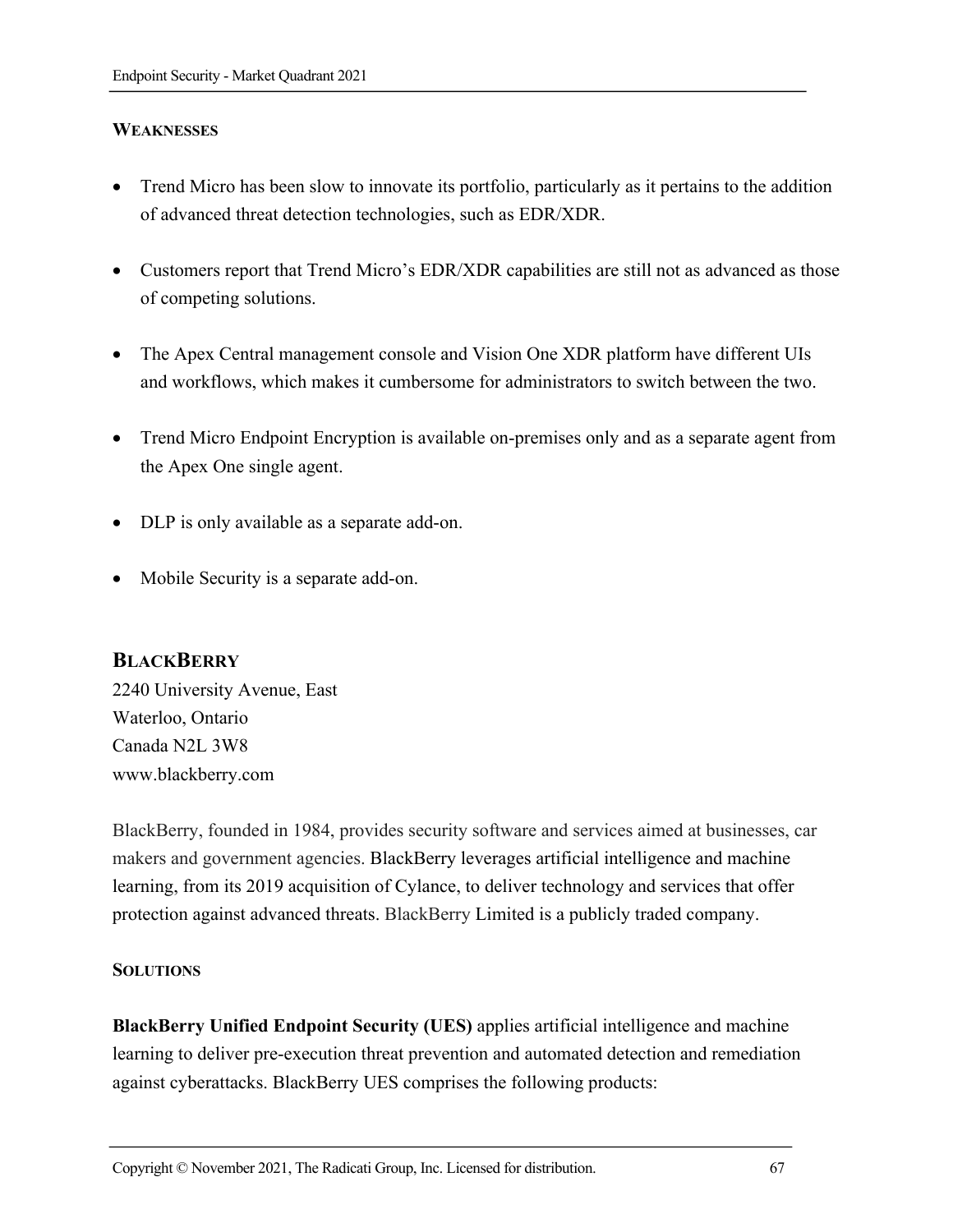- **BlackBerry Protect** is the prevention-focused component, which delivers malware prevention powered by artificial intelligence, combined with application and script control, memory protection, and device policy enforcement to prevent cyberattacks. The solution delivers protection against malware, ransomware, file-less malware, malicious scripts, weaponized docs, and other attack vectors, without relying on signatures or streaming data to the cloud. Protect supports Windows (32bit or 64bit), macOS, and Linux environments. It is available as a cloud deployment, on-premises (as a virtual appliance), or as a hybrid deployment. It provides:
	- o *Malware Execution Control* rejects potentially unwanted programs, controls tools used in lateral movement, and more.
	- o *Device Control* provides control over the use of USB devices and prevents exfiltration of data through removable media.
	- o *Applications Control* offers device binary lockdown, prevents bad binaries, prevents modification of good binaries, and more.
	- o *Script Control* stops unauthorized PowerShell and Active Scripts, stops risky Visual Basic for Applications (VBA) macro methods, weaponized documents, and file-less attacks.
	- o *Memory Protection* stops memory misuse and exploitation, halts process injection and more.
- **BlackBerry Optics** is the endpoint detection and response (EDR) component that enables easy root cause analysis, threat hunting and automated threat detection and response. It augments Protect's prevention capabilities without requiring organizations to make significant investments in on-premises infrastructure, stream data to the cloud continuously, or employ highly skilled security resources. It helps organizations automate threat detection and response tasks using existing resources, reducing the workload on security analysts. It also supports Remote Forensic Data Collection, to retrieve advanced sets of forensic data from endpoints, as well as execute scripts, or applications to capture critical information related to suspicious events or security incidents.
- **BlackBerry Persona**  is BlackBerry's endpoint user and entity behavior analytics (UEBA) solution, which reduces insider threats, stolen credentials and physical compromises by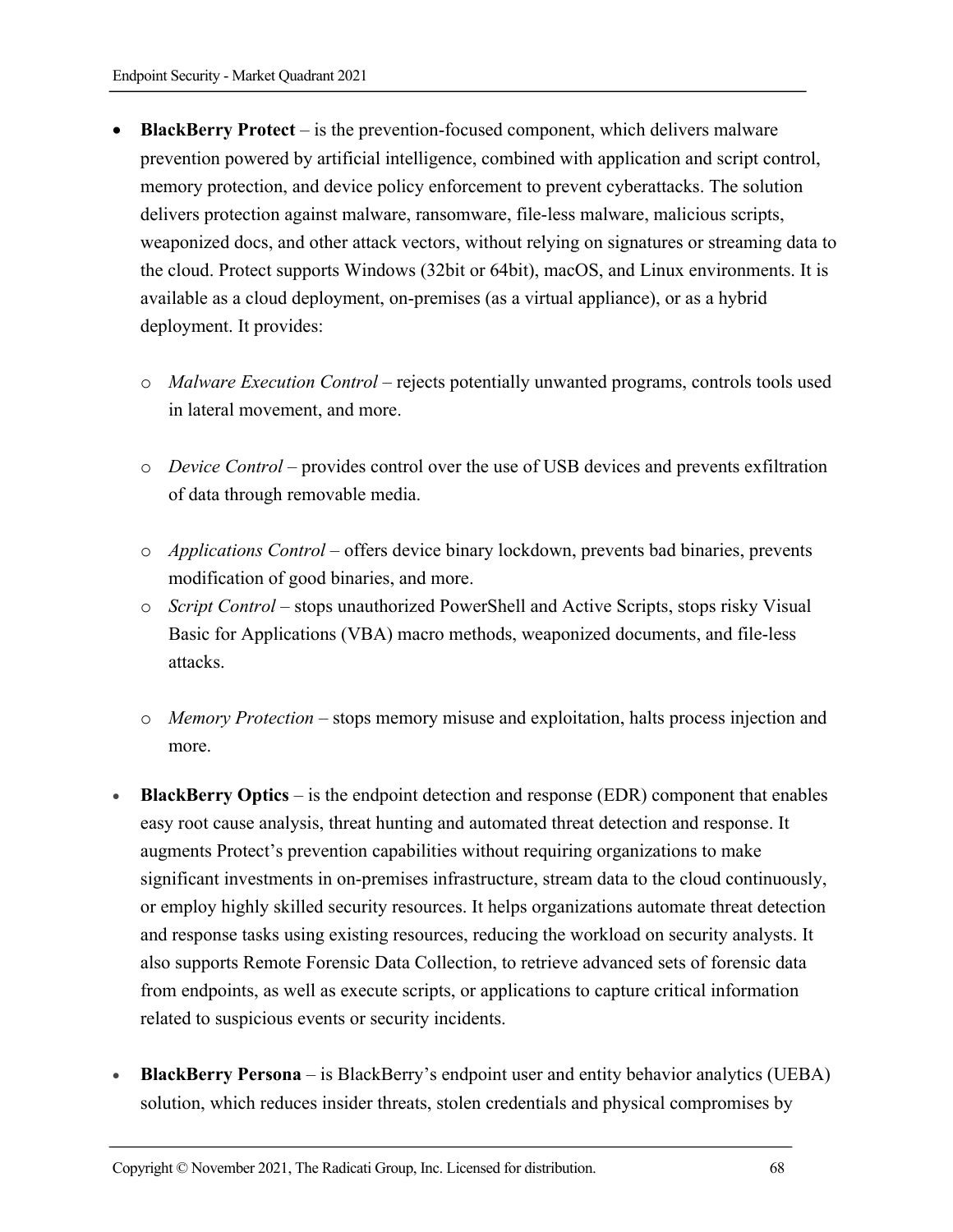providing continuous authentication and user behavior analytics to identify suspicious and malicious users in real-time.

- **BlackBerry Guard** is a 24x7 Managed Detect and Response (MDR) offering which provides proactive threat hunting and actionable intelligence. It provides access to BlackBerry analysts to help investigate incidents, delivers regular updates on overall threat prevention status, and helps initiate actions in response to indicators of compromise (IOC).
- **BlackBerry Gateway**  is BlackBerry's Zero Trust Network Access (ZTNA) solution which protects systems and data while providing easy access, scalable VPN access to SaaS and onpremises applications.

BlackBerry also offers **BlackBerry Spark Suite** which combines **BlackBerry UES**, for endpoint protection, with **BlackBerry UEM**, for unified endpoint management (UEM), to deliver an integrated endpoint security and endpoint management solution. BlackBerry also offers managed services to provide enterprises with pre-attack penetration and vulnerability testing, compromise assessments, and post-attack incident response.

#### **STRENGTHS**

- BlackBerry is a cloud-based security provider, however, all client data is stored locally removing the need for an always-on cloud connection. The vendor also supports on-premises and hybrid deployment options.
- BlackBerry Protect has a small and lightweight footprint compared to other security products.
- BlackBerry Optics is highly intuitive and does not require additional hardware or continuous streaming of data to the cloud, making it one of the more lightweight EDR solutions on the market. It is designed to detect threats and take responsive action, without human intervention.
- All BlackBerry products are managed through a single dashboard.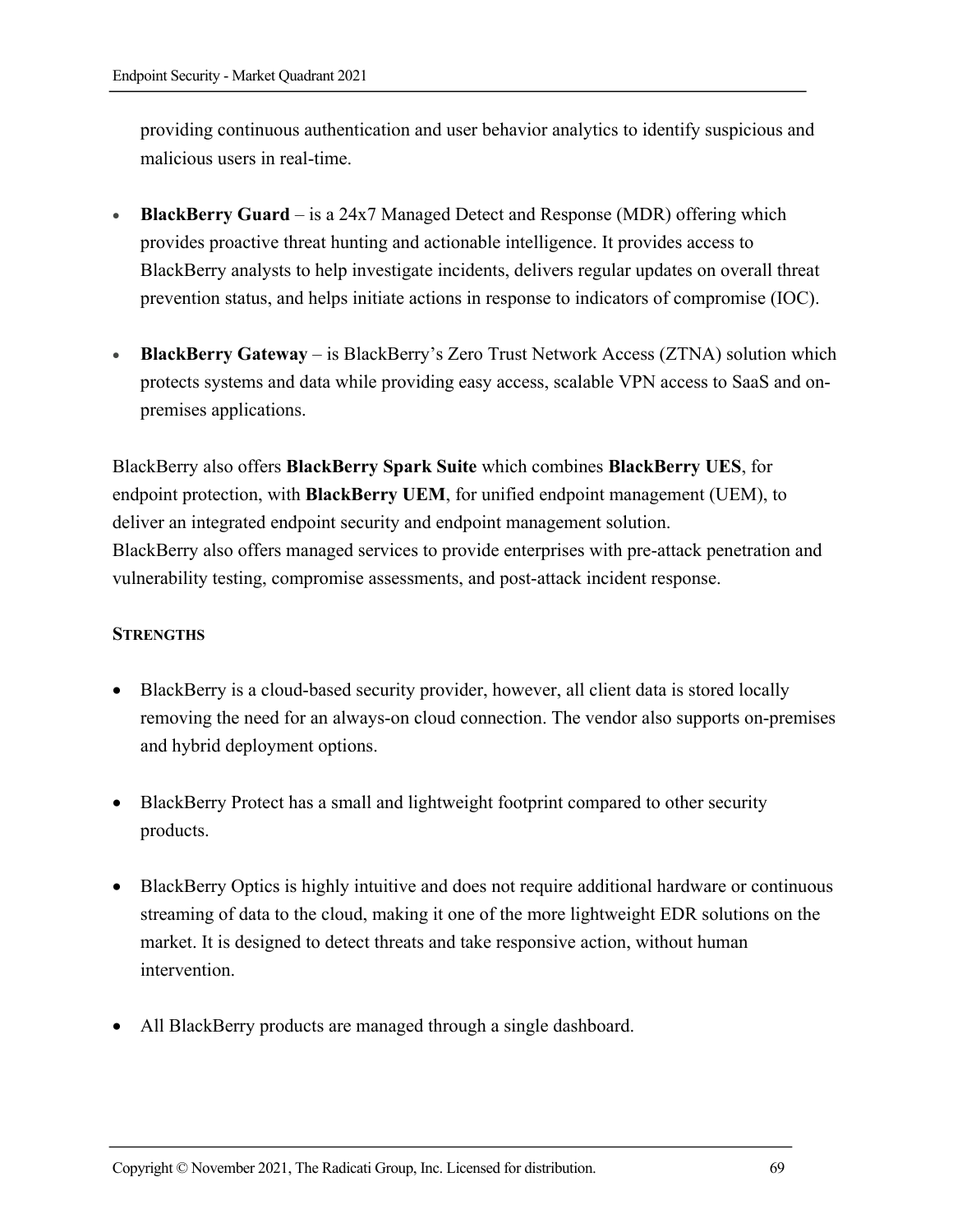## **WEAKNESSES**

- Customers we spoke with as part of this research, indicated a high degree of false positives.
- BlackBerry Optics can do patch assessment, however, it is not an automated process.
- BlackBerry Spark UES Suite offers basic DLP capabilities. Capabilities such as firewall are only available through partners.
- BlackBerry should make it easier for customers of its UES and UEM solutions to integrate with third party solutions (e.g. for SIEM and other forensic activities).
- BlackBerry has lost some mindshare in the endpoint security space since nearly all traditional endpoint protection vendors have now added the advanced next-generation capabilities which were once key differentiators of the Cylance solution.

## **CROWDSTRIKE**

150 Mathilda Place Sunnyvale, CA 94068 www.crowdstrike.com

CrowdStrike, Inc., a wholly owned subsidiary of CrowdSrike Holdings, Inc., delivers cloudbased workload security, endpoint security, threat intelligence, incident response, and cyberattack response services. In 2020, CrowdStrike acquired Preempt Security, a provider of zero trust and conditional access technology, and in 2021 it acquired Humio, a log management platform. CrowdStrike is publicly traded.

## **SOLUTIONS**

CrowdStrike **Falcon Endpoint Protection** is a cloud-based endpoint protection solution which combines next-generation antivirus, endpoint detection and response (EDR), managed threat hunting, IT hygiene, and threat intelligence through a single agent. It combines artificial intelligence and machine learning techniques to protect against known and unknown threats.

Falcon comprises the following components: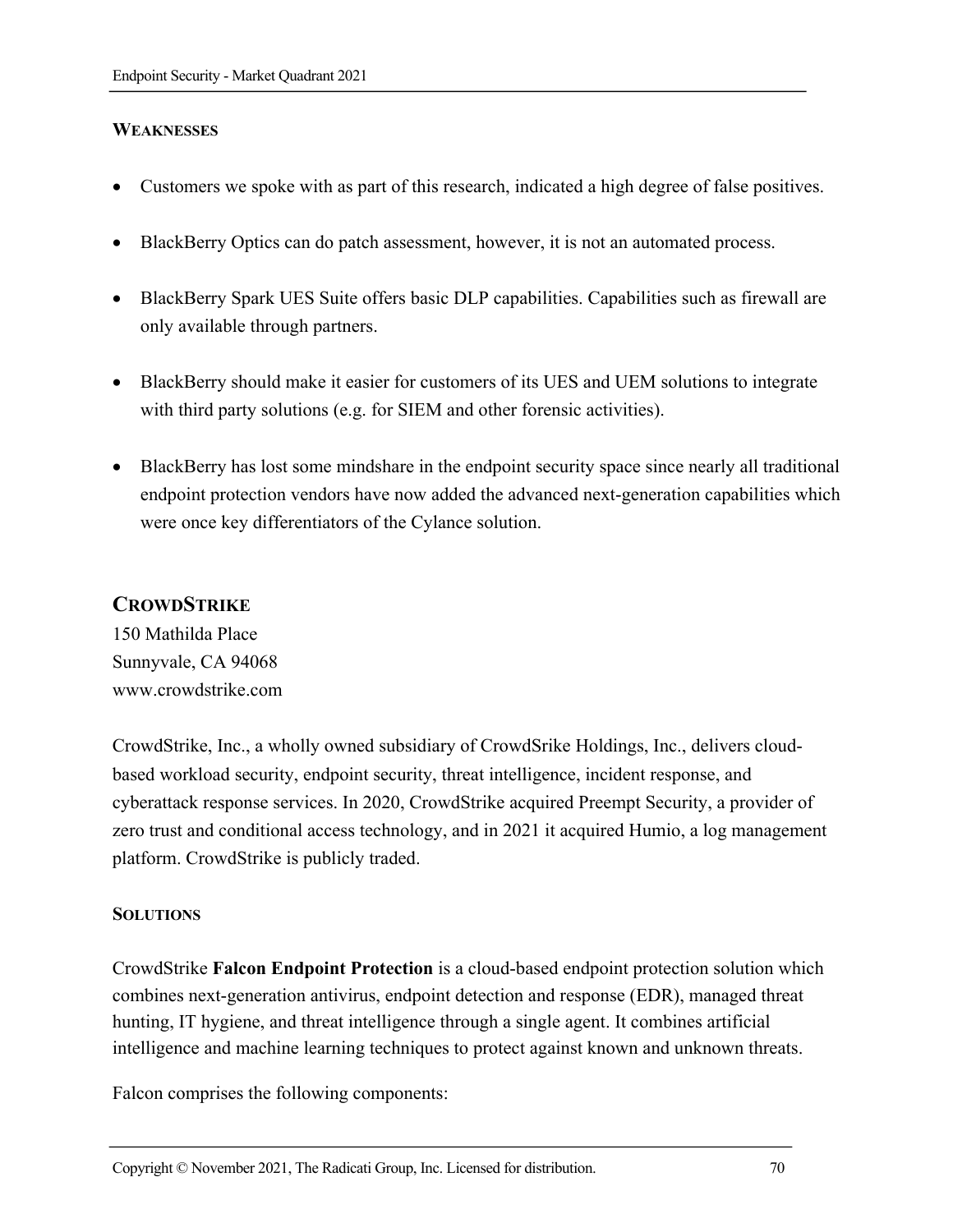- o *Falcon Prevent* is CrowdStrike's next-generation antivirus (NGAV) solution which delivers protection based on machine learning and artificial intelligence, as well as behaviorbased indicators of attack (IOA), exploit blocking, threat intelligence, automated IOA remediation, and more.
- o *Falcon X* is CrowdStrike's global threat feed providing customized reports and analysis to help predict and prevent zero-day attacks.
- o *Falcon Device Control* provides visibility and control over USB device usage.
- o *Falcon Firewall Management* offers centralized firewall management, making it easier to manage and enforce host firewall policies.
- o *Falcon Insight* is CrowdStrike's endpoint detection and response (EDR) solution. It relies on the CrowdStrike Threat Graph, an advanced graph data model, which collects and inspects event information in real time. It helps understand endpoint security posture and take recommended action.
- o *Falcon OverWatch* is CrowdStrike's 24/7 Managed Detection and Response (MDR) service which brings together threat hunting, alert prioritization, and incident response.
- o *Falcon Discover* offers IT hygiene and asset inventory, to help identify unauthorized systems and applications in real-time, as well as remediate issues to improve security posture.
- o *Falcon for Mobile* extends proactive threat identification and response, and incident investigation to Android and iOS mobile devices.
- o *CrowdStrike Services* offers pre and post incident response services through CrowdStrike's own team of experts.

Falcon Endpoint Protection is available in four bundles:

• **Falcon Pro** – includes Falcon Prevent. Falcon X, Falcon Device Control, and Falcon Firewall Management are optional add-ons.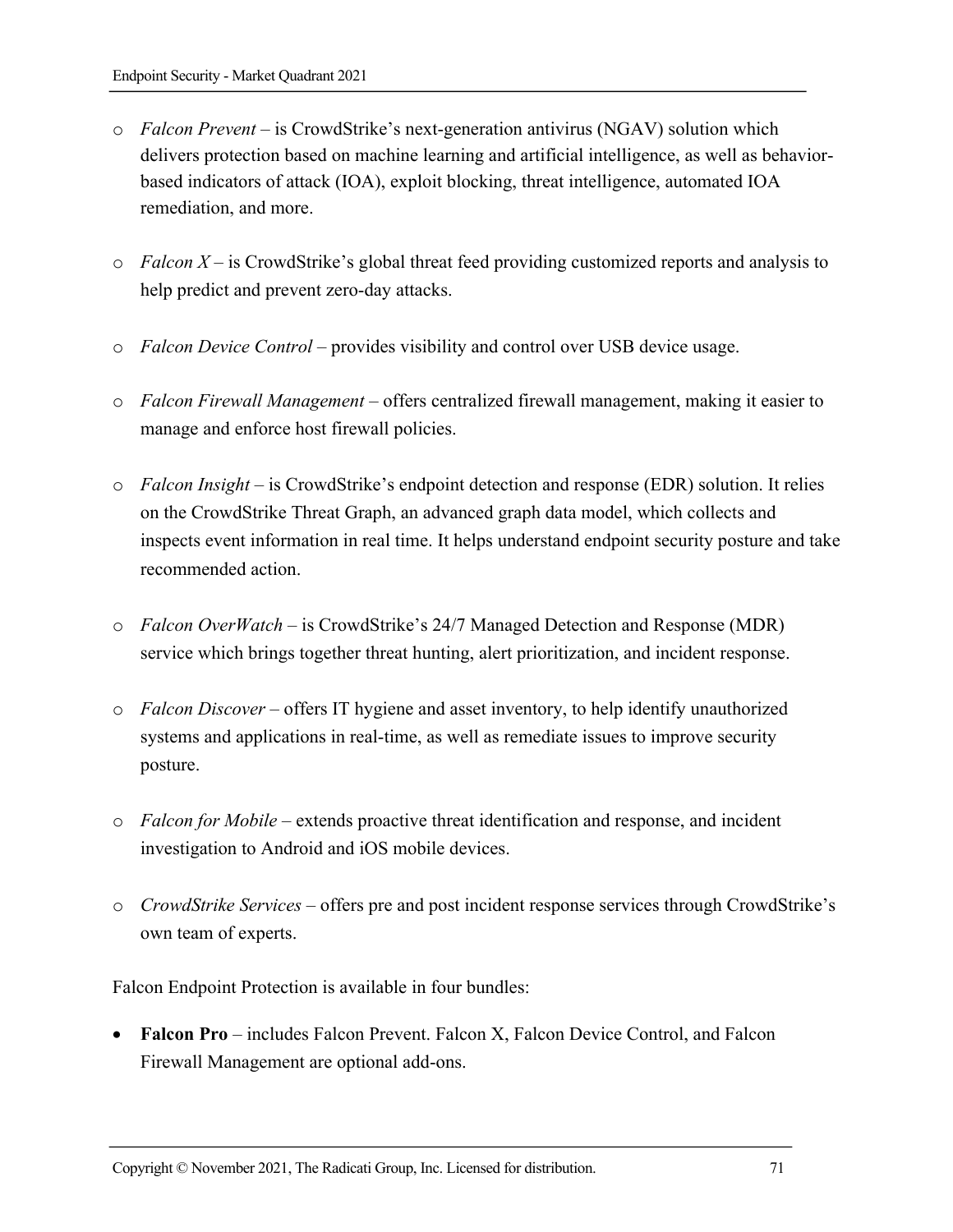- **Falcon Enterprise** which includes Falcon Prevent, and Falcon Insight. Falcon X, Falcon Device Control, Falcon Firewall Management and Falcon OverWatch are optional add-ons.
- **Falcon Premium**  which offers all the protection of Enterprise, and adds Falcon Discover.
- **Falcon Complete** offers fully managed endpoint protection as a service, powered by CrowdStrike experts and backed by a breach warranty guarantee of up to \$1 million.

The **CrowsStrike Store** provides access to a broad range of partner solutions, such as User Entity Behavior Analytics (UEBA), and more.

## **STRENGTHS**

- CrowdStrike solutions are based on a lightweight agent and managed services cloud architecture, which delivers protection features across Windows, macOS, and Linux platforms.
- CrowdStrike offers an integrated set of advanced endpoint protection capabilities which combine next-generation AV, EDR/XDR, advanced threat protection (ATP), with Managed Detection and Response (MDR), making this functionality accessible to organizations which may not have the IT resources to run this type of capabilities on their own.
- CrowdStrike solutions are managed through a unified management console which provides workflows for detection and response.

## **WEAKNESSES**

- Customers we spoke with as part of this research, indicated a high rate of false positives. CrowdStrike does not participate in extensive third-party malware testing, making it difficult to assess its efficacy.
- CrowdStrike's business focuses mainly on OverWatch, its Managed Detection and Response (MDR) solution, as opposed to its product-based solutions.
- CrowdStrike does not offer content aware DLP functionality, or support ICAP for integration with third party DLP vendors.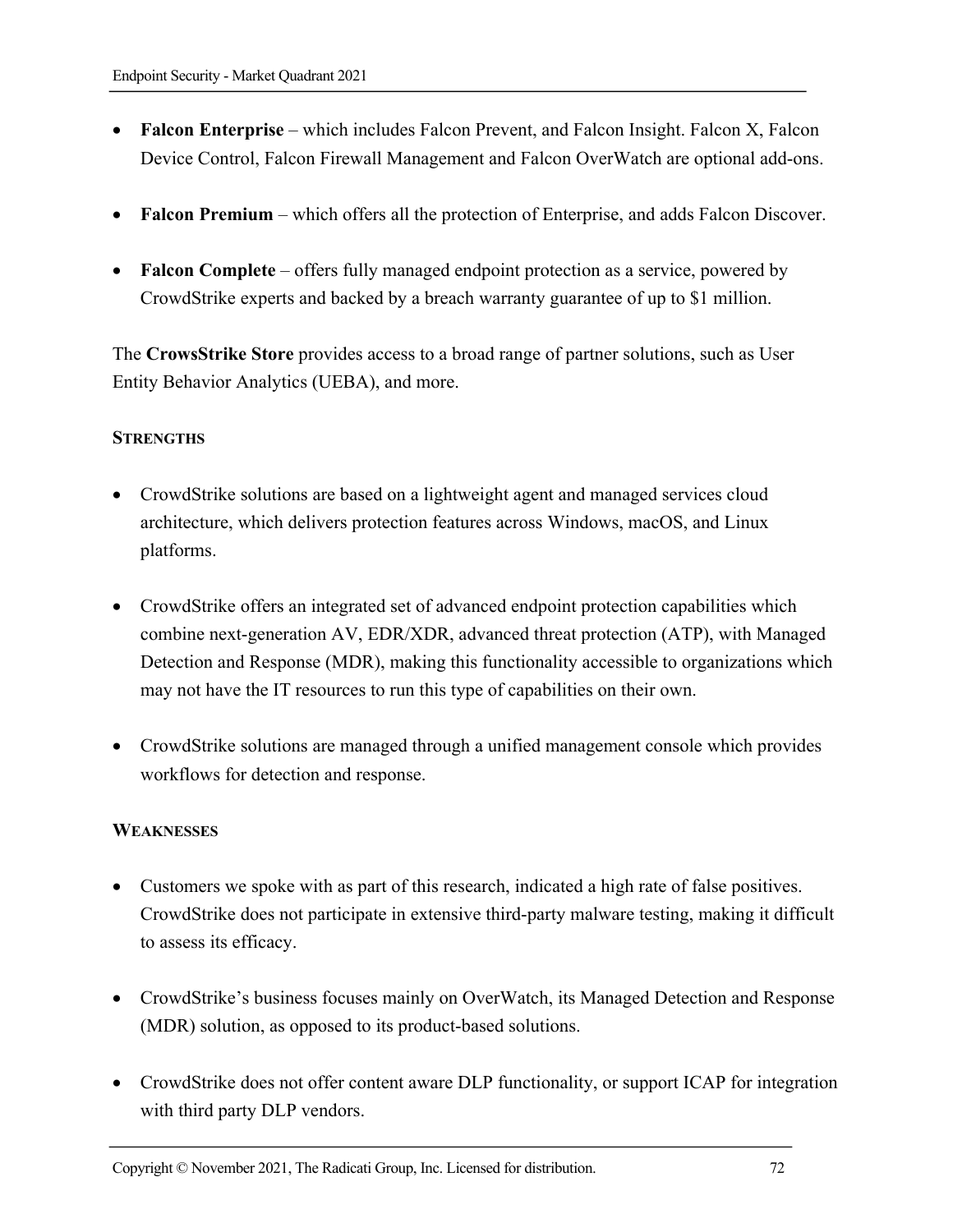- CrowdStrike is losing some mindshare, as almost all competing endpoint protection vendors have added advanced EDR/XDR, ATP and MDR capabilities.
- A full CrowdStrike deployment including all options, tends to be more expensive than many competing next generation endpoint solutions.

## **VMWARE CARBON BLACK**

1100 Winter St. Waltham, MA 02451 www.carbonblack.com

VMware Carbon Black is a provider of next-generation Endpoint and Workload Security. The company leverages its big data and analytics cloud platform, the VMware Carbon Black Cloud, to enable customers to identify risk, protect, detect and respond against advanced cyber threats, including malware, ransomware, and non-malware attacks. VMware is publicly traded.

#### **SOLUTIONS**

**VMware Carbon Black Cloud** consolidates multiple endpoint security capabilities into one agent and management console, making it easy to prevent, investigate, remediate, and hunt for threats. It offers the following modules which can be managed through the same user interface, with a single login:

- **Endpoint standard**  delivers next-generation antivirus and endpoint detection and response (EDR) functionality. It analyzes attacker behavior patterns to detect malware, fileless, or living-off-the-land zero-day attacks.
- **Managed detection** is a real-time managed alert monitoring and triage solution. It relies on the CB Predictive Security Cloud to captures and store all OS events across every individual endpoint. It delivers visibility for security operations center (SOC) and incident response (IR) teams. Leveraging this data, allows teams to proactively hunt for threats, as well as uncover suspicious and stealthy behavior, disrupt active attacks and address potential defense gaps. It enables organizations to respond and remediate in real-time, stopping active attacks and quickly repairing damage.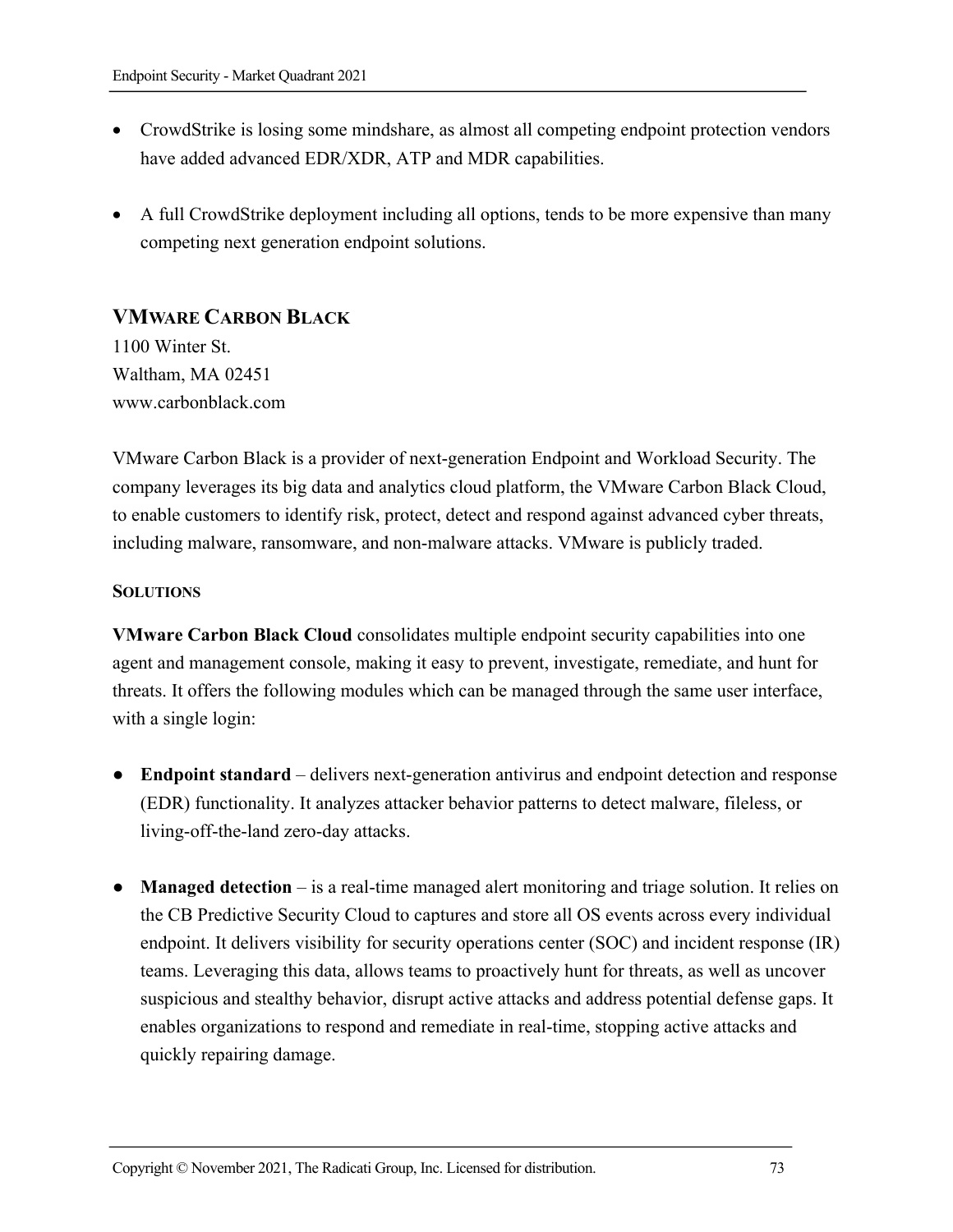- **Audit and remediation**  delivers real-time device assessment and remediation. It serves to audit the current system state and track and harden the security posture across protected devices.
- **Enterprise EDR** offers threat hunting and containment. It serves to proactively hunt for abnormal activity using threat intelligence and customizable detections.

Carbon Black solutions are delivered as cloud services, however, the vendor also offers solutions for customers which may have on-premises needs. Carbon Black supports all leading OS platforms, including Windows, macOS, and Linux.

#### **STRENGTHS**

- VMware Carbon Black offers its solution through a multi-tenant cloud platform, which makes it easier for customers to consume services while benefiting from broad real-time threat analysis across a wide number of endpoints.
- VMware Carbon Black Cloud offers strong prevention based on streams of activity delivered via unfiltered data collection, which enables the Predictive Security Cloud to perform wellinformed analysis to detect new attack patterns and deploy new logic to stop malicious activity.
- VMware Carbon Black allows customers to choose which product modules are right for their organization. All modules are easily deployed through the same user interface and agent.
- VMware Carbon Black Cloud offers an extensible architecture based on open APIs, which allows partners and customers to easily extend and integrate with existing security components.

### **WEAKNESSES**

- VMware Carbon Black Cloud does not offer some traditional endpoint protection functionality, such as firewalls, mobile security, or DLP. However, custom integrations are possible through the platform's open APIs.
- VMware Carbon Black Cloud does not provide device control.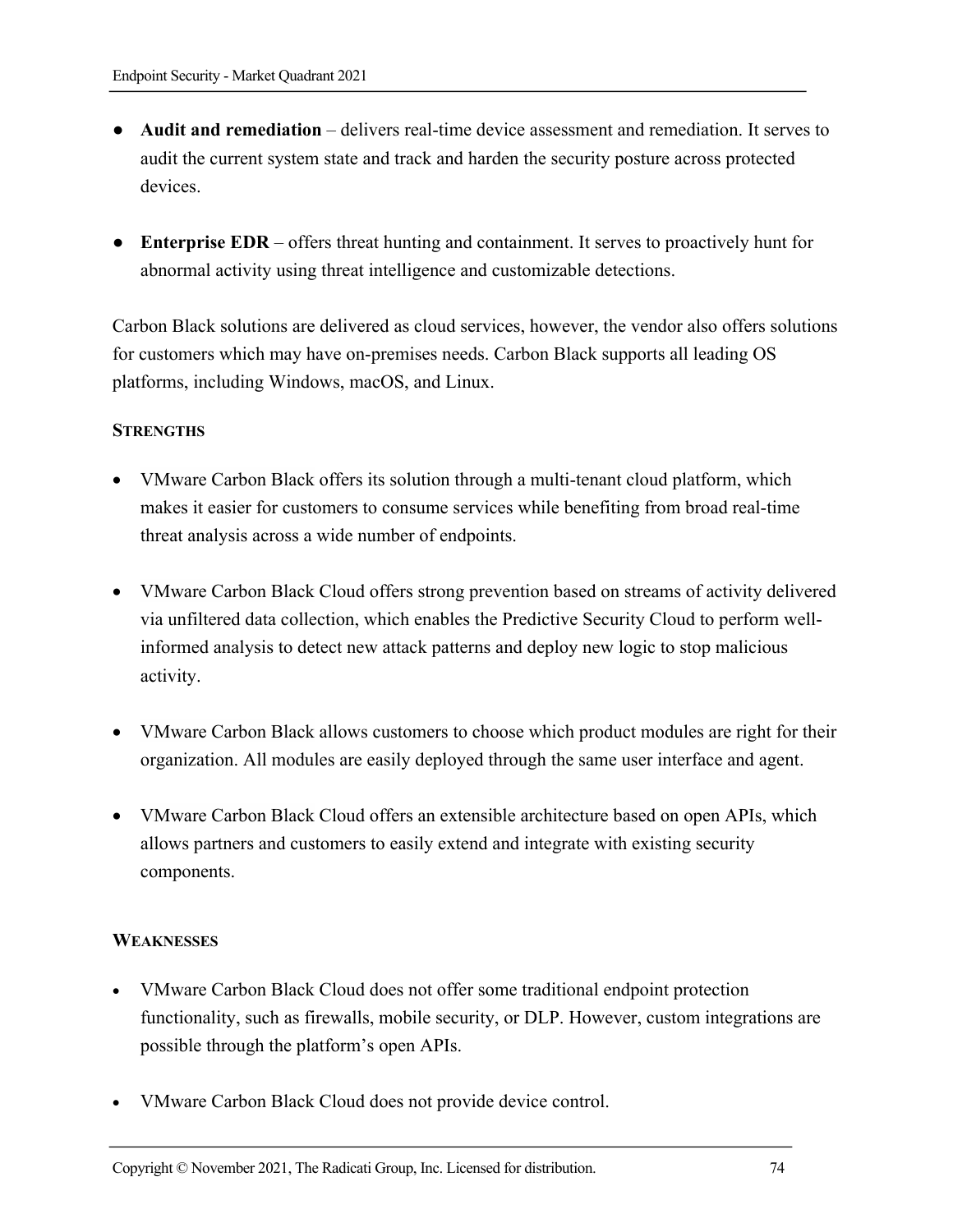- VMware Carbon Black Cloud does not provide application control capabilities. VMware Carbon Black currently offers this through an on-premises application control product.
- VMware Carbon Black has lost some mindshare following the VMware acquisition. The vendor is working to address this.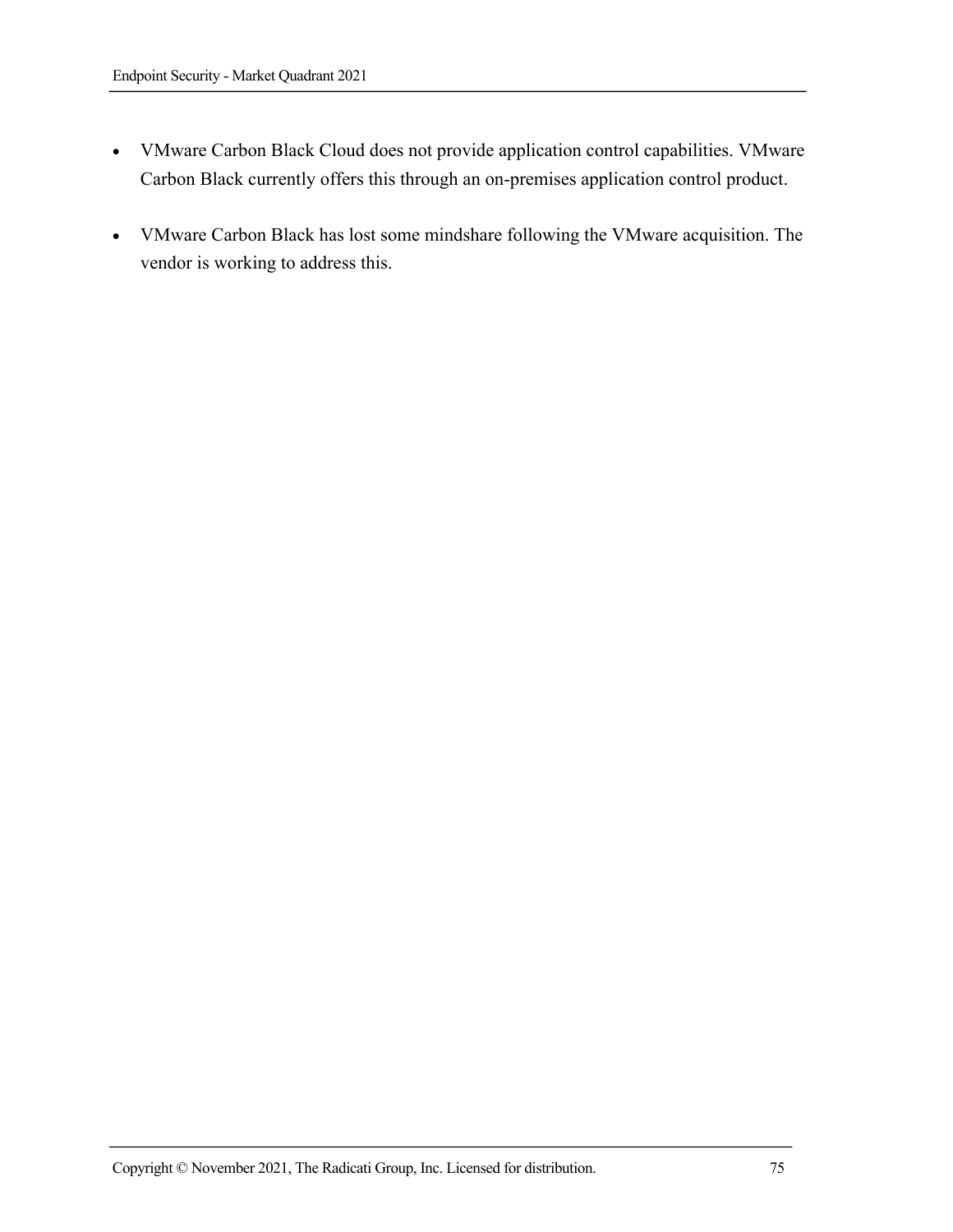### **THE RADICATI GROUP, INC. http://www.radicati.com**

The Radicati Group, Inc. is a leading Market Research Firm specializing in emerging IT technologies. The company provides detailed market size, installed base and forecast information on a worldwide basis, as well as detailed country breakouts, in all areas of:

- **Email**
- **Security**
- **Compliance**
- **Instant Messaging**
- **Unified Communications**
- **Mobility**
- **Web Technologies**

The company assists vendors to define their strategic product and business direction. It also assists corporate organizations in selecting the right products and technologies to support their business needs.

Our market research and industry analysis takes a global perspective, providing clients with valuable information necessary to compete on a global basis. We are an international firm with clients throughout the US, Europe and the Pacific Rim. The Radicati Group, Inc. was founded in 1993.

#### **Consulting Services:**

The Radicati Group, Inc. provides the following Consulting Services:

- Management Consulting
- Whitepapers
- Strategic Business Planning
- Product Selection Advice
- TCO/ROI Analysis
- Multi-Client Studies

# *To learn more about our reports and services, please visit our website at www.radicati.com.*

### **MARKET RESEARCH PUBLICATIONS**